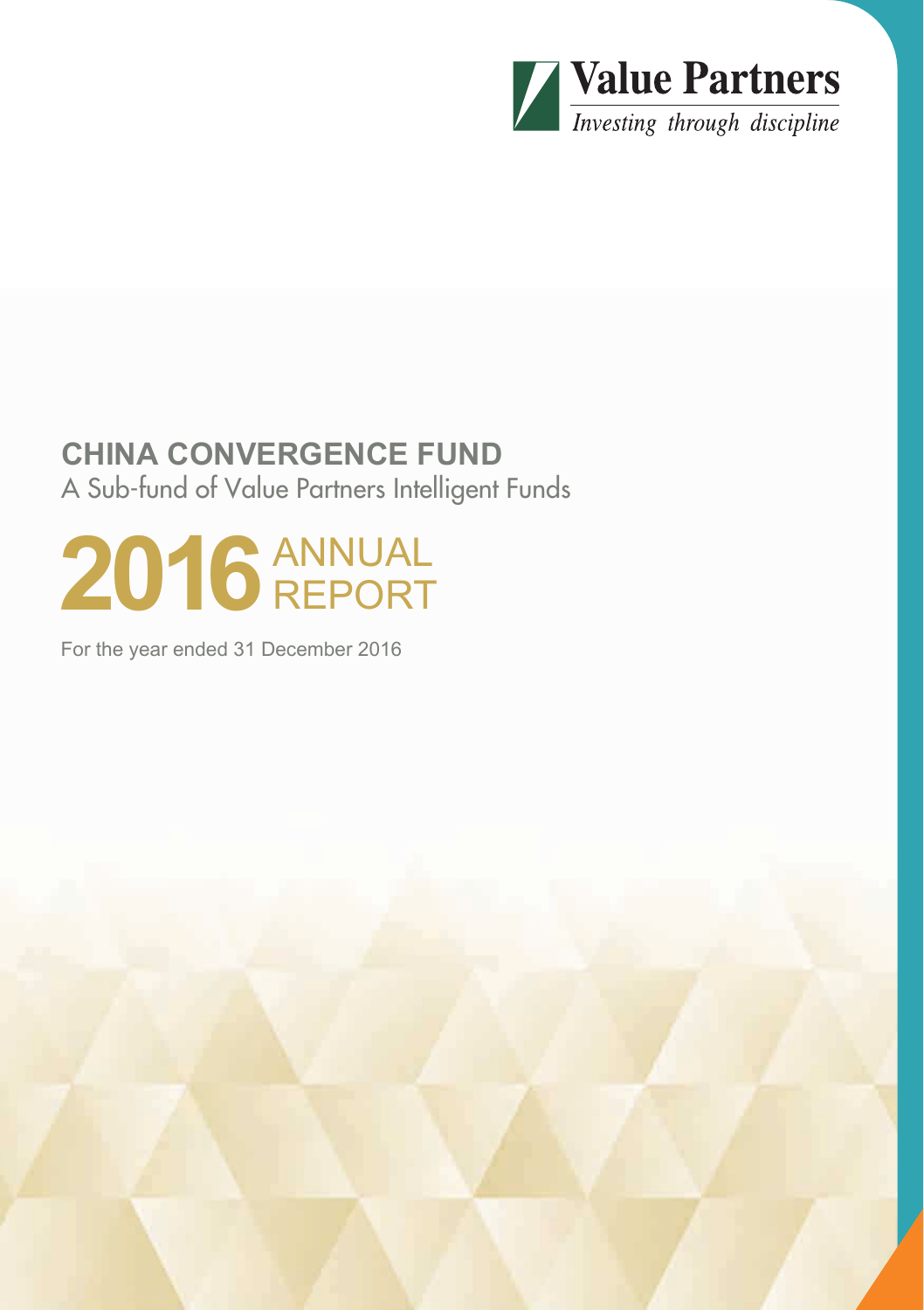**Value Partners Limited** 9th Floor, Nexxus Building 41 Connaught Road Central, Hong Kong Tel: (852) 2880 9263 Fax: (852) 2565 7975 Email: vpl@vp.com.hk Website: www.valuepartners-group.com

*In the event of inconsistency, the English text of this Annual Report shall prevail over the Chinese text. This report shall not constitute an offer to sell or a solicitation of an offer to buy shares in any of the funds. Subscriptions are to be made only on the basis of the information contained in the explanatory memorandum, as supplemented by the latest semi-annual and annual reports.*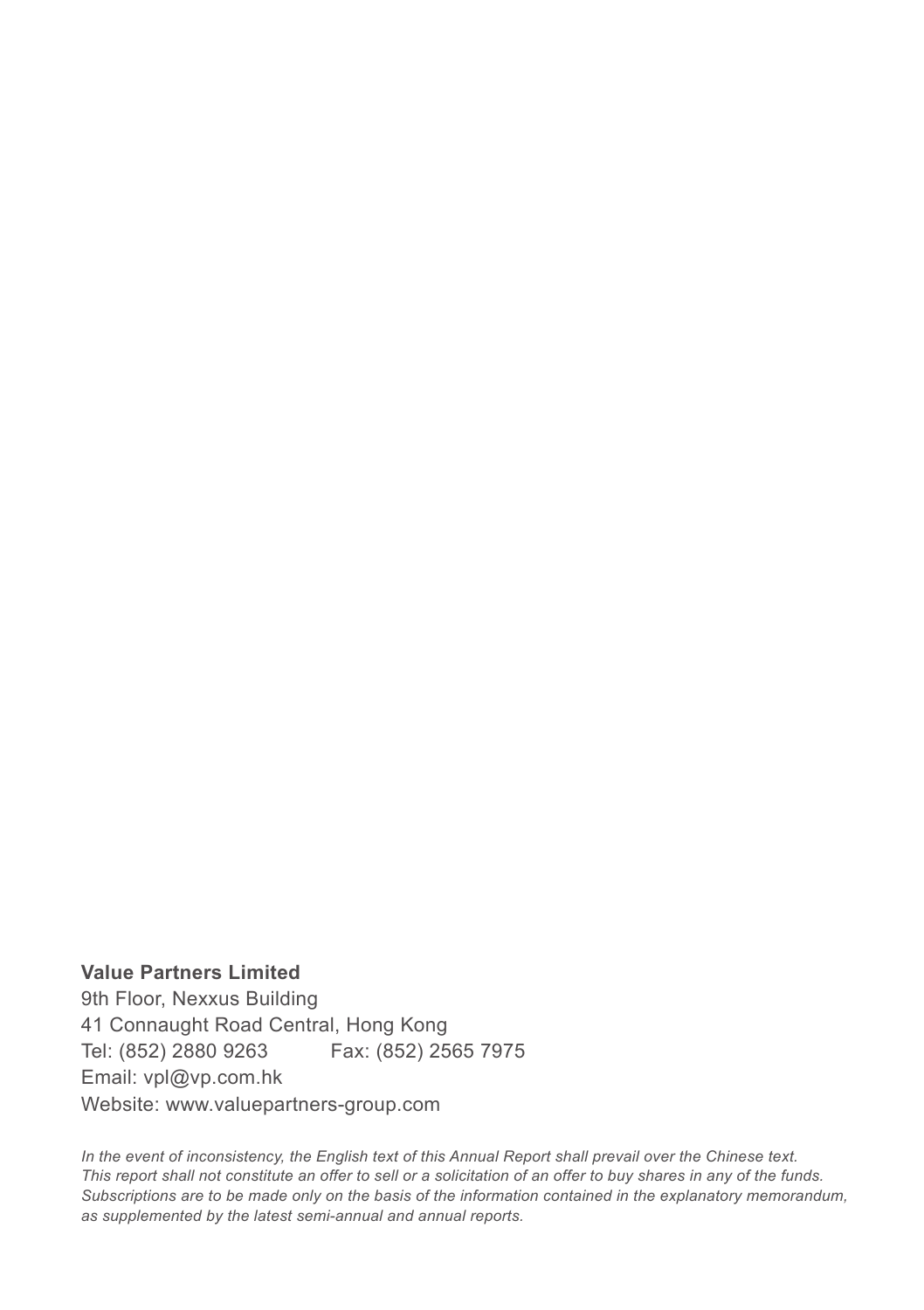A Sub-fund of Value Partners Intelligent Funds (A Cayman Islands unit trust)

# **CONTENTS**

|                                                                | Page(s)   |
|----------------------------------------------------------------|-----------|
| General information                                            | $2 - 3$   |
| Manager's report                                               | $4 - 9$   |
| Statement of responsibilities of the Manager and the Trustee   | 10        |
| Trustee's report to the unitholders                            | 11        |
| Independent auditors' report to the unitholders                | $12 - 15$ |
| Audited financial statements                                   |           |
| Statement of financial position                                | $16 - 17$ |
| Statement of comprehensive income                              | 18        |
| Statement of changes in net assets attributable to unitholders | 19        |
| Statement of cash flows                                        | 20        |
| Notes to the financial statements                              | $21 - 57$ |
| Investment portfolio (unaudited)                               | 58-62     |
| Statement of movements in portfolio holdings (unaudited)       | 63-64     |
| Performance record (unaudited)                                 | 65-66     |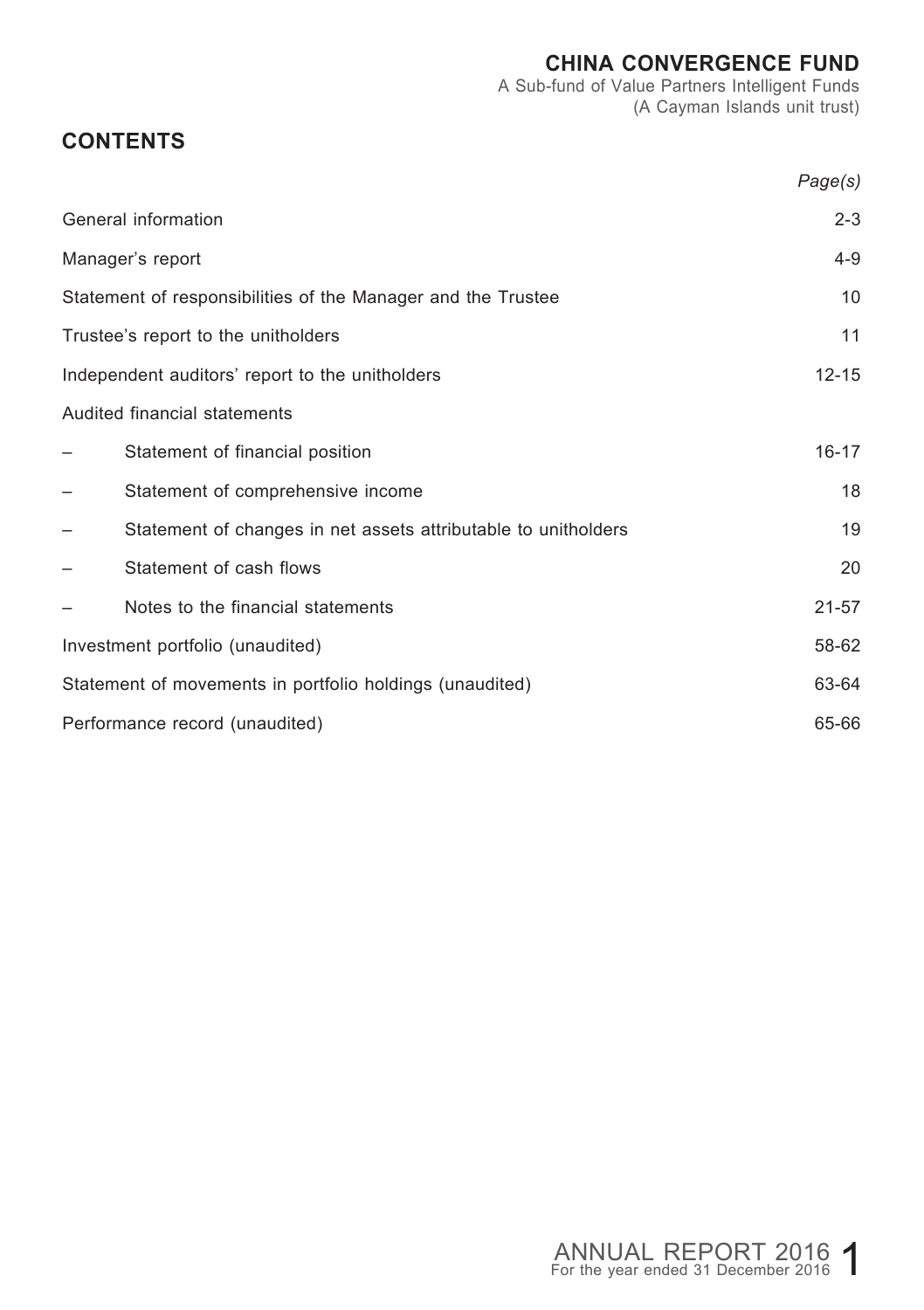A Sub-fund of Value Partners Intelligent Funds (A Cayman Islands unit trust)

### **GENERAL INFORMATION**

#### **Manager**

Value Partners Limited 9th Floor, Nexxus Building 41 Connaught Road Central Hong Kong

#### **Directors of the Manager**

Dato' Seri Cheah Cheng Hye Mr So Chun Ki Louis Mr Ho Man Kei, Norman

#### **Trustee, Registrar, Administrator and Principal Office**

Bank of Bermuda (Cayman) Limited P.O. Box 513 HSBC House 68 West Bay Road Grand Cayman KY1-1106 Cayman Islands

#### **Custodian and Registrar's Agent**

HSBC Institutional Trust Services (Asia) Limited 1 Queen's Road Central Hong Kong

#### **Legal Advisors**

*With respect to Cayman Islands law:* Maples and Calder 53rd Floor, The Center 99 Queen's Road Central, Hong Kong

*With respect to Hong Kong law:* Deacons 5/F, Alexandra House 18 Chater Road Central, Hong Kong

#### **Auditors**

KPMG P.O. Box 493 Century Yard Cricket Square Grand Cayman KY1-1106 Cayman Islands

#### **Information available from:**

Value Partners Limited 9th Floor, Nexxus Building 41 Connaught Road Central Hong Kong

#### Investor hotline : (852) 2143 0688

| Fax     | $: (852)$ 2565 7975           |
|---------|-------------------------------|
| Email   | : $f$ is@vp.com.hk            |
| Website | : www.valuepartners-group.com |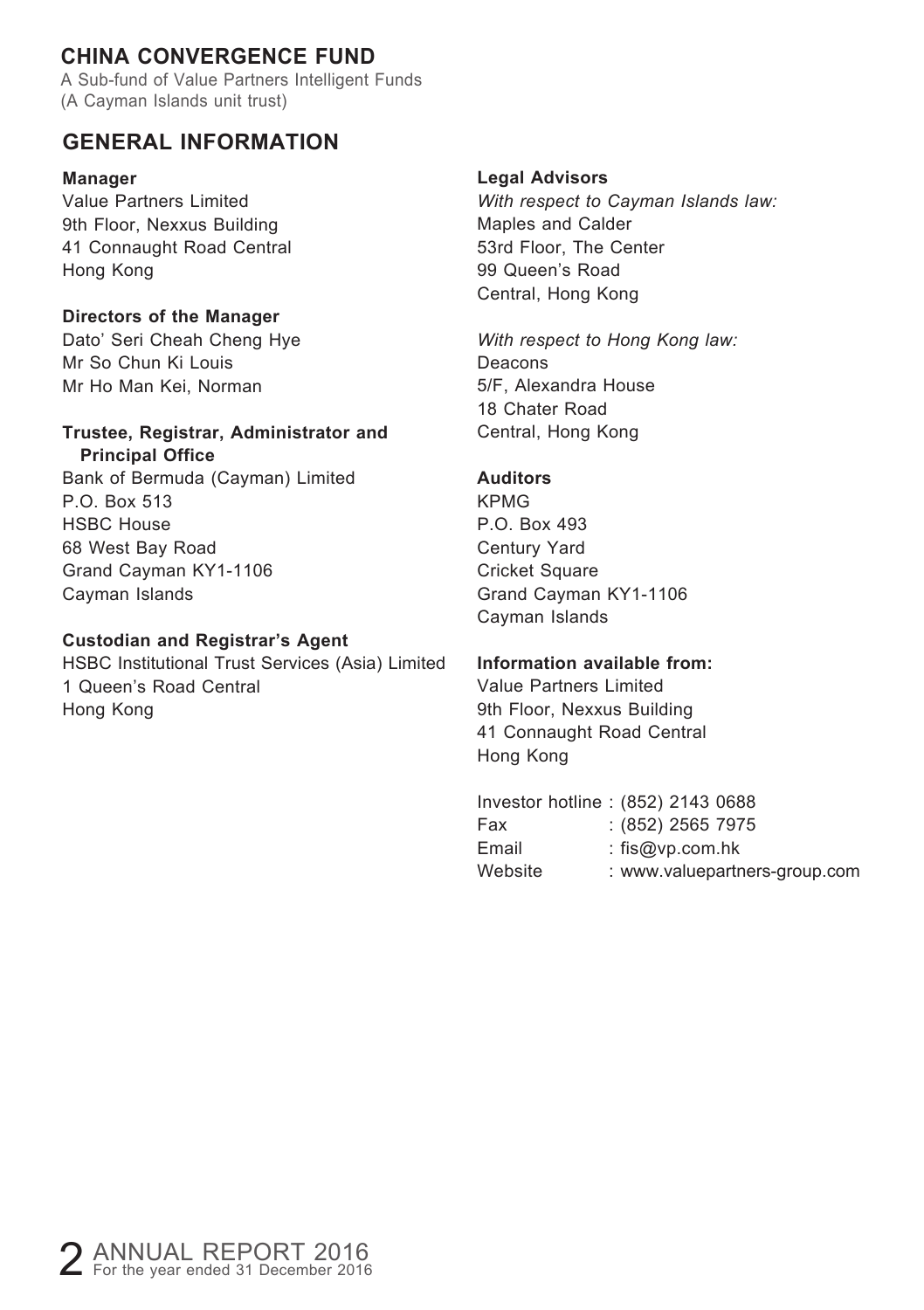# **GENERAL INFORMATION (Continued)**

**Recent awards and achievements**

|      |           | <b>Corporate Awards</b>                                                                                                                                                                                      |
|------|-----------|--------------------------------------------------------------------------------------------------------------------------------------------------------------------------------------------------------------|
| 2016 | ٠         | The 14th China's Financial Annual Champion Awards 2016<br>Value Partners: Best Asset Management Service Provider of the Year<br>– Hexun com                                                                  |
|      | $\bullet$ | The Asset Benchmark Research Awards 2016 - G3 Bonds<br><b>Top Investment House</b><br>Value Partners - Ranked 2nd in Hedge Fund category<br>- The Asset Benchmark Survev                                     |
|      | $\bullet$ | The Asset Triple A, Asset Servicing, Investor And<br><b>Fund Management Awards 2016</b><br>Asset Management Company Of The Year (Hong Kong)<br>Value Partners - Highly Commended Fund House<br>$-$ The Asset |
|      | ٠         | <b>Asset Management Awards 2016</b><br>Fund House Of The Year - Hong Kong<br>- Asianinvestor                                                                                                                 |
|      | ٠         | Asset Management Awards For Excellence 2016<br><b>Best Fund Provider - Greater China Equity</b><br>- Asian Private Banker                                                                                    |
|      | ٠         | Thomson Reuters Lipper Fund Awards 2016<br>Best Equity Group (Hong Kong)<br>- Thomson Reuters                                                                                                                |
|      | ٠         | 2015 Best Of The Best Performance Awards<br>Value Partners: 20-Year Award For Greater China<br>- Asia Asset Management                                                                                       |
|      | ٠         | 2015 Best Of The Best Regional Awards<br>Value Partners: Longevity Awards - Best Asset Management House<br>Over The Last 20 Years (Co-Winner)<br>- Asia Asset Management                                     |
|      | ٠         | International Financial Annual Champion Awards 2015<br>Value Partners: Best Asset Management Service Provider<br>- Seec And Hexun.com                                                                        |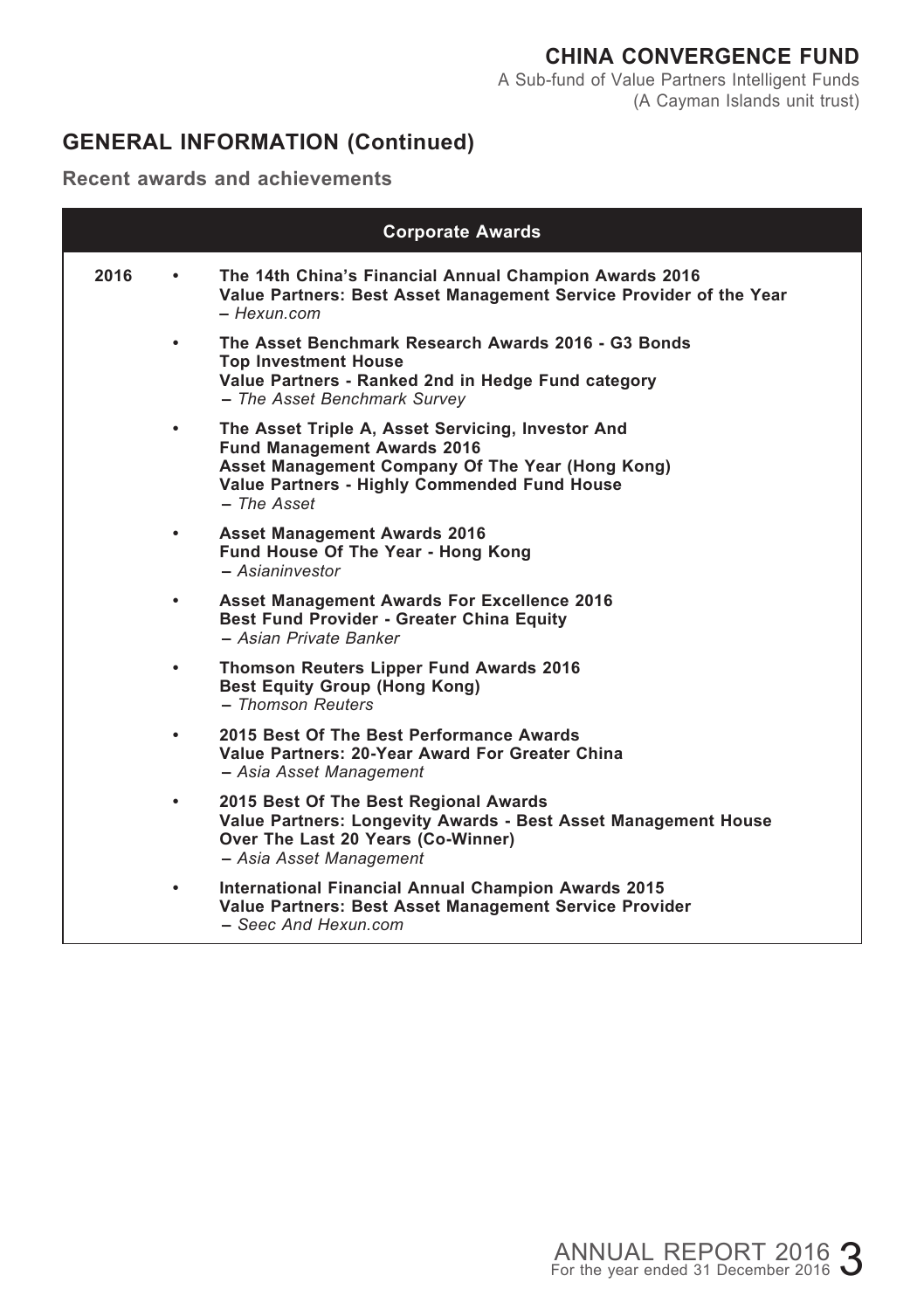A Sub-fund of Value Partners Intelligent Funds (A Cayman Islands unit trust)

### **MANAGER'S REPORT**

2016 was a challenging year for China's stock market – it began with a widespread sell-off sparked by the failed circuit-breaking system, and its recovery later in the year was masked by concerns over China's slowdown, RMB depreciation, and poor global investment sentiment.

In the fourth quarter, China Convergence Fund (the "Fund") returned -4.2% amid heightened uncertainties post Donald Trump's US Presidential Election victory and emerging market outflows caused by higher inflation expectation in the US and a stronger USD. For reference, Hang Seng Index and MSCI China dropped 5.2% and 7.1% during the period, respectively.

On a full-year basis, the Fund dropped 8.7% in 2016, mainly dragged by performance in the first two months of the year. For reference, Hang Seng Index and MSCI China rose 4.3% and 0.9% during the period, respectively, in a year when large-cap benchmark stocks shined.

#### **Portfolio strategy review**

In view of the increased volatility in the market, we remained nimble throughout the year, particularly in the first half of 2016. We de-risked the portfolio by lifting cash weighting in January and February as concerns on China policy implementations emerged. After a more-than-20% broad-based market correction in the first two months, our portfolio returned to fully-invest as we believed valuations overshot on the downside with consensus earnings estimates being excessively conservative.

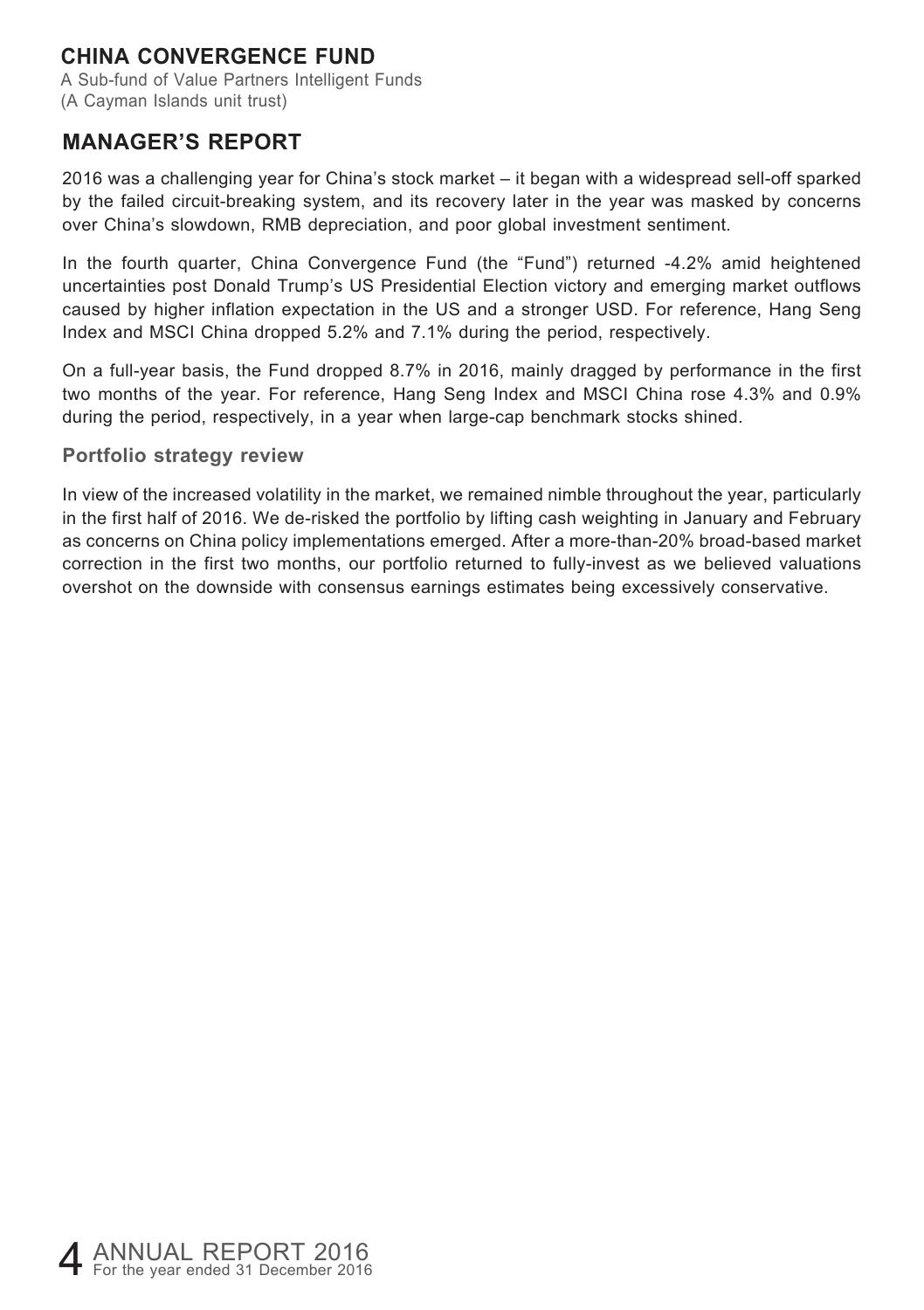# **MANAGER'S REPORT (Continued)**

#### **Outlook**

2017 will likely be another volatile year. In the US, a new president with strong business background will take the helm, and in Europe, more presidential and general elections are coming up. In this context, China remains relatively stable both economically and politically.

The Beijing government has made steady progress in pushing ahead supply-side reforms. The China manufacturing purchasing managers' index (PMI) rose to 51.7 in November – its highest reading since July 2014, and sentiment improved the most amongst large corporations. The producer price index (PPI) rallied in 2016 and is poised to strengthen further. Meanwhile, a new round of industrial restocking has also begun. Industrial and corporate profits rebounded, and household income growth continued to grow.

The 19th National Congress of the Communist Party of China will be held in the autumn of 2017. This twice-a-decade party congress  $-$  the previous was held in 2012  $-$  is closely watched mostly due to a far-reaching change in the makeup of the top leadership of the Communist Party. It is not surprising that, against this backdrop, stability was once again highlighted as a top policy priority for 2017 at the recent Politburo meeting. Faced with political reshuffles, the Party would like anything but surprises.

Meanwhile, Trump has yet to prove to the market if he will put his anti-China rhetoric into protectionist policies. In our view, to make "America great again" via heavy infrastructure investment and tax cuts, a strong China is needed. At its worst, not only will a trade war hurt China but also bring backlash in the US as it will stoke inflation and dent domestic consumption. China, on the other hand, may have more firepower to cushion against such situation given its political control and its economy which is still growing relatively faster than other major economies.

Driven by expectations of continued earnings recovery and fiscal stimulus to maintain growth, we remain constructive on Greater China equities. While we believe global macro and policy uncertainties shall continue, our investment will focus on 1) quality stocks to combat RMB depreciation; 2) companies with strong research and development leadership to avoid cyclical risk, 3) consumption stocks that benefit from the robust spending on living standard improvement; 4) Hong Kong small and mid-cap stocks to embrace the southbound capital flow from the mainland and 5) quality China A-share companies trading at attractive valuations.

From our experience, investing in China is never plain sailing. There will be bumps along the way from external shocks and unexpected hiccups in policies execution. Pressure will still be on as China battles RMB depreciation and capital outflows while managing financial risks in the property and bond markets. In such an uncertain environment, investors should stick to a bottom-up stockpicking approach which focuses on fundamentals.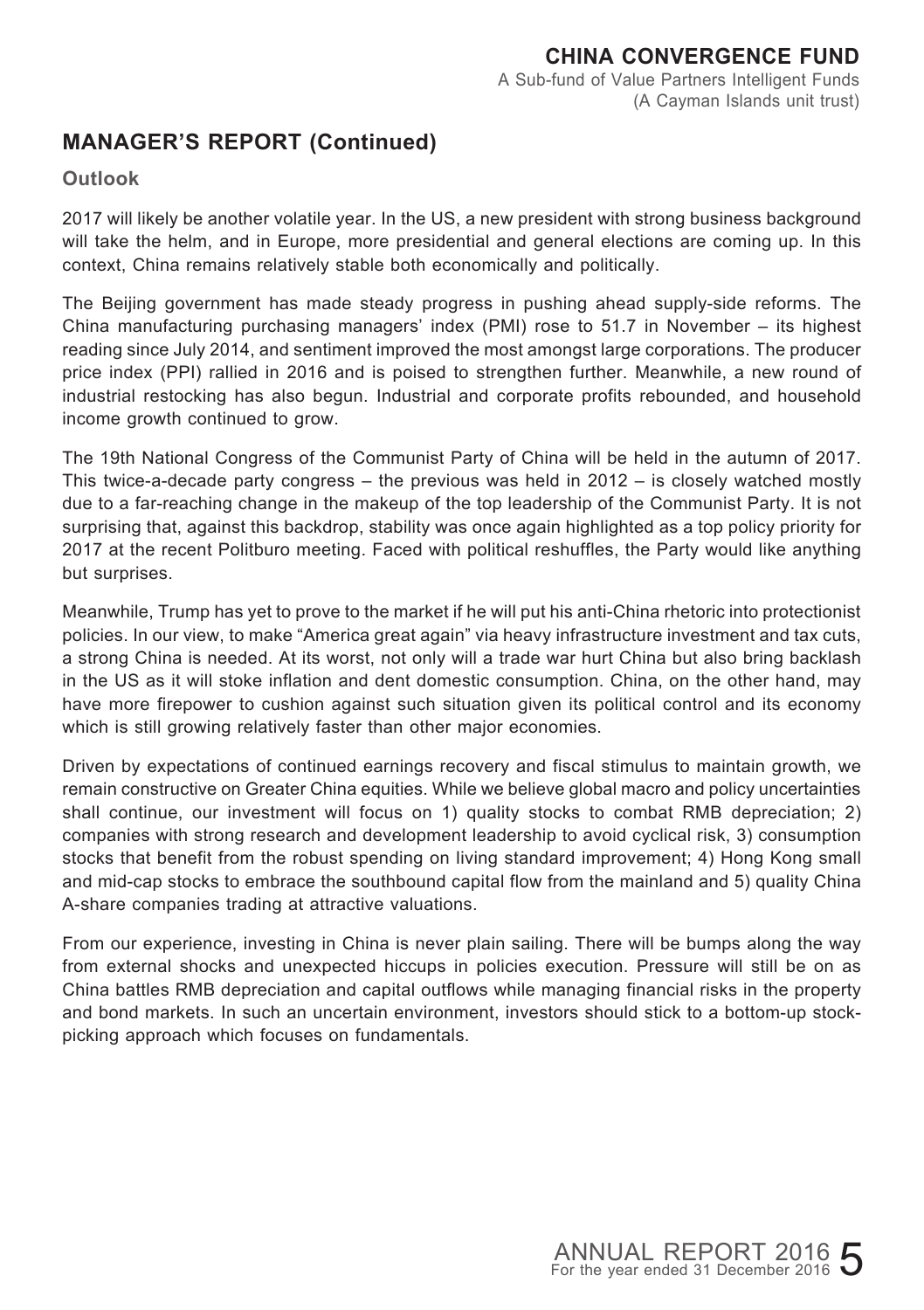A Sub-fund of Value Partners Intelligent Funds (A Cayman Islands unit trust)

### **MANAGER'S REPORT (Continued)**

#### **Corporate update**

In December, Value Partners appointed Dr AU King Lun as the Group's Chief Executive Officer (CEO) to strengthen Value Partners' management team at a time that we call "an era of golden opportunities". As the CEO of Value Partners, Dr AU takes charge of the Group's business and corporate affairs. He brings with him almost 30 years of industry experience and network in the Asian asset management industry. Our vision is to become a world-class asset management group, and Dr AU together with the other very-capable managers we already have in our team can help us achieve our vision.

#### **Value Partners Limited**

#### 20 April 2017

*All performance figures are sourced from HSBC Institutional Trust Services (Asia) Limited and Bloomberg (Data computed in US\$ terms on NAV-to-NAV basis with dividends reinvested) as at 30 December 2016. Performance data is net of all fees.*

*The views expressed are the views of Value Partners Limited only and are subject to change based on market and other conditions. The information provided does not constitute investment advice and it should not be relied on as such. All material has been obtained from sources believed to be reliable, but its accuracy is not guaranteed. This material contains certain statements that may be deemed forward-looking statements. Please note that any such statements are not guarantees of any future performance and actual results or developments may differ materially from those projected.*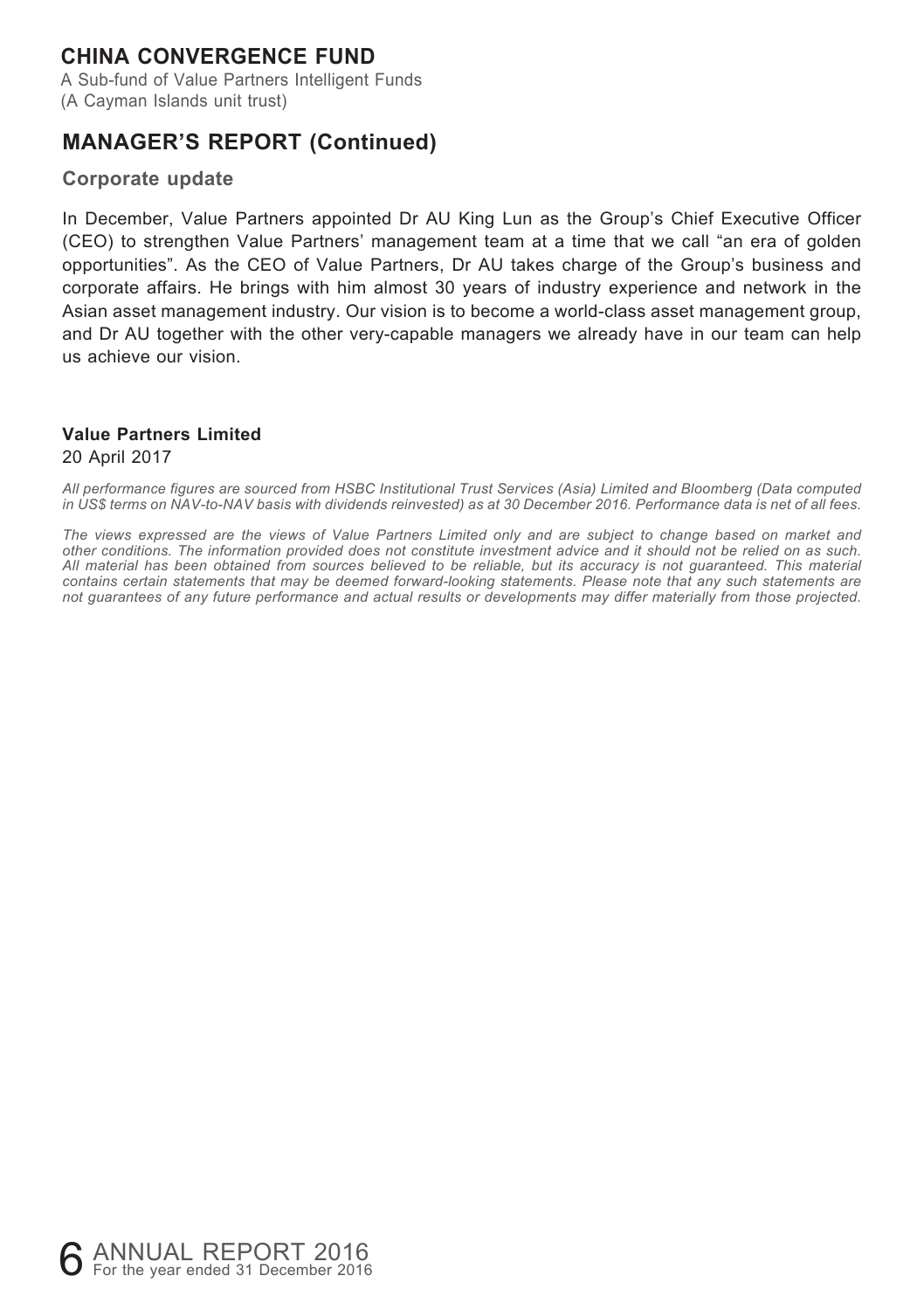A Sub-fund of Value Partners Intelligent Funds (A Cayman Islands unit trust)

# **MANAGER'S REPORT (Continued)**

#### **5 biggest holdings of securities as at 30 December 2016**

| <b>Stock</b>                                                                | Industry                            | <b>Valuation</b><br>(2017 Estimates)                      | <b>Remarks</b>                                                                                                                                                                                                                                                                                                                                                                                                                                                                                                                                                                                                                                                                                                                                 |
|-----------------------------------------------------------------------------|-------------------------------------|-----------------------------------------------------------|------------------------------------------------------------------------------------------------------------------------------------------------------------------------------------------------------------------------------------------------------------------------------------------------------------------------------------------------------------------------------------------------------------------------------------------------------------------------------------------------------------------------------------------------------------------------------------------------------------------------------------------------------------------------------------------------------------------------------------------------|
| Fuyao Glass Industry<br>(Code: 600660 CH)<br>Market cap:<br>US\$7.0 billion | Automobile and<br>components        | Price: CNY18.63<br>P/E: 13.8x<br>P/B: 2.5x<br>Yield: 4.5% | Founded in 1987, Fuyao Glass Industry manufactures<br>and distributes automobile glass, decorated<br>glassware and other industrial glassware through<br>its subsidiaries. It also provides glass installation<br>service. Fuyao Glass also actively promotes the<br>construction of the production and sales base for<br>automotive glass and raw materials in the US. It<br>has achieved substantial progress in globalizing its<br>business through its transition into bulk production.                                                                                                                                                                                                                                                    |
| Shenzhou International<br>(Code: 2313 HK)<br>Market cap:<br>US\$8.9 billion | Apparel                             | Price: HKD49.05<br>P/E:18.1x<br>P/B: 3.7x<br>Yield: 3.0%  | Shenzhou International is one of the largest garment<br>manufacturers in China, with major customers such<br>as Uniqlo, Nike and Adidas on an original equipment<br>manufacturer ("OEM") basis. Its key competitive<br>advantage is quick order turnaround time, a key<br>performance indicator valued by brand owners,<br>especially in today's fast-paced fashion industry. Due<br>to a vertically integrated model (from yarn spinning,<br>fabric knitting, dyeing and printing to final garment<br>completion), its delivery time is significantly faster<br>than peers. Shenzhou International also enjoys<br>lower procurement costs due to bulk purchases.<br>The company continues to grow with good visibility<br>on its order books. |
| Sundart Holdings<br>(Code: 1568 HK)<br>Market cap:<br>US\$1.3 billion       | Consumer<br>durables and<br>apparel | Price: HKD4.50<br>P/E: 16.9x<br>P/B: 3.5x<br>Yield: 2.3%  | Sundart is an integrated fitting-out contractor in Hong<br>Kong and Macau, specializing in providing fitting-out<br>work for residential properties and hotel projects.<br>It engages in the manufacturing, sourcing and<br>distribution of interior decorative materials, and the<br>leasing of intellectual property. In addition, Sundart<br>also provides project management and consultancy<br>services. With the support of its parent company,<br>A share listed Jangho Group the company is also<br>seeking to expand its business in mainland China.                                                                                                                                                                                  |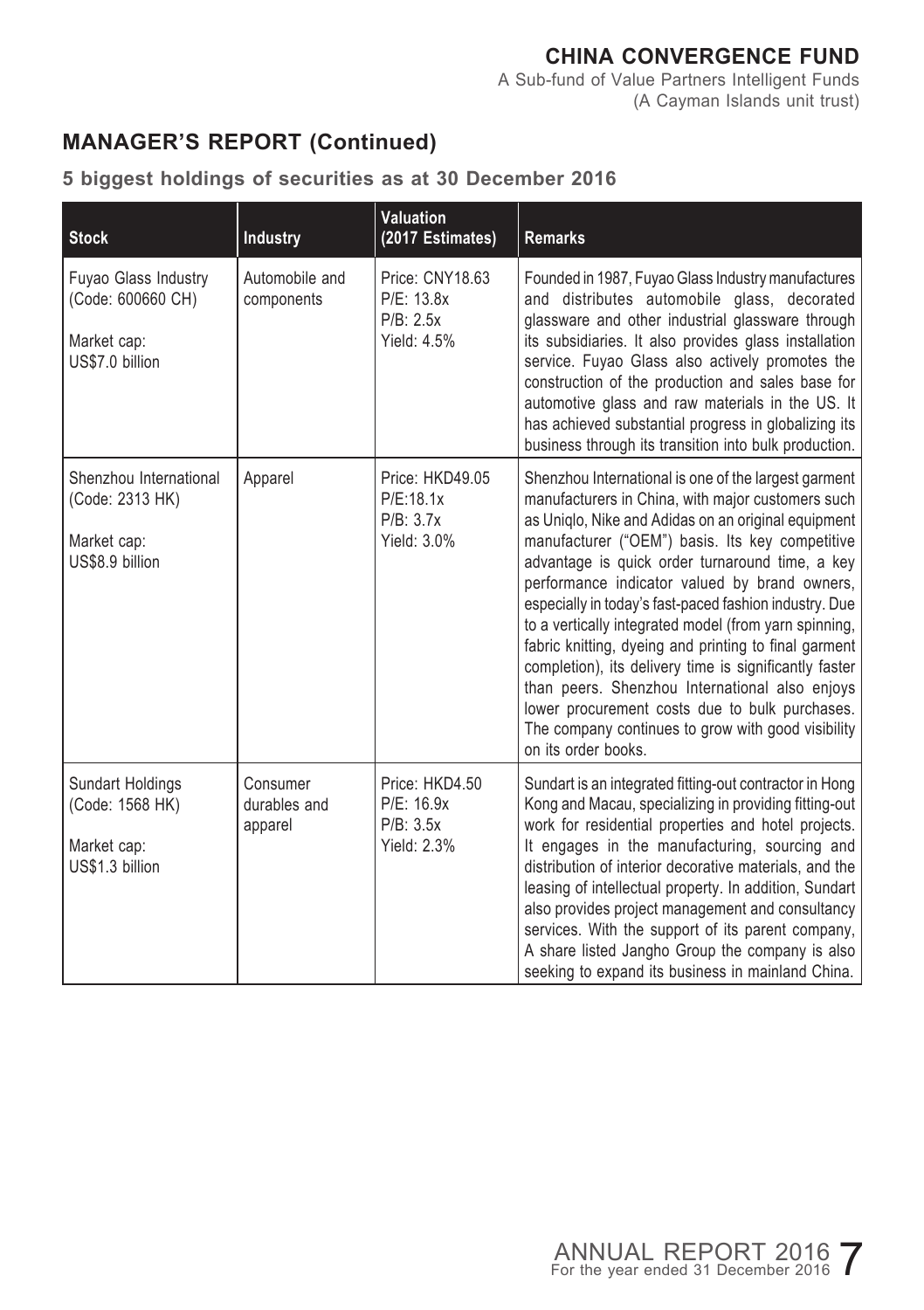A Sub-fund of Value Partners Intelligent Funds (A Cayman Islands unit trust)

# **MANAGER'S REPORT (Continued)**

| <b>Stock</b>                                                                  | Industry               | <b>Valuation</b><br>(2017 Estimates)                       | <b>Remarks</b>                                                                                                                                                                                                                                                                                                                                                                                                                                                                                                                                     |
|-------------------------------------------------------------------------------|------------------------|------------------------------------------------------------|----------------------------------------------------------------------------------------------------------------------------------------------------------------------------------------------------------------------------------------------------------------------------------------------------------------------------------------------------------------------------------------------------------------------------------------------------------------------------------------------------------------------------------------------------|
| Sunny Optical Tech<br>(Code: 2382 HK)<br>Market cap:<br>US\$4.8 billion       | Technology<br>hardware | Price: HKD33.95<br>P/E: 23.3x<br>P/B: 6.0x<br>Yield: 1.2%  | Sunny Optical Technology engages in designing<br>and manufacturing optical components, including<br>glass and plastic lenses, lens sets and camera<br>modules for mobile phones and digital cameras.<br>as well as microscopes and surveying instruments.<br>The company is a primary supplier for top-tier<br>Chinese handset vendors including Huawei, Lenovo<br>and Coolpad. Sunny Optical Technology is well-<br>positioned to benefit from the smartphone boom<br>and smartphone camera upgrade cycle in China<br>and other emerging markets. |
| <b>Tencent Holdings</b><br>(Code: 700 HK)<br>Market cap:<br>US\$231.9 billion | Internet               | Price: HKD189.70<br>P/E: 28.6x<br>P/B: 8.0x<br>Yield: 0.4% | Tencent Holdings is a leading provider of online<br>games, premium messaging services, internet value<br>added services, and advertising and ecommerce<br>services in China. Its instant messenger "QQ" has<br>the largest online community base with over 800<br>million accounts. Leveraging its large active user<br>base, it offers good long-term monetization potential.                                                                                                                                                                     |

*Note: The above investments made up 32% of China Convergence Fund as at 30 December 2016. The stock prices are based on the closing of 30 December 2016.*

*Individual stock performance/yield is not necessarily indicative of overall fund performance.*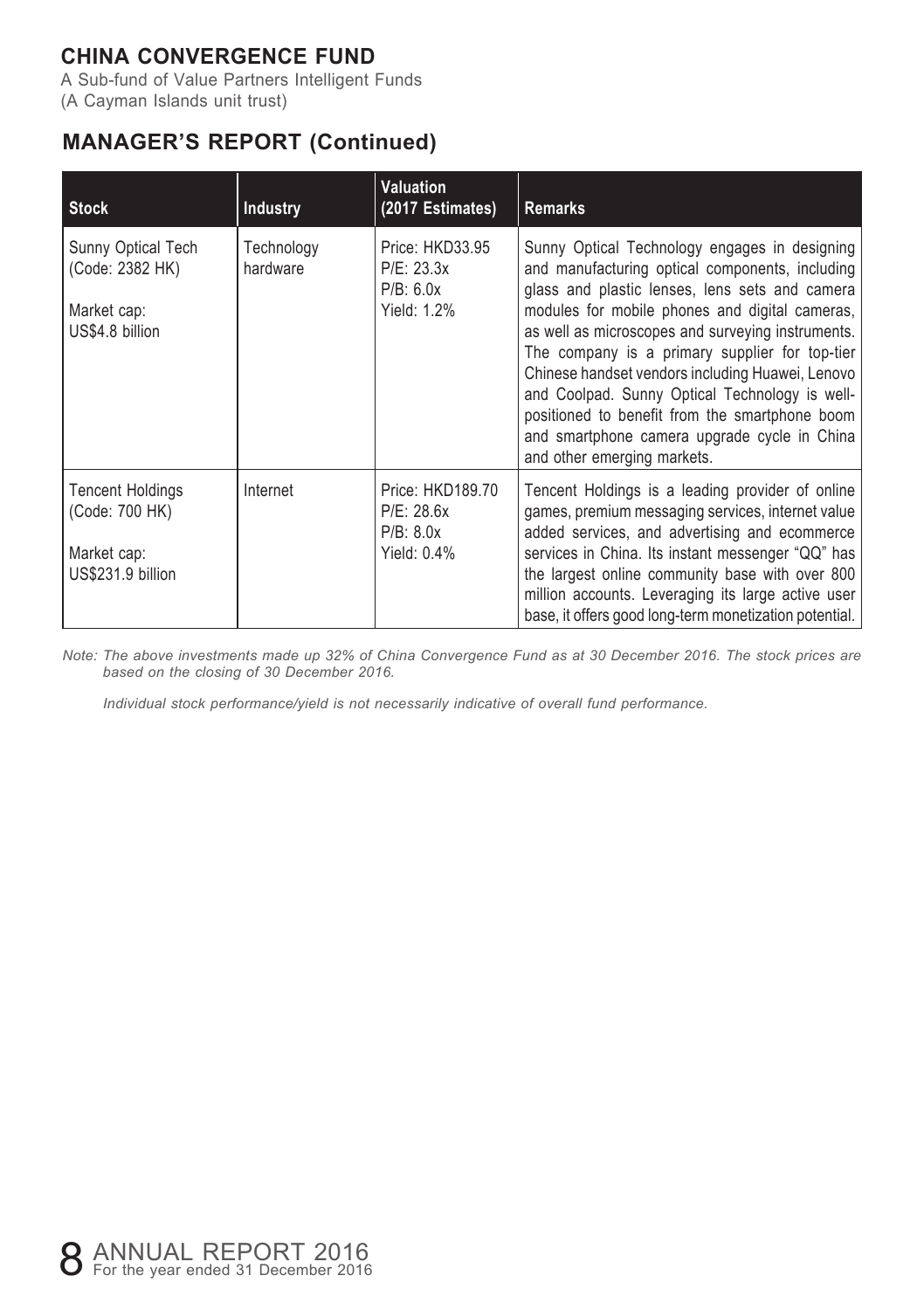A Sub-fund of Value Partners Intelligent Funds (A Cayman Islands unit trust)

# **MANAGER'S REPORT (Continued)**

| <b>Classes</b>     | NAV per unit         |
|--------------------|----------------------|
| Class A USD        | USD133.43            |
| Class A AUD Hedged | AUD8.80              |
| Class A CAD Hedged | CAD <sub>10.17</sub> |
| Class A NZD Hedged | NZD10.26             |
| Class Z            | USD11.85             |

**China Convergence Fund – NAV as at 31 December 2016**

**Since launch return compared to Index From 14 July 2000 to 31 December 2016**

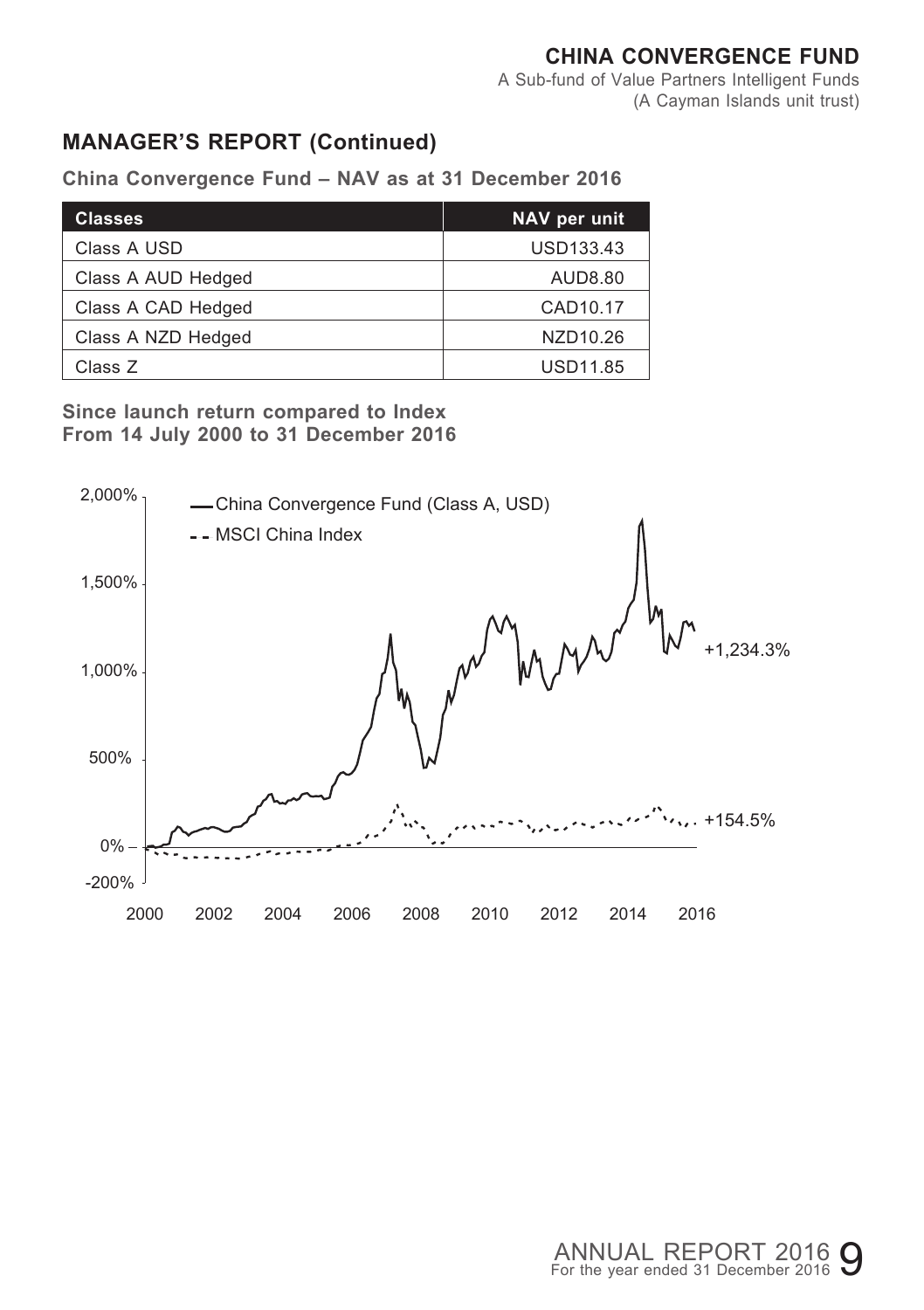A Sub-fund of Value Partners Intelligent Funds (A Cayman Islands unit trust)

### **STATEMENT OF RESPONSIBILITIES OF THE MANAGER AND THE TRUSTEE**

#### **Manager's responsibilities**

The Manager of the China Convergence Fund (the "Sub-fund") is required by the Hong Kong Code on Unit Trusts and Mutual Funds established by the Hong Kong Securities and Futures Commission and the Trust Deed to prepare financial statements for each annual accounting period which give a true and fair view of the financial position of the Sub-fund at the end of that period and of the transactions for the period then ended. In preparing these financial statements the Manager is required to:

- select suitable accounting policies and then apply them consistently;
- make judgements and estimates that are prudent and reasonable; and
- prepare the financial statements on the basis that the Sub-fund will continue in operation unless it is inappropriate to presume this.

The Manager is also required to manage the Sub-fund in accordance with the Trust Deed and take reasonable steps for the prevention and detection of fraud and other irregularities.

#### **Trustee's responsibilities**

The Trustee of the Sub-fund is required to:

- ensure that the Sub-fund is managed by the Manager in accordance with the Trust Deed and that the investment and borrowing powers are complied with;
- satisfy itself that sufficient accounting and other records have been maintained:
- safeguard the property of the Sub-fund and rights attaching thereto; and
- report to the unitholders for each annual accounting period on the conduct of the Manager in the management of the Sub-fund.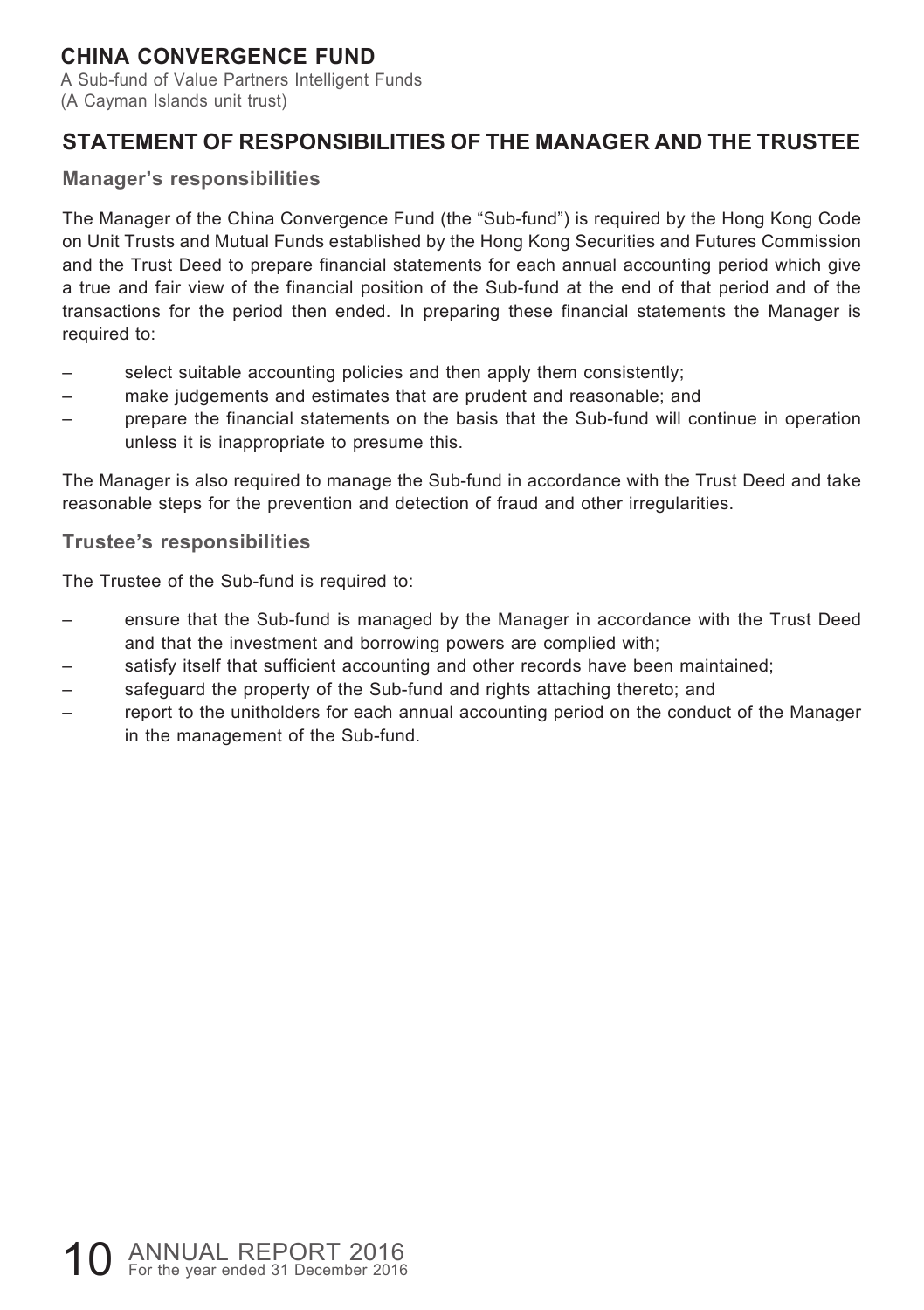#### **CHINA CONVERGENCE FUND** A Sub-fund of Value Partners Intelligent Funds (A Cayman Islands unit trust)

# **TRUSTEE'S REPORT TO THE UNITHOLDERS OF VALUE PARTNERS INTELLIGENT FUNDS – CHINA CONVERGENCE FUND**

We hereby confirm that, in our opinion, the Manager has in all material respects, managed the China Convergence Fund (the "Sub-fund") in accordance with the provisions of the Trust Deed dated 21 June 2000 and supplemental Trust Deeds dated 22 October 2001, 3 November 2003, 10 November 2003 and 10 December 2004 and the Deed of Substitution dated 31 May 2005 and supplemental Trust Deed to the Deed of Substitution dated 30 March 2007, 24 June 2011 and 25 June 2013 of the Sub-fund for the year ended 31 December 2016.

For and on behalf of

**Bank of Bermuda (Cayman) Limited**

Trustee, 20 April 2017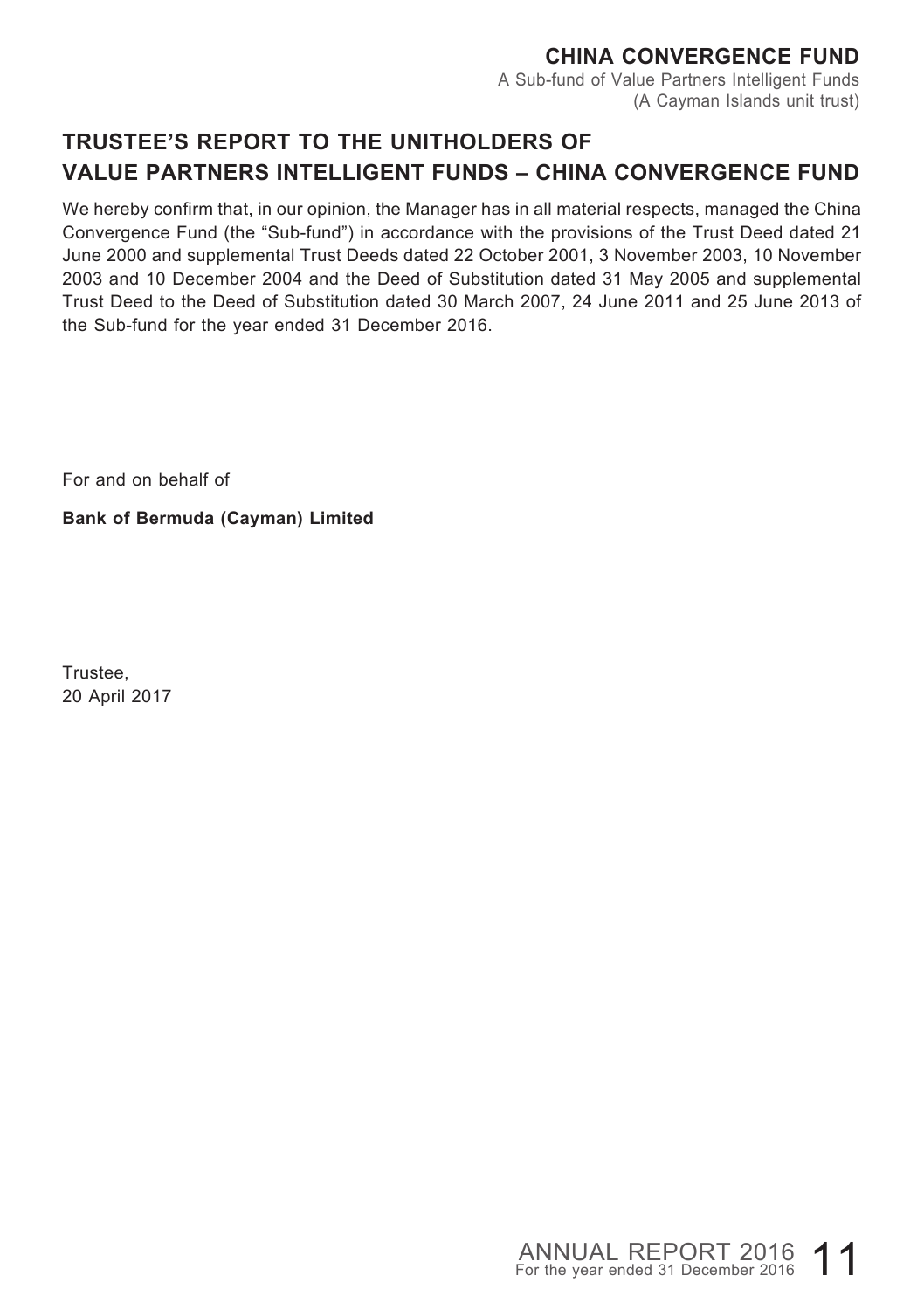A Sub-fund of Value Partners Intelligent Funds (A Cayman Islands unit trust)

# **INDEPENDENT AUDITORS' REPORT TO THE UNITHOLDERS OF VALUE PARTNERS INTELLIGENT FUNDS**

### **– CHINA CONVERGENCE FUND**

*(A Cayman Islands Unit Trust)*

#### **Report on the audit of financial statements**

#### *Opinion*

We have audited the financial statements of China Convergence Fund (the "Sub-fund"), a subfund of Value Partners Intelligent Funds (the "Trust"), set out on pages 16 to 57, which comprise the statement of financial position as at 31 December 2016, and the statement of comprehensive income, the statement of changes in net assets attributable to unitholders and the statement of cash flows for the year then ended and notes to the financial statements, including a summary of significant accounting policies.

In our opinion, the financial statements give a true and fair view of the financial disposition of the Sub-fund as at 31 December 2016, and of its financial transactions and cash flows for the year then ended in accordance with International Financial Reporting Standards ("IFRSs").

#### *Basis for opinion*

We conducted our audit in accordance with Hong Kong Standards on Auditing ("HKSAs") issued by the Hong Kong Institute of Certified Public Accountants ("HKICPA"). Our responsibilities under those standards are further described in the *Auditors' responsibilities for the audit of the financial statements* section of our report. We are independent of the Sub-fund in accordance with the HKICPA's *Code of Ethics for Professional Accountants* (the "Code") and we have fulfilled our other ethical responsibilities in accordance with the Code. We believe that the audit evidence we have obtained is sufficient and appropriate to provide a basis for our opinion.

#### *Information other than the financial statements and auditors' report thereon*

The Manager and the Trustee of the Sub-fund are responsible for the other information. The other information comprises all the information included in the annual report, other than the financial statements and our auditors' report thereon.

Our opinion on the financial statements does not cover the other information and we do not express any form of assurance conclusion thereon.

In connection with our audit of the financial statements, our responsibility is to read the other information and, in doing so, consider whether the other information is materially inconsistent with the financial statements or our knowledge obtained in the audit or otherwise appears to be materially misstated.

If, based on the work we have performed, we conclude that there is a material misstatement of this other information, we are required to report that fact. We have nothing to report in this regard.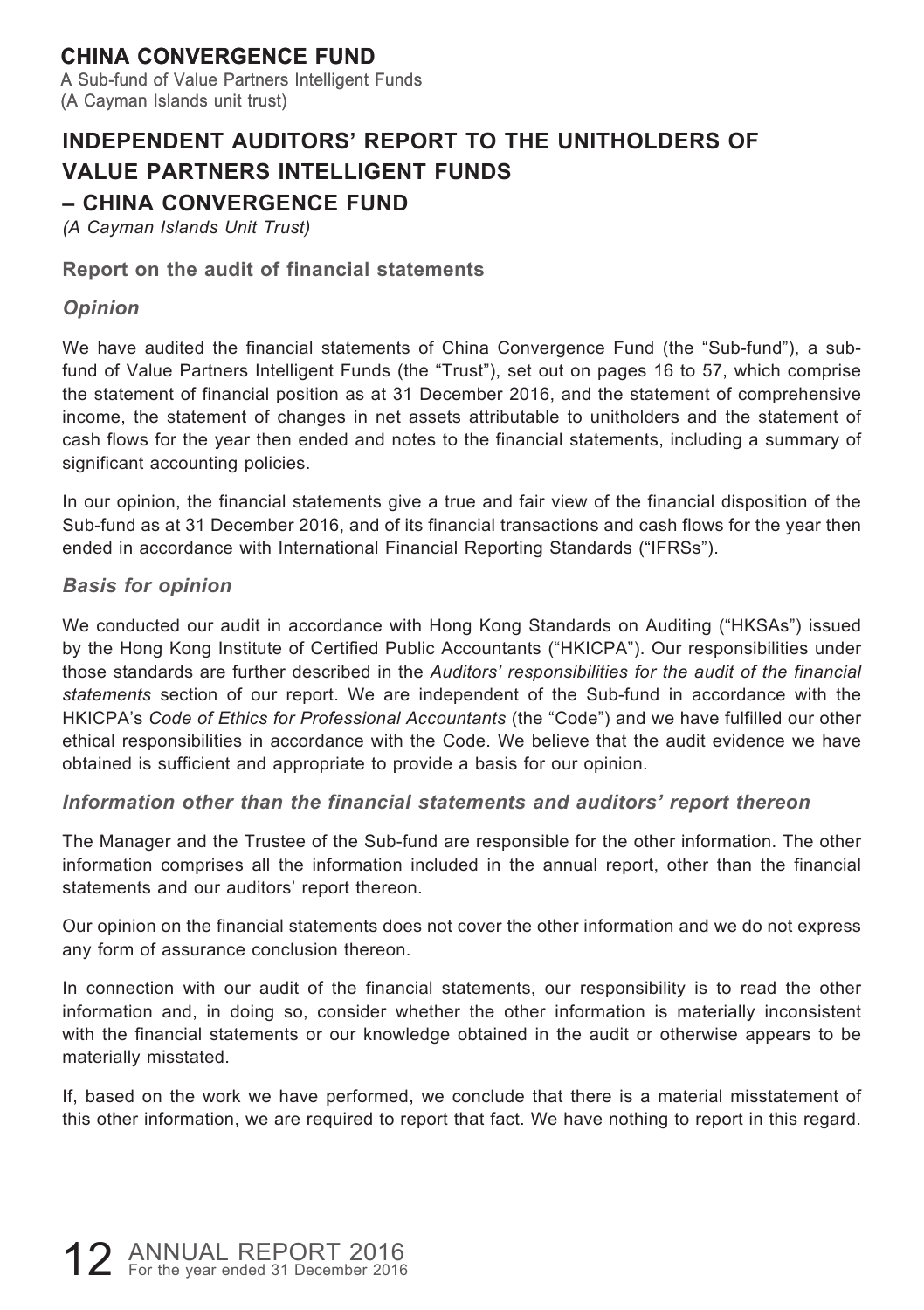# **INDEPENDENT AUDITORS' REPORT TO THE UNITHOLDERS OF VALUE PARTNERS INTELLIGENT FUNDS**

# **– CHINA CONVERGENCE FUND (Continued)**

*(A Cayman Islands Unit Trust)*

**Report on the audit of financial statements (Continued)**

#### *Responsibilities of the Manager and the Trustee of the Sub-fund for the financial statements*

The Manager and the Trustee of the Sub-fund are responsible for the preparation of the financial statements that give a true and fair view in accordance with IFRSs and for such internal control as the Manager and the Trustee of the Sub-fund determine is necessary to enable the preparation of financial statements that are free from material statement, whether due to fraud or error.

In preparing the financial statements, the Manager and the Trustee of the Sub-fund are responsible for assessing the Sub-fund's ability to continue as a going concern, disclosing, as applicable, matters related to going concern and using the going concern basis of accounting unless the Manager and the Trustee of the Sub-fund either intend to liquidate the Sub-fund or to cease operations, or have no realistic alternative but to do so.

In addition, the Manager and the Trustee of the Sub-fund are required to ensure that the financial statements have been properly prepared in accordance with the relevant provisions of the Trust Deed, as amended, and the relevant disclosure provisions of Appendix E of the Code on Unit Trusts and Mutual Funds ("the SFC Code") issued by the Hong Kong Securities and Futures Commission.

#### *Auditor's responsibilities for the audit of the financial statements*

Our objectives are to obtain reasonable assurance about whether the financial statements as a whole are free from material misstatement, whether due to fraud or error, and to issue an auditors' report that includes our opinion. This report is made solely to you, as a body, and for no other purpose. We do not assume responsibility towards or accept liability to any other person for the contents of this report.

Reasonable assurance is a high level of assurance but is not a guarantee that an audit conducted in accordance with HKSAs will always detect a material misstatement when it exists. Misstatements can arise from fraud or error and are considered material if, individually or in the aggregate, they could reasonably be expected to influence the economic decisions of users taken on the basis of these financial statements. In addition, we are required to assess whether the financial statements of the Sub-fund have been properly prepared, in all material respects, in accordance with the relevant provisions of the Trust Deed, as amended, and the relevant disclosure provisions of Appendix E of the SFC Code.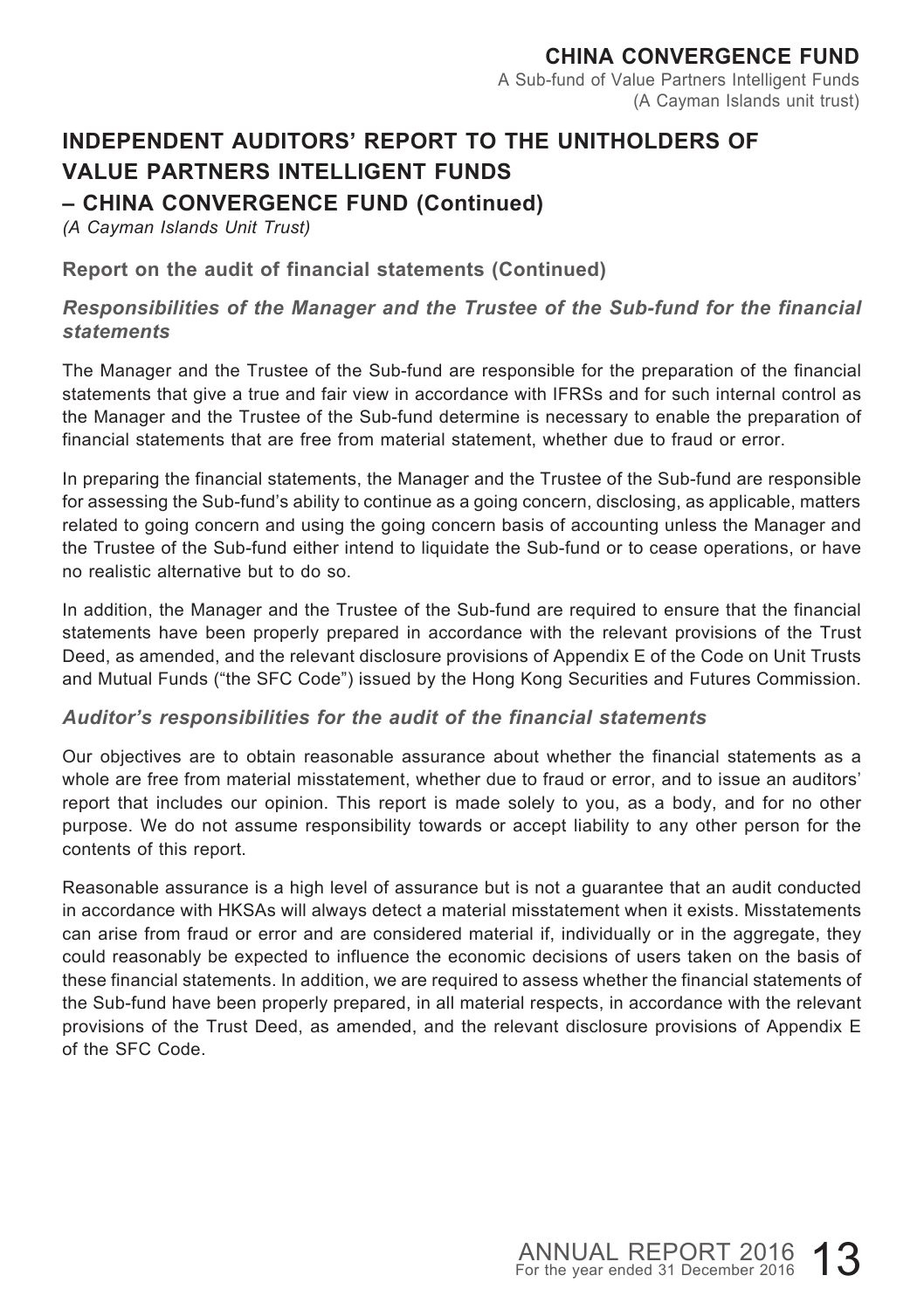A Sub-fund of Value Partners Intelligent Funds (A Cayman Islands unit trust)

# **INDEPENDENT AUDITORS' REPORT TO THE UNITHOLDERS OF VALUE PARTNERS INTELLIGENT FUNDS**

# **– CHINA CONVERGENCE FUND (Continued)**

*(A Cayman Islands Unit Trust)*

**Report on the audit of financial statements (Continued)**

*Auditor's responsibilities for the audit of the financial statements (Continued)*

As part of an audit in accordance with HKSAs, we exercise professional judgement and maintain professional scepticism throughout the audit. We also:

- Identify and assess the risks of material misstatement of the financial statements, whether due to fraud or error, design and perform audit procedures responsive to those risks, and obtain audit evidence that is sufficient and appropriate to provide a basis for our opinion. The risk of not detecting a material misstatement resulting from fraud is higher than for one resulting from error, as fraud may involve collusion, forgery, intentional omissions, misrepresentations or the override of internal control.
- Obtain an understanding of internal control relevant to the audit in order to design audit procedures that are appropriate in the circumstances but not for the purpose of expressing an opinion on the effectiveness of the Sub-fund's internal control.
- Evaluate the appropriateness of accounting policies used and the reasonableness of accounting estimates and related disclosures made by the Manager and the Trustee of the Sub-fund.
- Conclude on the appropriateness of the Manager's and the Trustee's use of the going concern basis of accounting and, based on the audit evidence obtained, whether a material uncertainty exists related to events or conditions that may cast significant doubt on the Sub-fund's ability to continue as a going concern. If we conclude that a material uncertainty exists, we are required to draw attention in our auditors' report to the related disclosures in the financial statements or, if such disclosures are inadequate, to modify our opinion. Our conclusions are based on the audit evidence obtained up to the date of our auditors' report. However, future events or conditions may cause the Sub-fund to cease to continue as a going concern.
- Evaluate the overall presentation, structure and content of the financial statements, including the disclosures, and whether the financial statements represent the underlying transactions and events in a manner that achieves fair presentation.

We communicate with the Manager and the Trustee of the Sub-fund regarding, among other matters, the planned scope and timing of the audit and significant audit findings, including any significant deficiencies in internal control that we identify during our audit.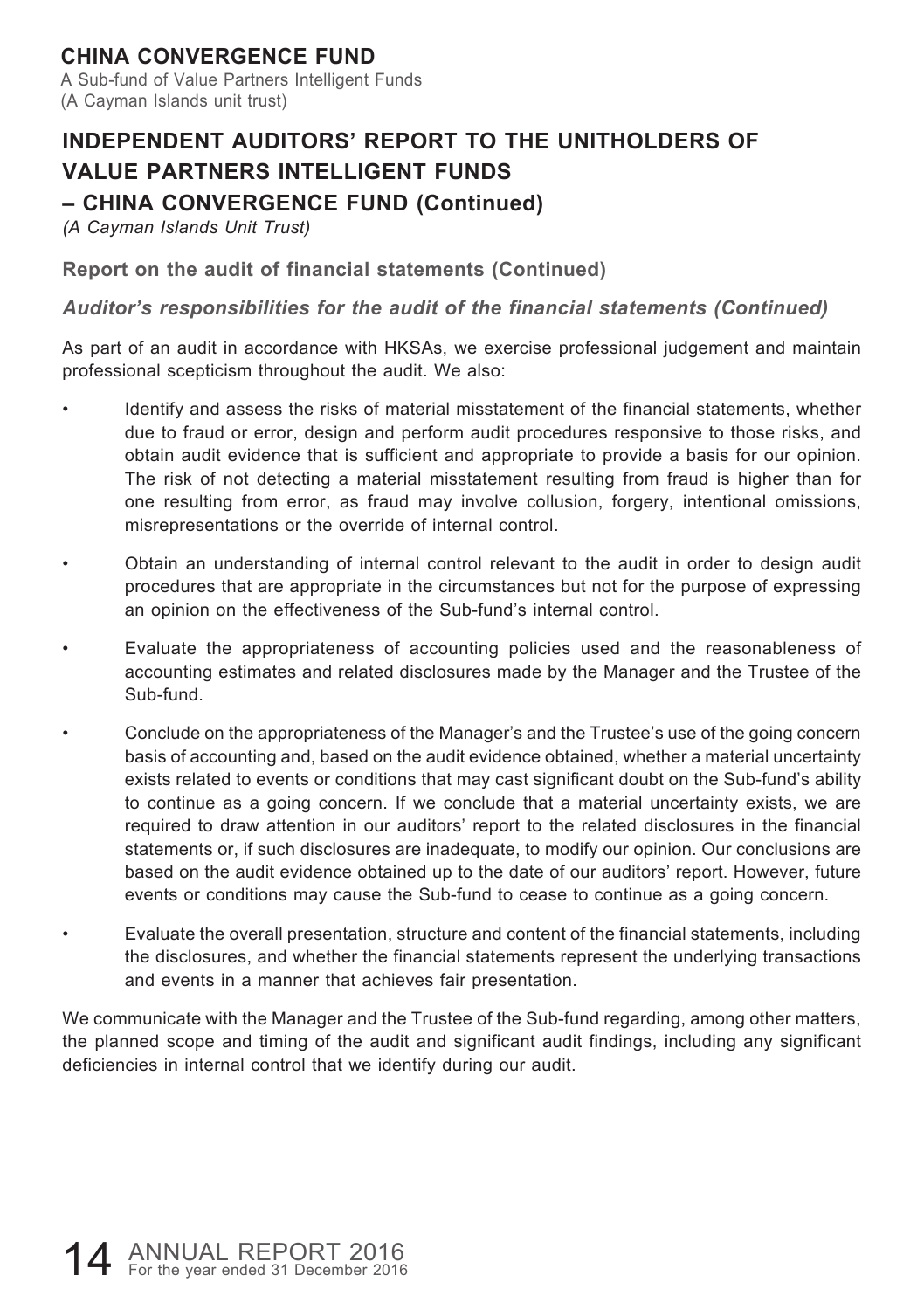# **INDEPENDENT AUDITORS' REPORT TO THE UNITHOLDERS OF VALUE PARTNERS INTELLIGENT FUNDS**

# **– CHINA CONVERGENCE FUND (Continued)**

*(A Cayman Islands Unit Trust)*

**Report on matters under the relevant provisions of the Trust Deed, as amended, and the relevant disclosure provisions of Appendix E of the SFC Code**

In our opinion, the financial statements have been properly prepared, in all material respects, in accordance with the relevant provisions of the Trust Deed, as amended, and the relevant disclosure provisions of Appendix E of the SFC Code.

**KPMG** Cayman Islands

20 April 2017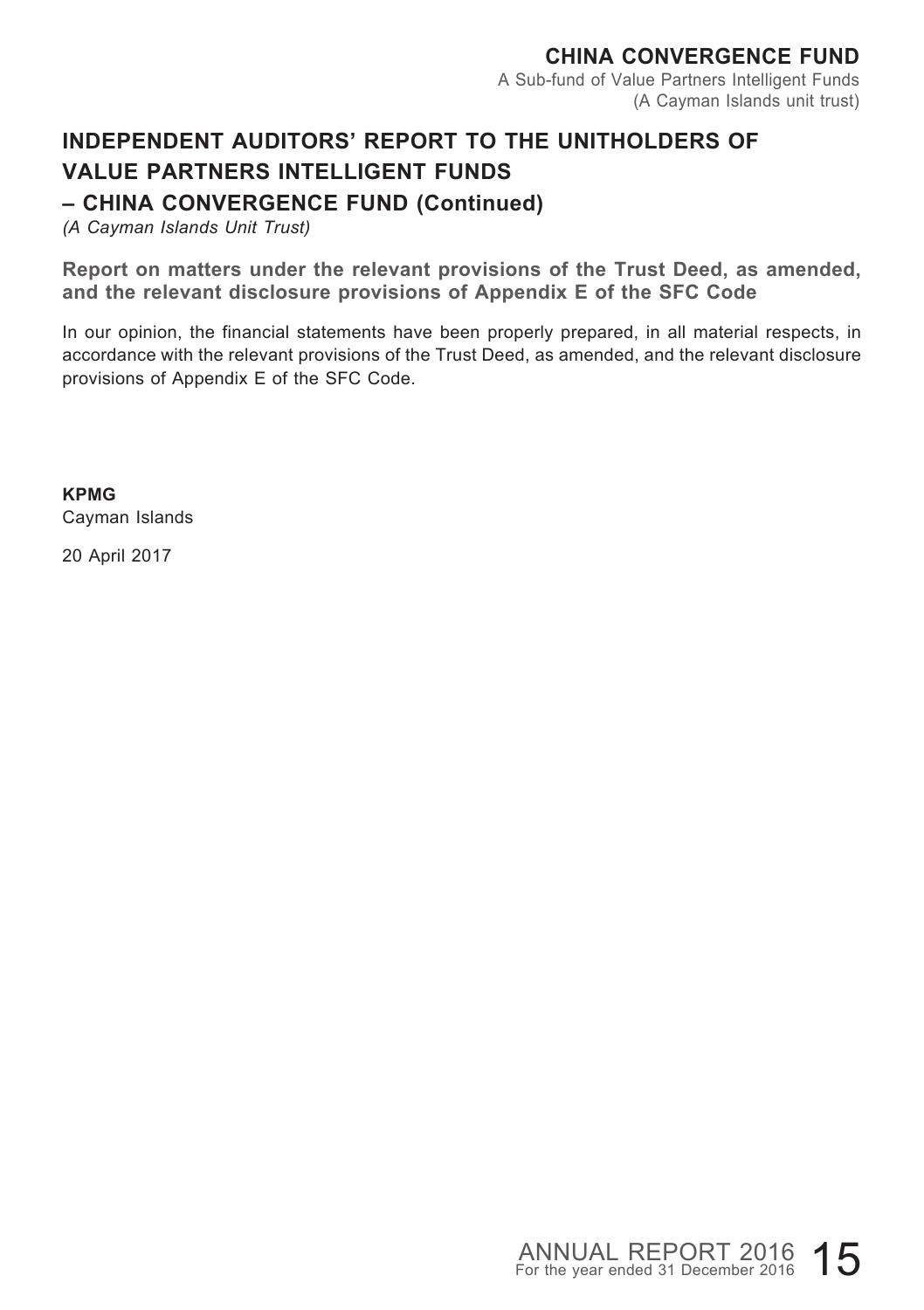A Sub-fund of Value Partners Intelligent Funds (A Cayman Islands unit trust)

# **STATEMENT OF FINANCIAL POSITION**

*AS AT 31 DECEMBER 2016*

|                                             | Note         | 2016<br>US\$ | 2015<br>US\$ |
|---------------------------------------------|--------------|--------------|--------------|
| <b>Assets</b>                               |              |              |              |
| Financial assets at fair value through      |              |              |              |
| profit or loss                              | 6, 10(f), 12 | 344,740,354  | 547,617,636  |
| Interest, dividends and other receivables   |              | 118,081      | 73,755       |
| Amounts due from unitholders                |              | 73,875       | 1,042,622    |
| Amounts due from brokers                    | 5            | 197,645      | 8,528,332    |
| Cash held with bank                         | 4, 10(d)     | 597,983      | 50,464,224   |
| <b>Total assets</b>                         |              | 345,727,938  | 607,726,569  |
| Liabilities                                 |              |              |              |
| Financial liabilities at fair value through |              |              |              |
| profit or loss                              | 6.12         | 27,701,818   | 47,586,256   |
| Bank overdraft                              | 4, 10(d)     | 27,188,315   | 29,549,993   |
| Amounts due to unitholders                  |              | 528,610      | 705,089      |
| Amounts due to brokers                      | 5            | 2,050        | 9,238,831    |
| Management fees payable                     | 10(a)        | 305,143      | 525,873      |
| Performance fees payable                    | 10(b)        | 200          | 121,810      |
| Trustee fees payable                        | 10(c)        | 36,952       | 62,661       |
| Tax provision                               | 9            | 122,040      | 14,348       |
| Accrued expenses and other payables         |              | 120,678      | 328,539      |
| <b>Total liabilities</b>                    |              | 56,005,806   | 88,133,400   |
| Net assets attributable to unitholders      |              | 289,722,132  | 519,593,169  |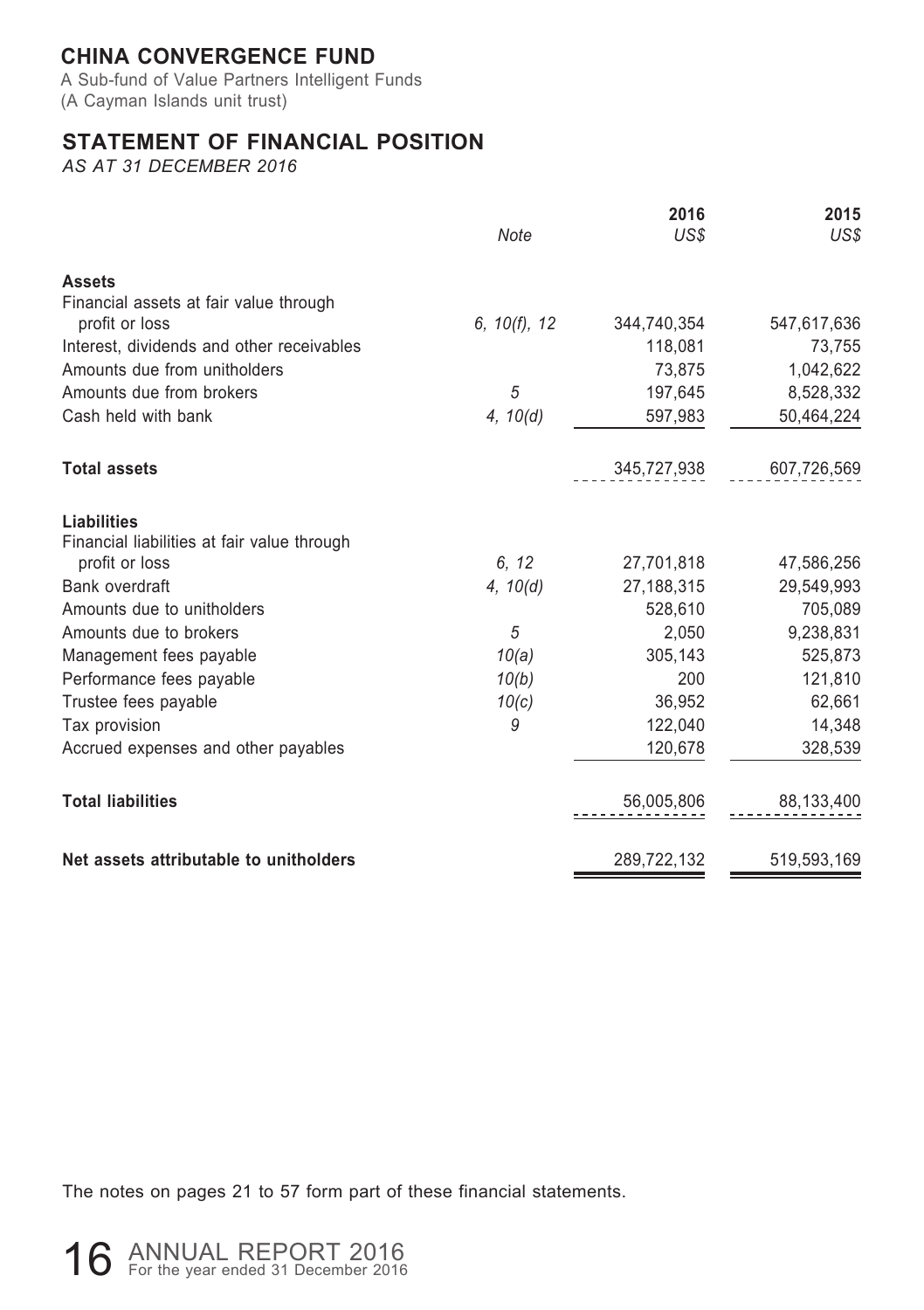A Sub-fund of Value Partners Intelligent Funds (A Cayman Islands unit trust)

### **STATEMENT OF FINANCIAL POSITION (Continued)**

*AS AT 31 DECEMBER 2016*

|                                          |       |            | 2016            |            | 2015            |
|------------------------------------------|-------|------------|-----------------|------------|-----------------|
|                                          | Note  |            |                 |            |                 |
| Represented by:                          |       |            |                 |            |                 |
| - Net assets attributable to unitholders |       |            | US\$289,722,132 |            | US\$519,593,169 |
| Total number of units in issue:          |       |            |                 |            |                 |
| - Class A                                | 11(a) |            | 2,120,855       |            | 3,214,763       |
| - Class A AUD Hedged                     | 11(b) |            | 21,928          |            | 60,826          |
| - Class A CAD Hedged                     | 11(c) |            | 1,810           |            |                 |
| - Class A NZD Hedged                     | 11(d) |            | 1,506           |            |                 |
| $-$ Class Z                              | 11(e) |            | 555,731         |            | 3,873,100       |
| Net asset value per unit:                |       |            |                 |            |                 |
| - Class A                                |       | <b>USD</b> | 133.43          | <b>USD</b> | 146.20          |
| - Class A AUD Hedged                     |       | <b>AUD</b> | 8.80            | <b>AUD</b> | 9.40            |
| - Class A CAD Hedged                     |       | CAD        | 10.17           | CAD        |                 |
| - Class A NZD Hedged                     |       | <b>NZD</b> | 10.26           | <b>NZD</b> |                 |
| - Class Z                                |       | <b>USD</b> | 11.85           | <b>USD</b> | 12.70           |

Approved and authorised for issue by the Manager and the Trustee on 20 April 2017.

Signed by:

**Value Partners Limited**, *Manager*

**Bank of Bermuda (Cayman) Limited**, *Trustee*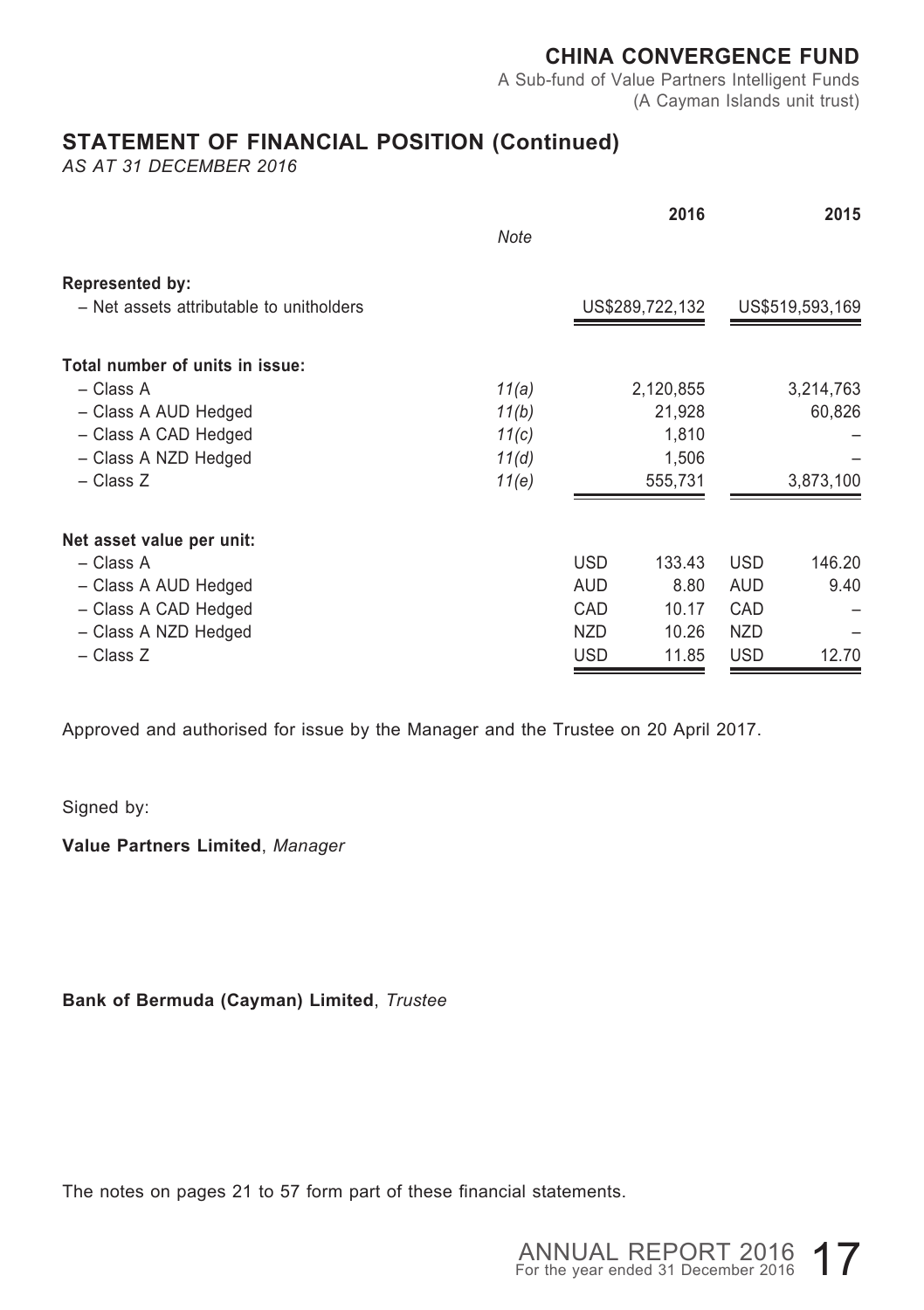A Sub-fund of Value Partners Intelligent Funds (A Cayman Islands unit trust)

### **STATEMENT OF COMPREHENSIVE INCOME**

*FOR THE YEAR ENDED 31 DECEMBER 2016*

|                                                  |                | 2016           | 2015           |
|--------------------------------------------------|----------------|----------------|----------------|
|                                                  | <b>Note</b>    | US\$           | US\$           |
| Interest income                                  | 10(d)          | 95,530         | 81,218         |
| Dividend income                                  |                | 8,146,849      | 8,131,178      |
| Net losses from financial assets and liabilities |                |                |                |
| at fair value through profit or loss             | $\overline{7}$ | (36,869,522)   | (61, 414, 607) |
| Net foreign exchange losses                      |                | (159, 173)     | (97, 153)      |
| Other income                                     | 10(d), 10(f)   | 519,987        | 213,059        |
| <b>Net investment loss</b>                       |                | (28, 266, 329) | (53,086,305)   |
| Management fees                                  | 10(a)          | (4, 513, 969)  | (6, 188, 319)  |
| <b>Transaction fees</b>                          | 10(d)          | (2,381,323)    | (3,827,437)    |
| Trustee fees                                     | 8, 10(c)       | (598, 689)     | (736, 865)     |
| Performance fees                                 | 10(b)          | (200)          | (121, 810)     |
| Professional fees                                |                | (24, 229)      | (53,004)       |
| Stock loan fee expenses                          | 10(d)          | (197, 195)     | (62, 692)      |
| Interest expenses                                | 10(d)          | (569, 836)     | (378, 372)     |
| Bank charges                                     | 10(d)          | (61, 367)      | (53, 932)      |
| Dividend expenses                                |                | (1, 269, 128)  | (470, 210)     |
| Auditors' remuneration                           |                | (38, 702)      | (39, 869)      |
| Annual fees                                      |                | (3, 498)       | (2, 459)       |
| Other operating expenses                         |                | (205, 492)     | (419, 126)     |
| <b>Operating expenses</b>                        |                | (9,863,628)    | (12, 354, 095) |
| Loss before taxation                             |                | (38, 129, 957) | (65, 440, 400) |
| Taxation                                         | 9              | (380, 939)     | (780, 972)     |
| Loss and total comprehensive                     |                |                |                |
| income for the year                              |                | (38, 510, 896) | (66, 221, 372) |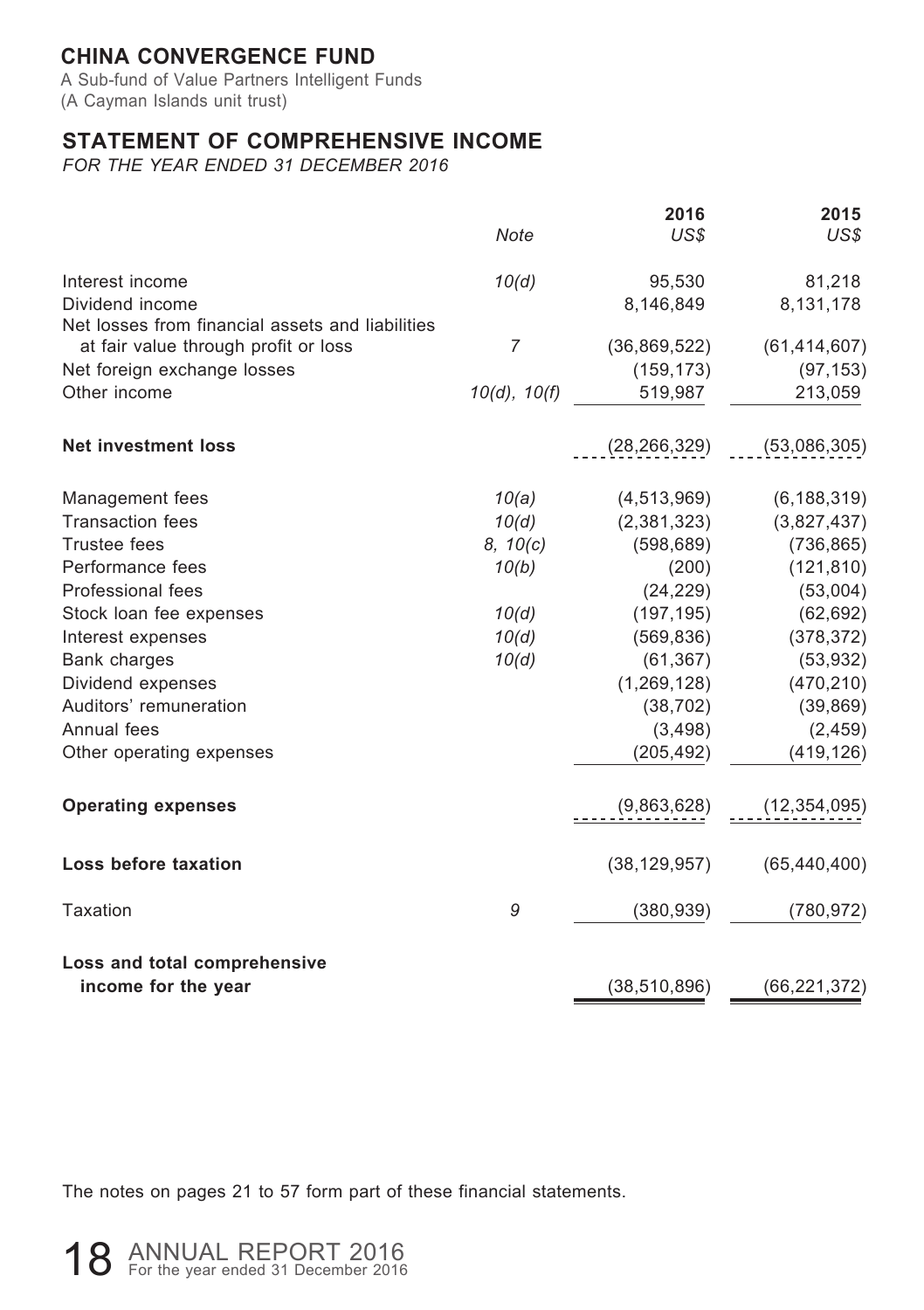A Sub-fund of Value Partners Intelligent Funds (A Cayman Islands unit trust)

### **STATEMENT OF CHANGES IN NET ASSETS ATTRIBUTABLE TO UNITHOLDERS**

*FOR THE YEAR ENDED 31 DECEMBER 2016*

|                                                     | Note  | 2016<br>US\$    | 2015<br>US\$                |
|-----------------------------------------------------|-------|-----------------|-----------------------------|
| Balance as at 1 January                             |       | 519,593,169     | 342,160,429                 |
| Loss and total comprehensive<br>income for the year |       | (38, 510, 896)  | (66, 221, 372)              |
| Issue of redeemable units                           |       |                 |                             |
| - Class A                                           | 11(a) |                 | 51,435,673 431,001,640      |
| - Class A AUD Hedged                                | 11(b) | 769,520         | 574,432                     |
| - Class A CAD Hedged                                | 11(c) | 49,639          |                             |
| - Class A NZD Hedged                                | 11(d) | 128,253         |                             |
| $-$ Class Z                                         | 11(e) | 6,889,960       | 602,374                     |
|                                                     |       | 59,273,045      | 432,178,446                 |
| Redemption of redeemable units                      |       |                 |                             |
| - Class A                                           | 11(a) |                 | (202,085,044) (188,373,442) |
| - Class A AUD Hedged                                | 11(b) | (1,024,739)     | (150, 892)                  |
| - Class A CAD Hedged                                | 11(c) | (35, 871)       |                             |
| - Class A NZD Hedged                                | 11(d) | (122, 404)      |                             |
| $-$ Class Z                                         | 11(e) | (47, 365, 128)  |                             |
|                                                     |       | (250, 633, 186) | (188, 524, 334)             |
| Net (decrease)/increase from unit transactions      |       |                 | $(191,360,141)$ 243,654,112 |
| <b>Balance as at 31 December</b>                    |       | 289,722,132     | 519,593,169                 |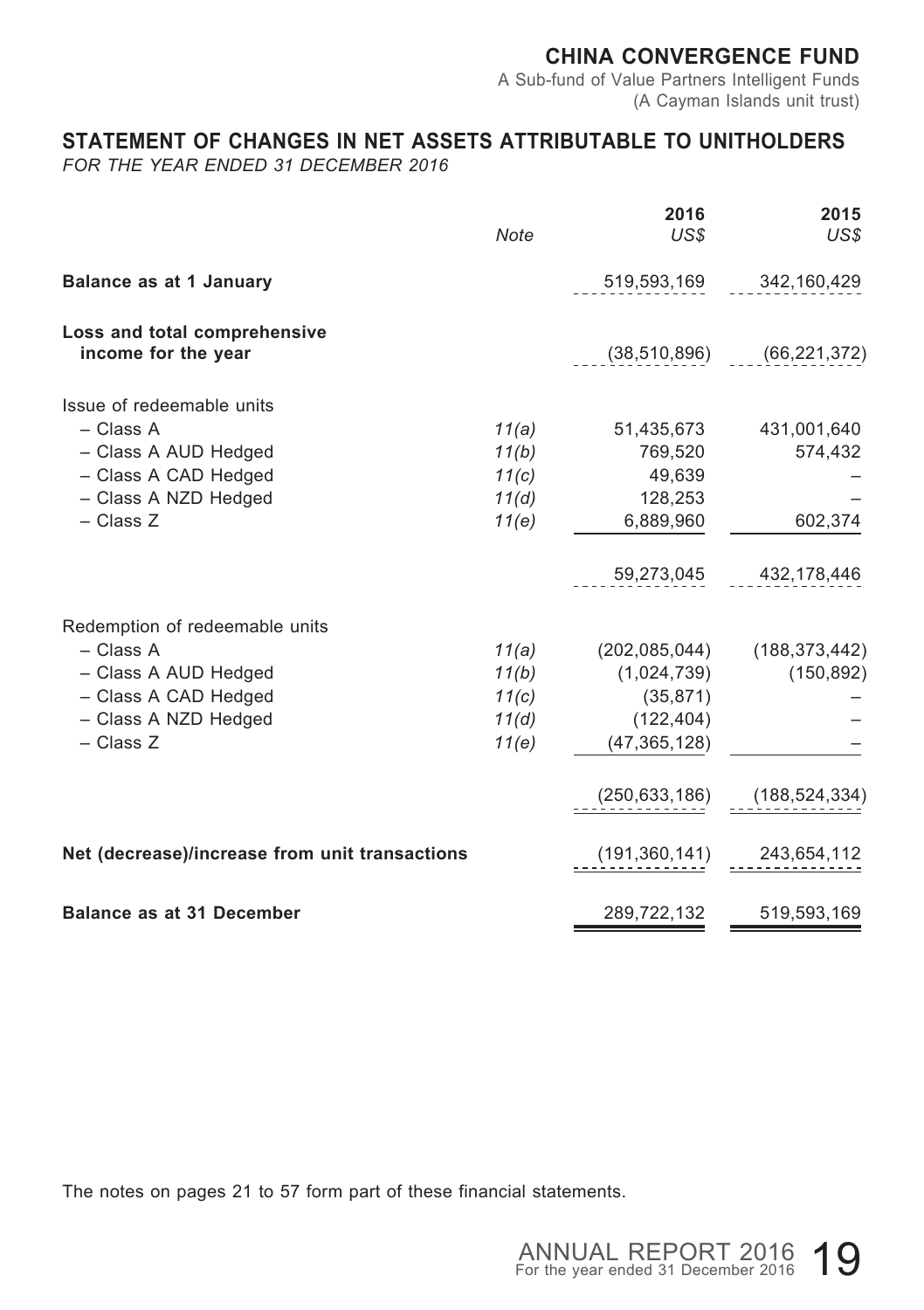A Sub-fund of Value Partners Intelligent Funds (A Cayman Islands unit trust)

### **STATEMENT OF CASH FLOWS**

*FOR THE YEAR ENDED 31 DECEMBER 2016*

|                                             | <b>Note</b> | 2016<br>US\$   | 2015<br>US\$                        |
|---------------------------------------------|-------------|----------------|-------------------------------------|
| <b>Operating activities</b>                 |             |                |                                     |
| Interest received                           |             | 95,286         | 58,205                              |
| Interest paid                               |             | (569, 836)     | (378, 372)                          |
| Dividends received (net of withholding tax) |             | 7,765,940      | 7,637,314                           |
| Dividends paid                              |             | (1,269,128)    | (470, 210)                          |
| Other income received                       |             | 475,875        | 218,226                             |
| Proceeds from sale of investments           |             | 675,859,180    | 651,044,420                         |
| Purchase of investments                     |             |                | $(530, 641, 952)$ $(844, 325, 243)$ |
| Tax paid                                    |             |                | (631, 304)                          |
| Tax refunded                                |             | 122,040        |                                     |
| Operating expenses paid                     |             | (8,774,095)    | (15, 260, 406)                      |
| Cash flows generated from/(used in)         |             |                |                                     |
| operating activities                        |             |                | 143,063,310 (202,107,370)           |
| <b>Financing activities</b>                 |             |                |                                     |
| Proceeds from issue of redeemable units     |             | 60,241,792     | 431,415,224                         |
| Payments on redemption of redeemable units  |             | (250,809,665)  | (188, 441, 499)                     |
| Cash flows (used in)/generated from         |             |                |                                     |
| financing activities                        |             |                | $(190, 567, 873)$ 242,973,725       |
| Net (decrease)/increase in cash             |             |                |                                     |
| and cash equivalents                        |             | (47, 504, 563) | 40,866,355                          |
| Cash and cash equivalents as at 1 January   |             | 20,914,231     | (19, 952, 124)                      |
| Cash and cash equivalents as at 31 December | 4           | (26, 590, 332) | 20,914,231                          |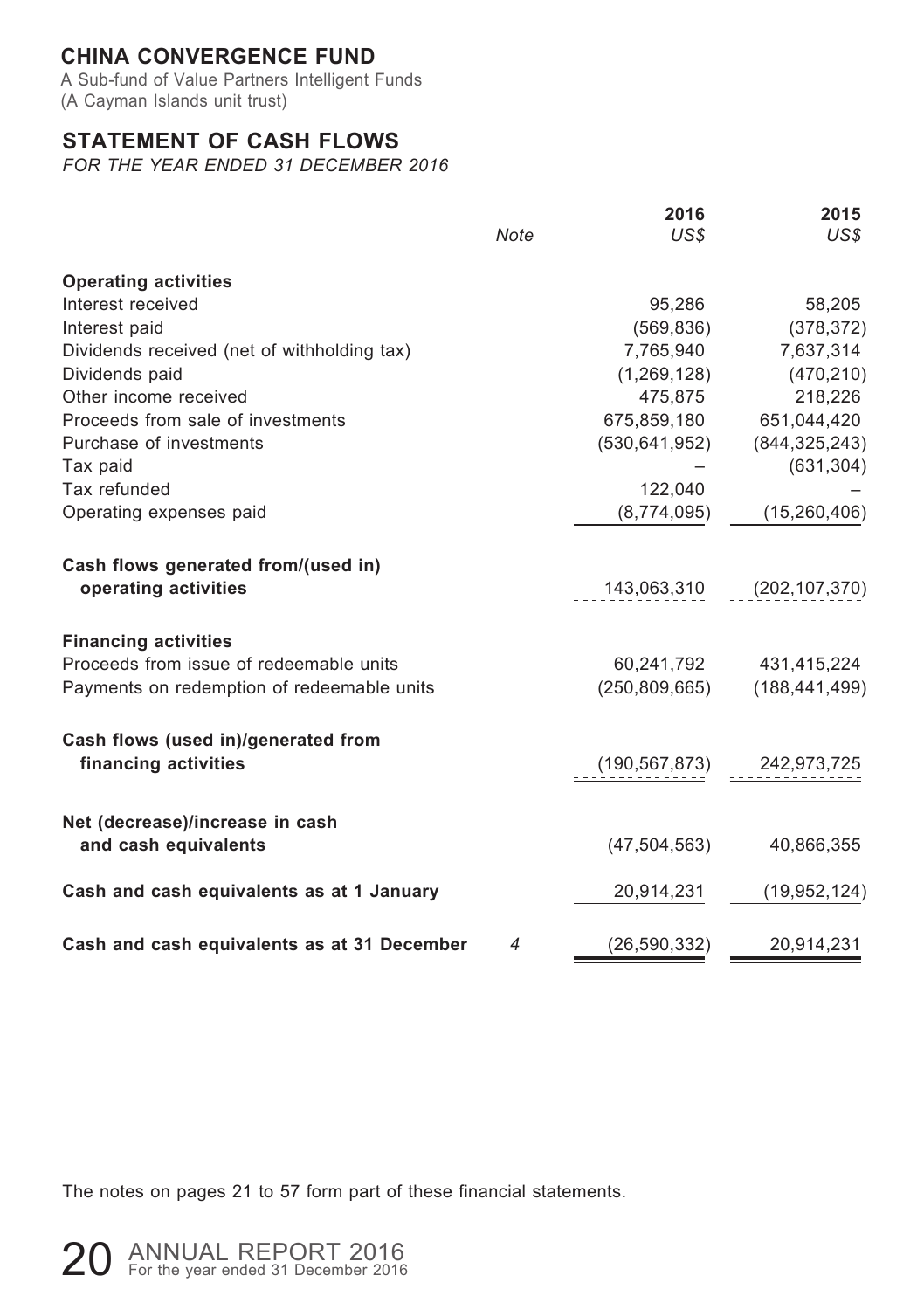# **NOTES TO THE FINANCIAL STATEMENTS**

# **1 GENERAL**

Value Partners Intelligent Funds (the "Trust") is an open-ended umbrella unit trust established under the laws of the Cayman Islands pursuant to a Trust Deed dated 21 June 2000 (as amended) (the "Trust Deed"). The Trust was registered under the Mutual Funds Law of the Cayman Islands on 30 June 2000.

The Trust issues redeemable units in various sub-funds and as at 31 December 2016, the China Convergence Fund, JA-VP China New Century Fund, Chinese Mainland Focus Fund and JA-VP Chugokutairiku Focus Fund have been launched. The China Convergence Fund, JA-VP China New Century Fund and Chinese Mainland Focus Fund commenced operations on 17 July 2000, 7 March 2002 and 27 November 2003 respectively. The JA-VP Chugokutairiku Focus Fund commenced operations on 2 September 2004 and was terminated on 31 October 2012. The JA-VP China New Century Fund is not authorised in Hong Kong and not available to the general public in Hong Kong.

Each separate sub-fund may be represented in whole or in part by a separate portfolio and be maintained with separate accounting records. However, notwithstanding the operation of separate sub-funds and/or portfolios, the Trust may be treated as one entity. Thus all of the assets of the Trust may be available to meet all of the liabilities of the Trust, regardless of the separate sub-fund or portfolio to which such assets or liabilities are attributable. In practice, cross-unit liability will usually only arise where any sub-fund becomes insolvent or exhausts its assets and is unable to meet all of its liabilities. In this case, all of the assets of the Trust attributable to the other sub-funds may be applied to cover the liabilities of the insolvent sub-fund.

These financial statements have been prepared for the Value Partners Intelligent Funds – China Convergence Fund (the "Sub-fund"). The financial statements of JA-VP China New Century Fund and Chinese Mainland Focus Fund have been prepared individually and consequently are not included in these financial statements.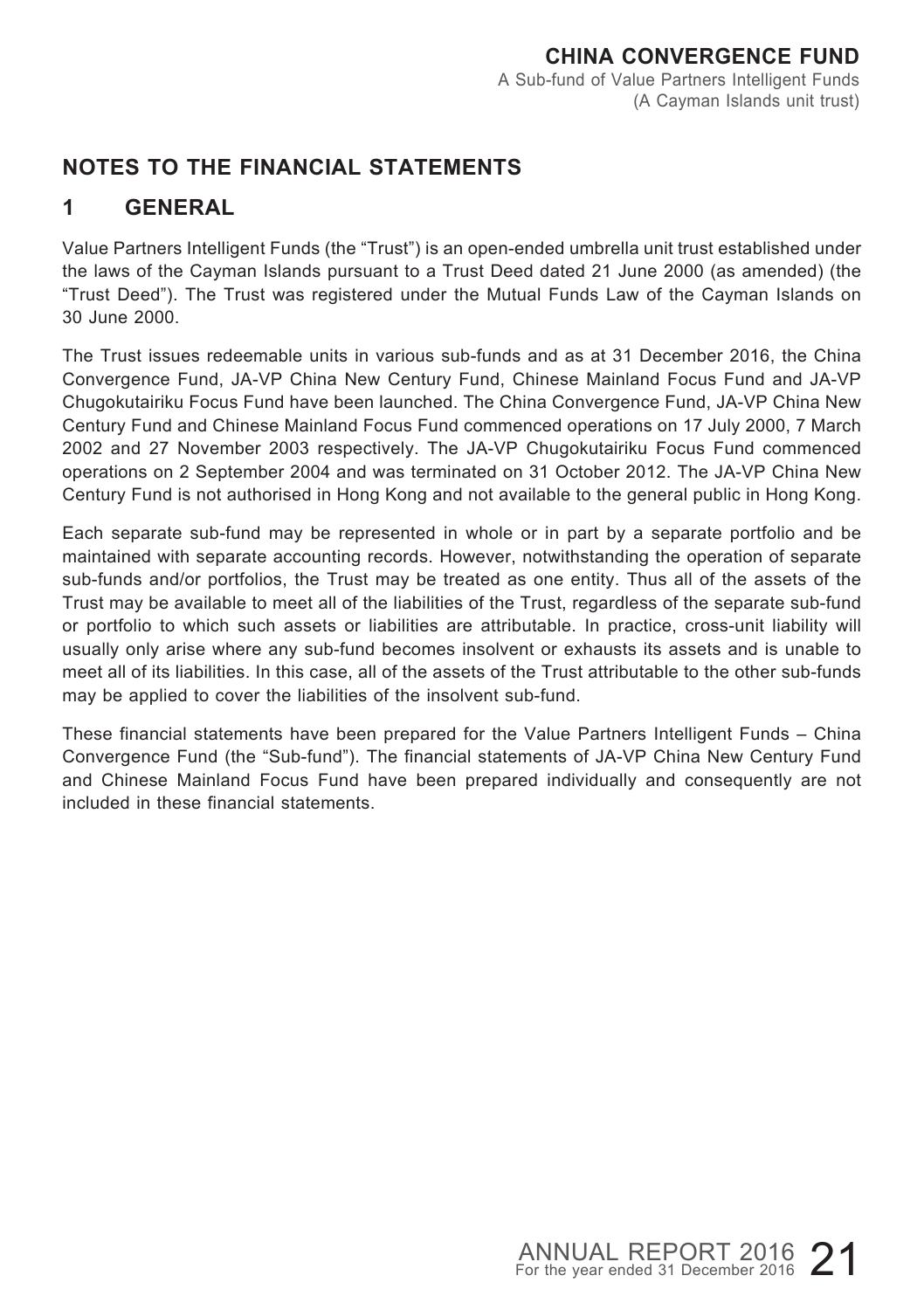A Sub-fund of Value Partners Intelligent Funds (A Cayman Islands unit trust)

# **NOTES TO THE FINANCIAL STATEMENTS (Continued)**

# **1 GENERAL (Continued)**

As at 31 December 2016 and 2015, the combined net assets of the Trust are as follows:

|                                  |              | <b>Combined net assets</b> |
|----------------------------------|--------------|----------------------------|
| Name of sub-funds                | 2016<br>US\$ | 2015<br>US\$               |
| China Convergence Fund           | 289.722.132  | 519,593,169                |
| Chinese Mainland Focus Fund      | 114.374.767  | 142,250,707                |
| JA-VP China New Century Fund     | 6.626.011    | 8,254,639                  |
| Value Partners Intelligent Funds | 410.722.910  | 670,098,515                |

The investment activities of the Sub-fund are managed by Value Partners Limited (the "Manager") and the administration of the Sub-fund is handled by Bank of Bermuda (Cayman) Limited (the "Administrator") which has delegated its role to HSBC Institutional Trust Services (Asia) Limited.

The Sub-fund is authorised by the Hong Kong Securities and Futures Commission (the "SFC") under Section 104 of the Hong Kong Securities and Futures Ordinance. The Sub-fund is also recognised by the Monetary Authority of Singapore as a restricted scheme under paragraph 3 of the Sixth Schedule of the Securities and Futures (Offers of Investments) (Collective Investment Schemes) Regulations 2005.

# **2 SIGNIFICANT ACCOUNTING POLICIES**

#### **(a) Statement of compliance**

The financial statements have been prepared in accordance with International Financial Reporting Standards ("IFRSs") and interpretations adopted by the International Accounting Standards Board ("IASB"), the relevant disclosure provisions of the Trust Deed, as amended, and the relevant disclosure requirements of the Hong Kong Code on Unit Trusts and Mutual Funds (the "SFC Code") issued by the SFC. A summary of the significant accounting policies adopted by the Sub-fund is set out below.

The IASB has issued certain new and revised IFRSs that are first effective or available for early adoption for the current accounting period of the Sub-fund. Note 2(d) provides information on any changes in accounting policies resulting from initial application of these developments to the extent that they are relevant to the Sub-fund for the current and prior accounting periods reflected in these financial statements.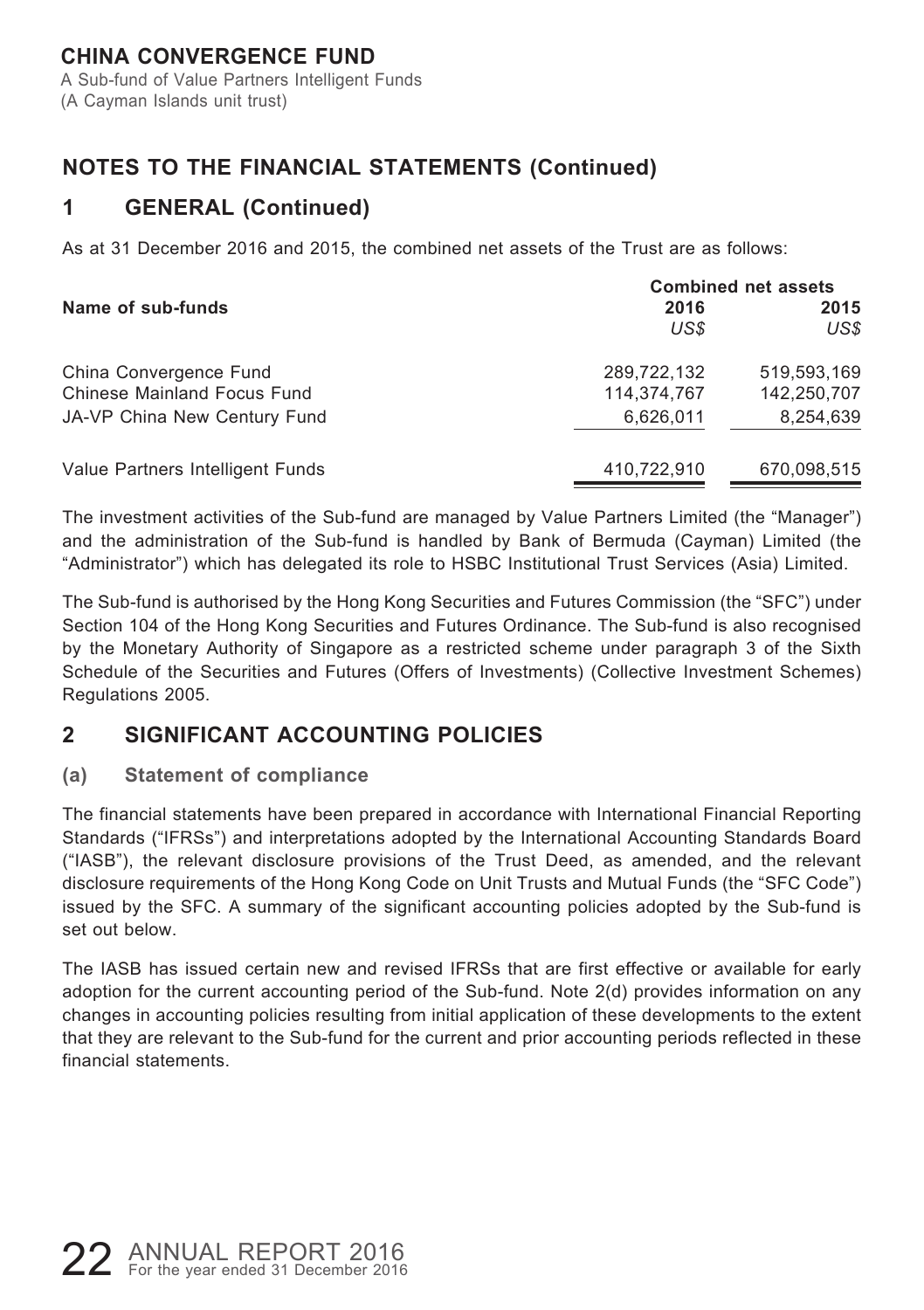# **2 SIGNIFICANT ACCOUNTING POLICIES (Continued)**

#### **(b) Basis of preparation**

The measurement currency of the financial statements is United States dollars ("USD") and not Cayman Islands dollars reflecting the fact that most of the transactions are denominated in USD as well as Hong Kong dollars ("HKD") which is pegged to the USD. Units of the Sub-fund are issued in USD, Australian dollars ("AUD"), Canadian dollars ("CAD") and New Zealand dollars ("NZD").

The financial statements are presented in USD.

The financial statements are prepared on a fair value basis for financial instruments at fair value through profit or loss and derivative financial instruments. Other financial assets and financial liabilities are stated at amortised cost or redemption amount (redeemable units).

The preparation of the financial statements in conformity with IFRSs requires management to make judgements, estimates and assumptions that affect the application of accounting policies and the reported amounts of financial position, income and expenses. The estimates and associated assumptions are based on historical experience and various other factors that are believed to be reasonable under the circumstances, the results of which form the basis of making the judgements about carrying values of financial position that are not readily apparent from other sources. Actual results may differ from these estimates. The areas involving a higher degree of judgement relate to the determination of fair value of suspended equities with significant unobservable inputs and are disclosed in note 12.

The estimates and underlying assumptions are reviewed on an ongoing basis. Revisions to accounting estimates are recognised in the period in which the estimates are revised if the revision affects only that period, or in the period of the revision and future periods if the revision affects both current and future periods.

#### **(c) Foreign currency translation**

Transactions in foreign currencies are translated at the foreign currency exchange rate ruling at the date of the transactions. Monetary assets and liabilities denominated in foreign currencies are translated to USD at the foreign currency closing exchange rate ruling at the date of the statement of financial position. Foreign currency exchange differences arising on translation and realised gains and losses on disposals or settlements of monetary assets and liabilities are recognised in statement of comprehensive income.

Non-monetary assets and liabilities denominated in foreign currencies that are measured at fair value are translated to USD at the foreign currency exchange rates ruling at the dates that the values were determined. Foreign currency exchange differences relating to trading investments are included in gains and losses on investments. All other foreign currency exchange differences relating to monetary items, including cash and cash equivalents are presented separately in statement of comprehensive income.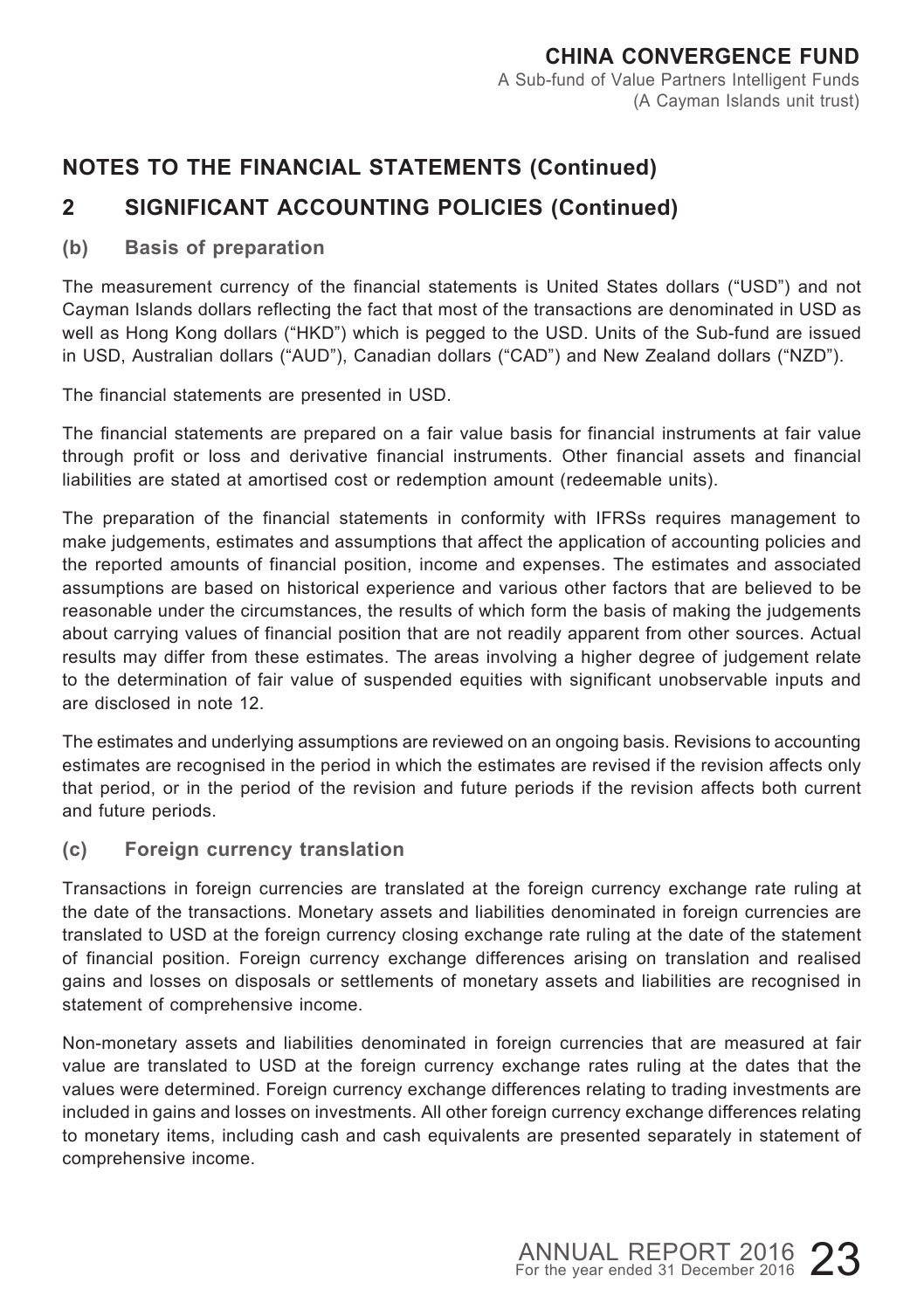#### **CHINA CONVERGENCE FUND** A Sub-fund of Value Partners Intelligent Funds (A Cayman Islands unit trust)

# **NOTES TO THE FINANCIAL STATEMENTS (Continued)**

# **2 SIGNIFICANT ACCOUNTING POLICIES (Continued)**

#### **(d) Changes in accounting policies**

The IASB has issued a number of amendments to IFRSs that are first effective for the current accounting period of the Sub-fund. Of these, Amendments to IFRS 10, IFRS 12 and IAS 28, *Investment Entities: Applying the Consolidation Exception* (the "Amendments") are relevant to the Sub-fund's financial statements and have been adopted since 1 January 2016.

The Amendments clarify that an investment entity may provide investment-related services to third parties – even if those activities are substantial to the entity – as long as the entity continues to meet the definition of an investment entity. The Amendments are effective for annual periods beginning on or after 1 January 2016.

The Manager concluded that the Sub-fund and Value Partners China A Share Opportunity Fund (the "Subsidiary") each met the definition of an investment entity. Accordingly, the Sub-fund did not consolidate the Subsidiary but accounted for its investment in the Subsidiary at fair value through profit or loss. As a result, there are no changes resulting from the application of the Amendments. The Amendments were consistent with the Sub-fund's previous accounting policy on the Subsidiary.

The Sub-fund has not applied any new standard or interpretation that is not yet effective for the current accounting period (see note 16).

#### **(e) Subsidiaries**

"Subsidiaries" are investees controlled by the Sub-fund. The Sub-fund "controls" an investee if it is exposed to, or has rights to, variable returns from its involvement with the investee and has the ability to affect those returns through its power over the investee.

The Sub-fund is an investment entity and measures investments in its subsidiaries at fair value through profit or loss.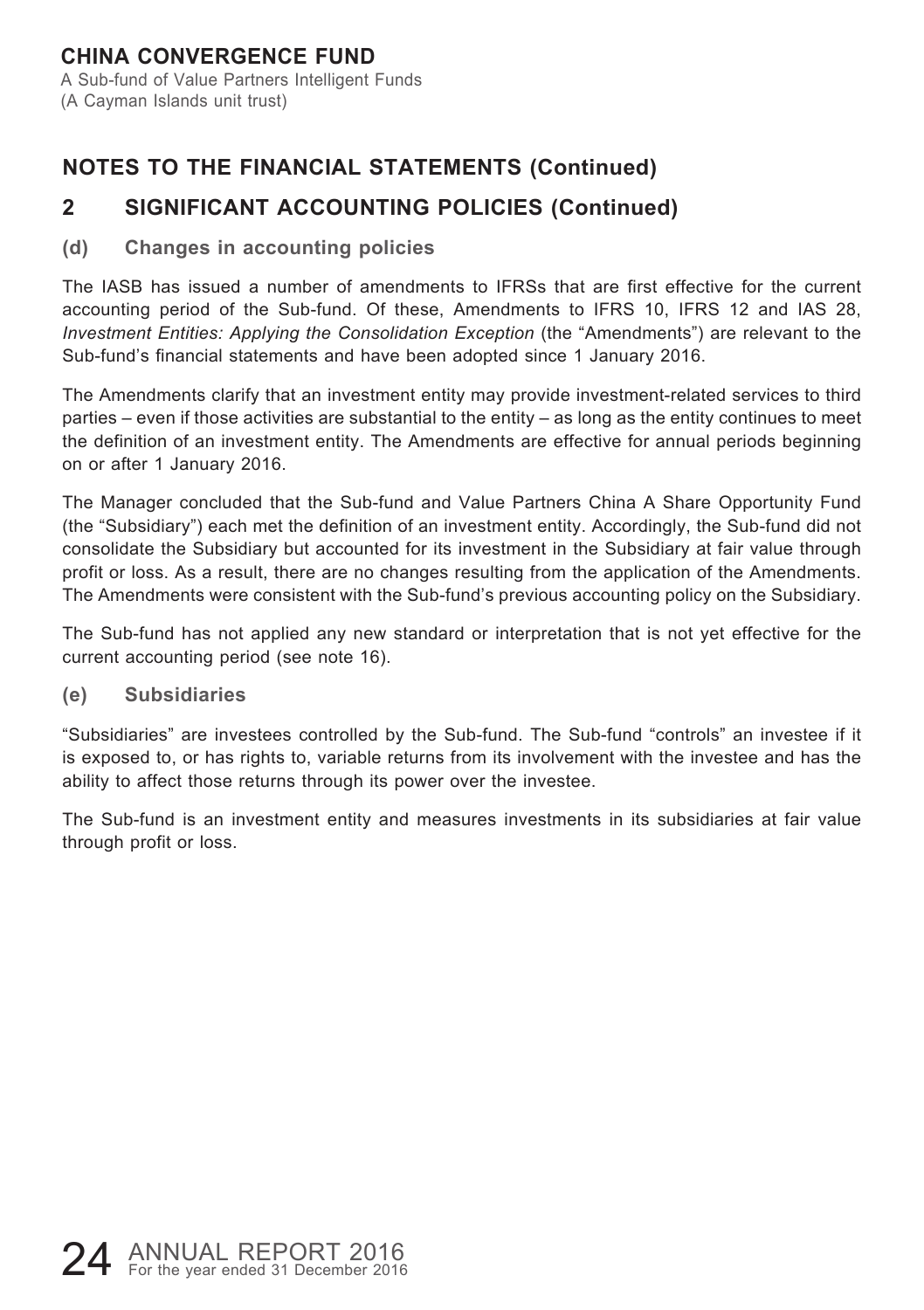# **2 SIGNIFICANT ACCOUNTING POLICIES (Continued)**

- **(f) Financial assets and financial liabilities**
- *(i) Classification*

The Sub-fund designates all its investments in equity securities, investment funds, debt securities, foreign currency forward contracts, participation notes and warrants as financial assets and financial liabilities at fair value through profit or loss category. The category of financial assets and financial liabilities at fair value through profit or loss comprises financial instruments held for trading and financial instruments designated at fair value through profit or loss upon initial recognition.

All derivatives in a net receivable position (positive fair value), are reported as financial assets held for trading. All derivatives in a net payable position (negative fair value), are reported as financial liabilities held for trading.

Financial assets that are classified as loans and receivables include balances due from unitholders and brokers and accounts receivables.

Financial liabilities that are not held for trading include balances due to unitholders and brokers and accounts payables.

*(ii) Recognition*

The Sub-fund recognises financial assets and financial liabilities on the date it becomes a party to the contractual provisions of the instrument.

A regular way purchase of financial assets is recognised using trade date accounting. From this date any gains and losses arising from changes in fair value of the financial assets or financial liabilities are recorded.

Financial liabilities are not recognised unless one of the parties has performed their obligations under the contract or the contract is a derivative contract not exempted from the scope of International Accounting Standard 39 ("IAS 39").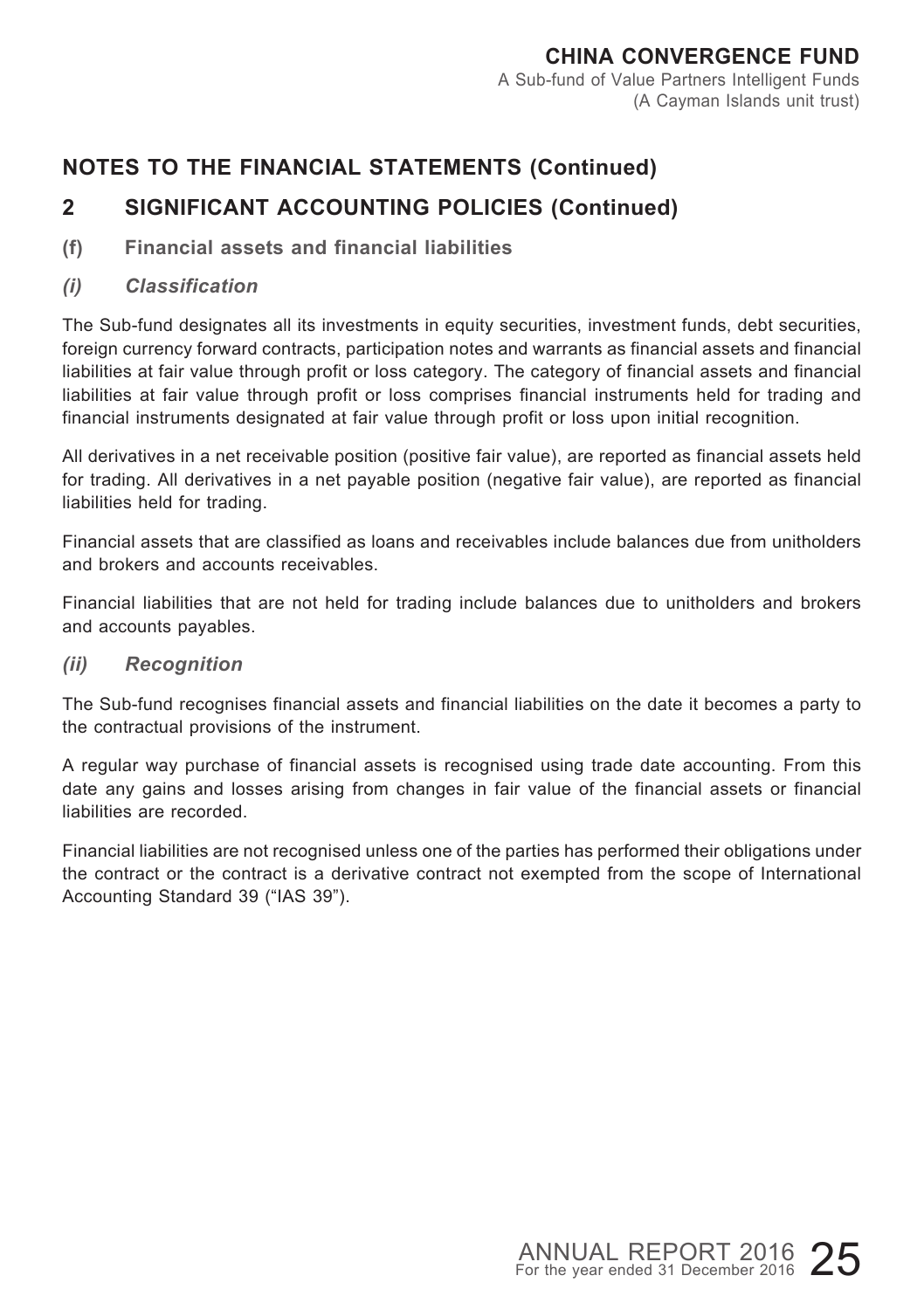A Sub-fund of Value Partners Intelligent Funds (A Cayman Islands unit trust)

# **NOTES TO THE FINANCIAL STATEMENTS (Continued)**

# **2 SIGNIFICANT ACCOUNTING POLICIES (Continued)**

**(f) Financial assets and financial liabilities (Continued)**

#### *(iii) Measurement*

Financial instruments are measured initially at fair value (transaction price). Transaction costs on financial instruments held for trading are expensed immediately.

Subsequent to initial recognition, all trading instruments are measured at fair value with changes in their fair value recognised in the statement of comprehensive income.

Financial assets classified as loans and receivables are carried at amortised cost using the effective interest rate method, less impairment losses, if any.

Financial liabilities are measured at amortised cost using the effective interest rate. Financial liabilities arising from the redeemable units issued by the Sub-fund are carried at the redemption amount representing the unitholders' right to a residual interest in the Sub-fund's assets.

#### *(iv) Fair value measurement principles*

"Fair value" is the price that would be received to sell an asset or paid to transfer a liability in an orderly transaction between market participants at the measurement date in the principal or, in its absence, the most advantageous market to which the Sub-fund has access at that date. The fair value of a liability reflects its non-performance risk.

When available, the Sub-fund measures the fair value of an instrument using the quoted price in an active market for that instrument. A market is regarded as "active" if transactions for the asset or liability take place with sufficient frequency and volume to provide pricing information on an ongoing basis.

If there is no quoted price in an active market, then the Sub-fund uses valuation techniques that maximise the use of relevant observable inputs and minimise the use of unobservable inputs. The chosen valuation technique incorporates all of the factors that market participants would take into account in pricing a transaction.

The Sub-fund recognises transfers between levels of the fair value hierarchy as at the end of the reporting period during which the change has occurred.

Net gains and losses on investments are included in the statement of comprehensive income. Net realised gains and losses from financial instruments at fair value through profit or loss are calculated using the average cost method.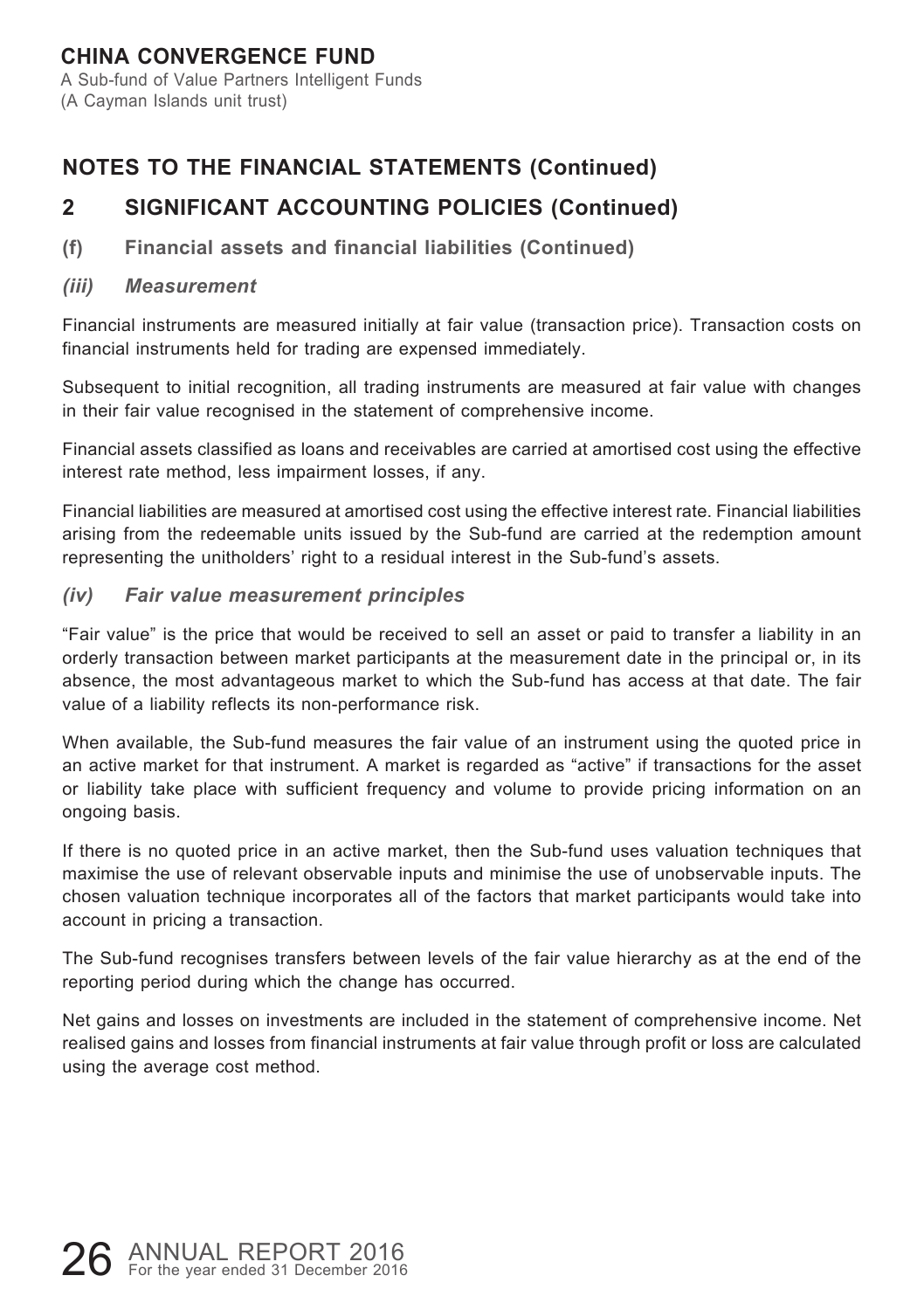# **2 SIGNIFICANT ACCOUNTING POLICIES (Continued)**

**(f) Financial assets and financial liabilities (Continued)**

#### *(v) Derecognition*

The Sub-fund derecognises a financial asset when the contractual rights to the cash flows from the financial asset expire or it transfers the financial asset and the transfer qualifies for derecognition in accordance with IAS 39.

The Sub-fund uses the weighted average method to determine realised gains and losses on derecognition.

A financial liability is derecognised when the obligation specified in the contract is discharged, cancelled or expires.

#### *(vi) Offsetting*

Financial assets and financial liabilities are offset and the net amount presented in the statement of financial position when, and only when, the Sub-fund has a legal right to offset the amounts and it intends either to settle on a net basis or to realise the asset and settle the liability simultaneously.

Income and expenses are presented on a net basis for gains and losses from financial instruments at fair value through profit or loss and foreign exchange gains and losses.

#### **(g) Impairment**

Financial assets that are stated at cost or amortised cost are reviewed at the date of each statement of financial position to determine whether there is objective evidence of impairment. If any such indication exists, an impairment loss is recognised in the statement of comprehensive income as the difference between the asset's carrying amount and the present value of estimated future cash flows discounted at the financial asset's original effective interest rate.

If in a subsequent period the amount of an impairment loss recognised on a financial asset carried at amortised cost decreases and the decrease can be linked objectively to an event occurring after the write-down, the write-down is reversed through the statement of comprehensive income.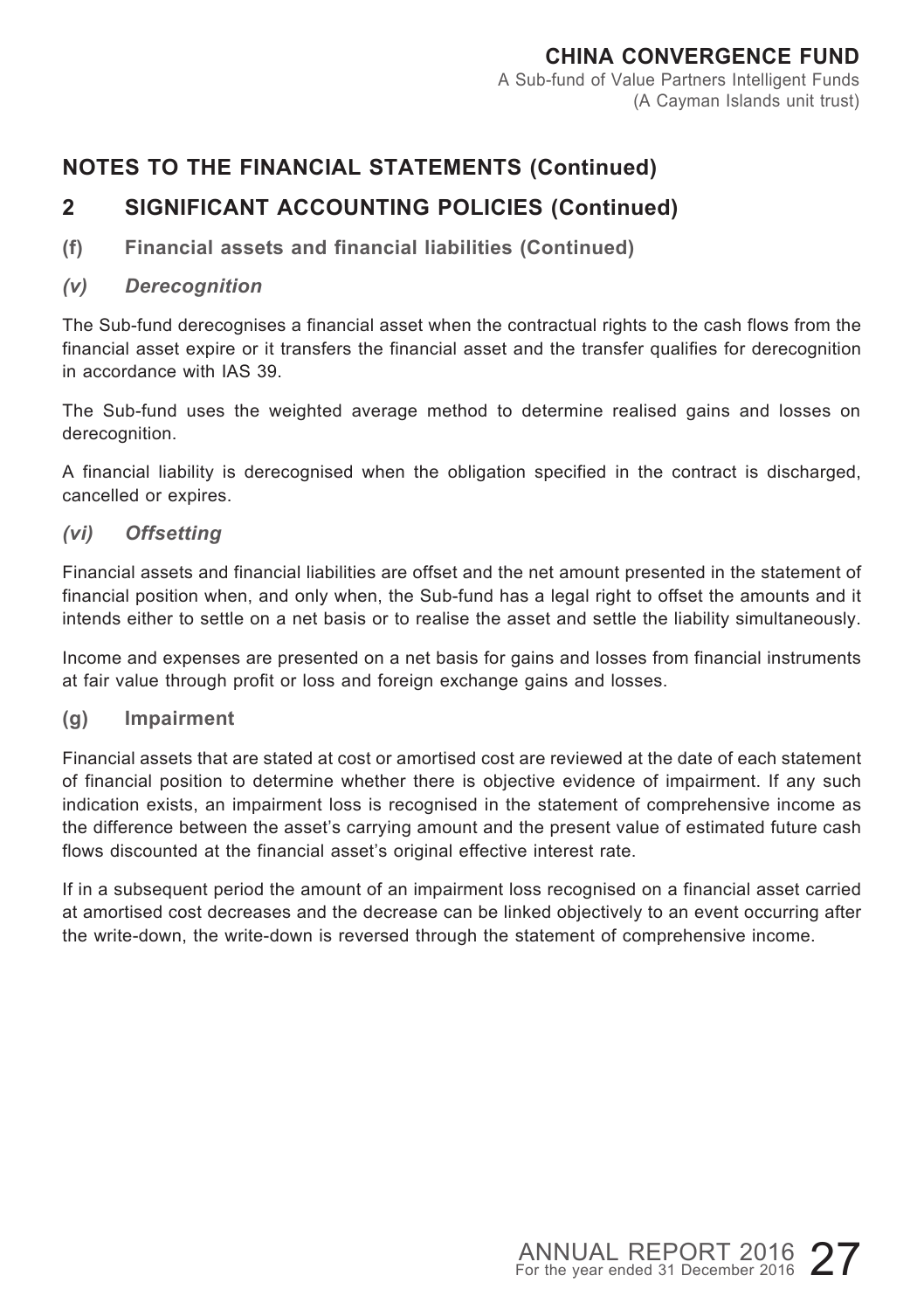#### **CHINA CONVERGENCE FUND** A Sub-fund of Value Partners Intelligent Funds (A Cayman Islands unit trust)

# **NOTES TO THE FINANCIAL STATEMENTS (Continued)**

# **2 SIGNIFICANT ACCOUNTING POLICIES (Continued)**

#### **(h) Cash and cash equivalents**

Cash comprises current deposits with banks and bank overdrafts. Cash equivalents are short-term highly liquid investments that are readily convertible to known amounts of cash, are subject to an insignificant risk of changes in value, and are held for the purpose of meeting short-term cash commitments rather than for investment or other purposes.

Bank overdrafts that are repayable on demand form an integral part of the Sub-fund's cash management and are included as a component of cash and cash equivalents for the purpose of the statement of cash flows.

**(i) Securities sold short and associated securities borrowing**

Securities sold short are those positions where the Sub-fund has sold a security that it does not own in anticipation of a decline in the market value of the security and are classified as financial liabilities at fair value through profit or loss held for trading. To enter a short sale, the Sub-fund may need to borrow the security for delivery to the buyer. On each day, obligations to deliver securities borrowed by the Sub-fund to fulfil its short sale contracts are marked to market and an unrealised gain or loss is recorded in net losses from financial assets and liabilities at fair value through profit or loss in the statement of comprehensive income. While the transaction is open the Sub-fund will also incur an expense for any dividends or interest that will be paid to the lender of the securities.

**(j) Interest income**

Interest income is recognised in the statement of comprehensive income as it accrues, using the original effective interest rate of the instrument calculated at the acquisition or origination date. Interest income includes the amortisation of any discount or premium, transaction costs or other differences between the initial carrying amount of an interest-bearing instrument and its amount at maturity calculated on an effective interest rate basis.

**(k) Dividend income and expense**

Dividend income relating to exchange-traded equity securities and dividend expense relating to securities sold short are recognised in the statement of comprehensive income on the ex-dividend date.

In some cases, the Sub-fund may choose to receive dividends in the form of additional shares rather than cash. In such cases the Sub-fund recognises the dividend income for the amount of the cash dividend alternative with the corresponding debit treated as an additional investment.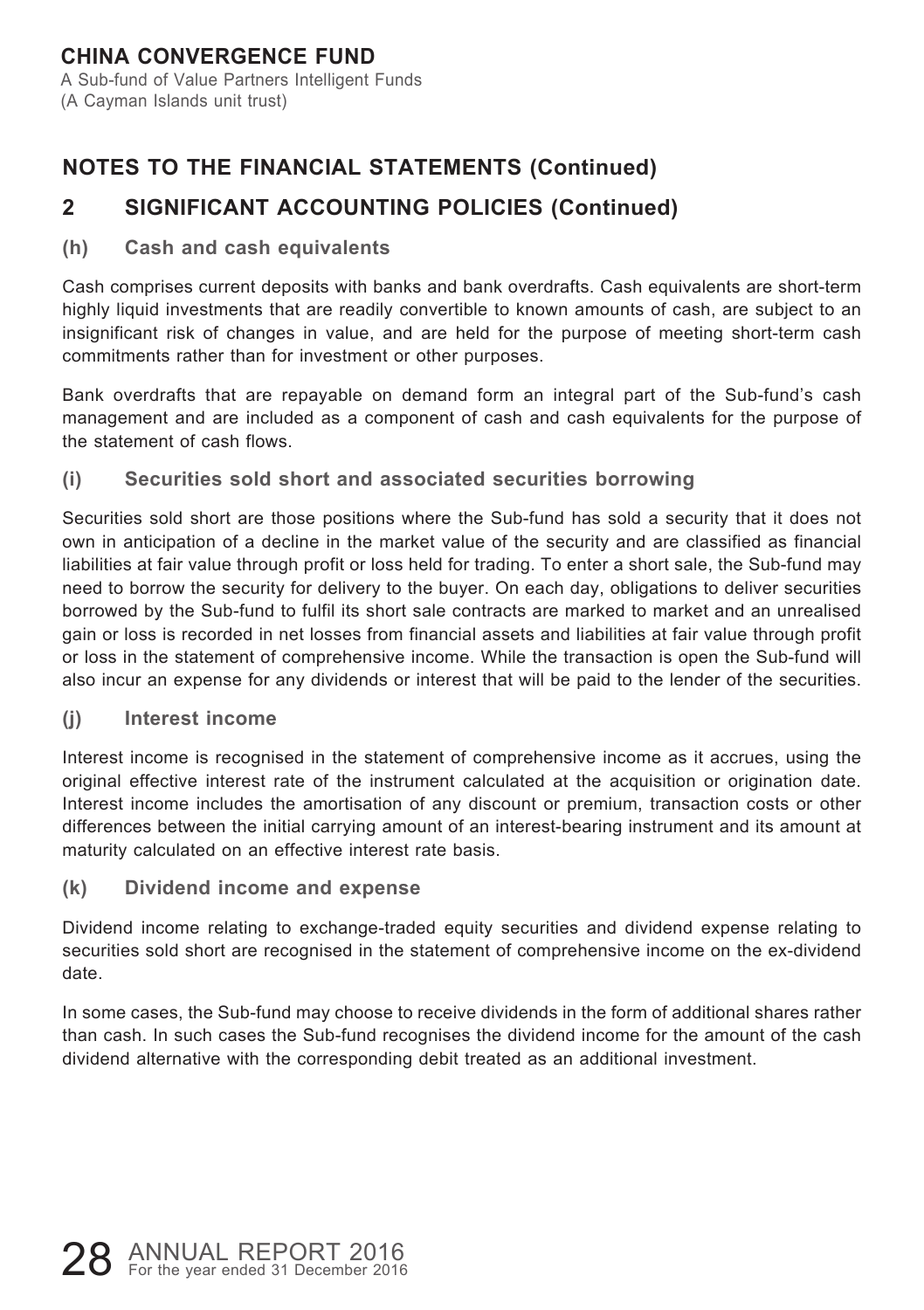# **2 SIGNIFICANT ACCOUNTING POLICIES (Continued)**

#### **(l) Expenses**

All expenses, including management fees, performance fees, trustee fees and custodian fees, are recognised in the statement of comprehensive income on an accrual basis.

#### **(m) Foreign exchange gains and losses**

Foreign exchange gains and losses on financial instruments held for trading are recognised together with other changes in the fair value. Included in the statement of comprehensive income line item, net foreign exchange losses are foreign exchange gains and losses on monetary financial assets and financial liabilities other than those classified as held for trading.

**(n) Taxation**

Under the current system of taxation in the Cayman Islands, the Sub-fund is exempt from paying taxes on income, profits or capital gains. The Trust has received an undertaking from the Governor in Cabinet of the Cayman Islands exempting it from tax for a period of 50 years since inception of the Trust.

Capital gains, dividend and interest income received by the Sub-fund may be subject to withholding tax imposed in the country of origin. Capital gains and investment income are recorded gross of such taxes and the withholding tax is recognised in the statement of comprehensive income as incurred. Movement in deferred tax liabilities arising from taxable temporary differences on unrealised gains on investments and their tax bases are recognised in the statement of comprehensive income. Refer to note 9 for more details.

**(o) Redeemable units**

The Sub-fund classifies financial instruments issued as financial liabilities or equity instruments in accordance with the substance of the contractual terms of the instruments.

A puttable financial instrument that includes a contractual obligation for the Sub-fund to repurchase or redeem that instrument for cash or another financial asset is classified as equity if it meets all of the following conditions:

- it entitles the holder to a pro rata share of the Sub-fund's net assets in the event of Subfund's liquidation;
- it is in the class of instruments that is subordinate to all other classes of instruments;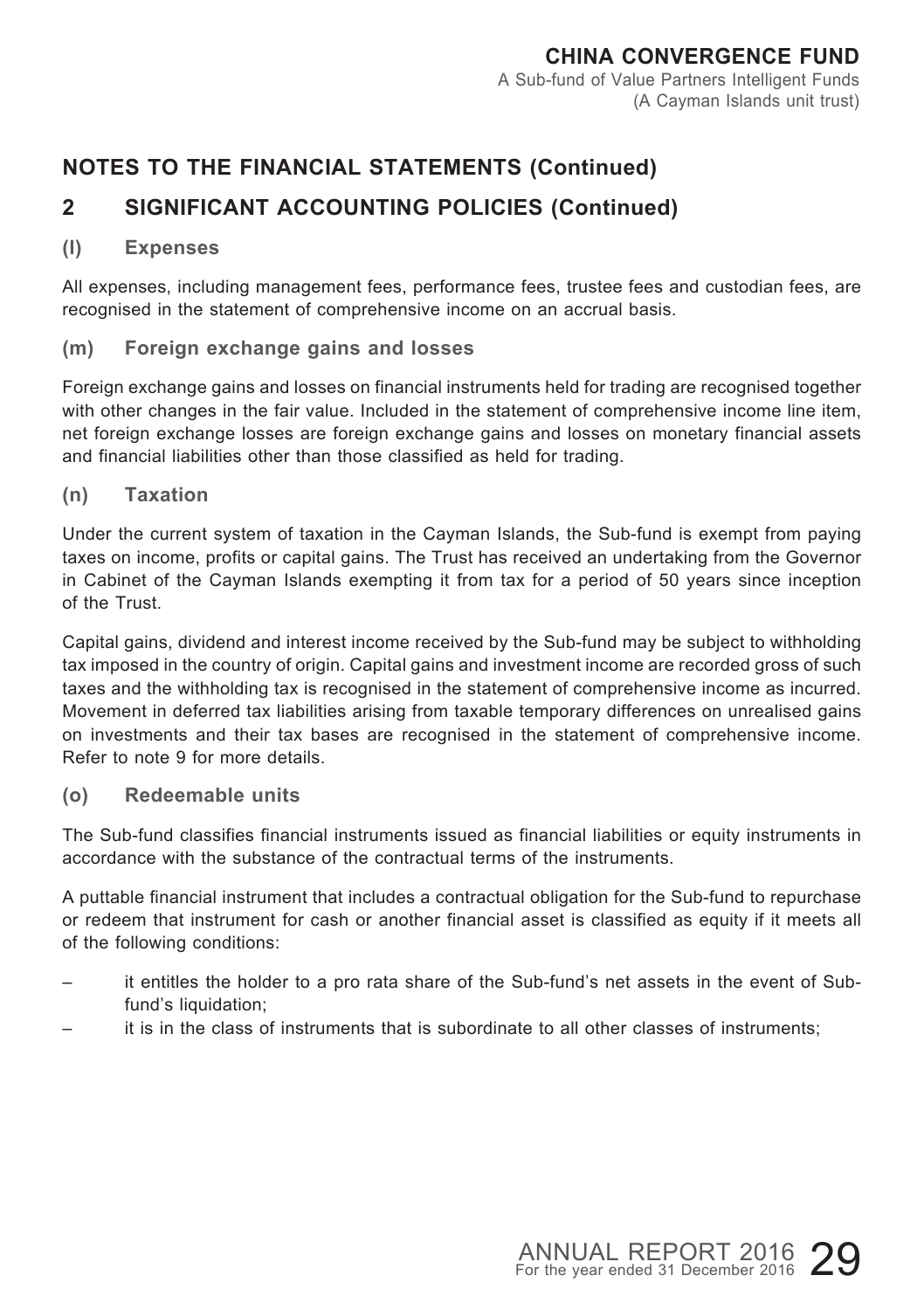A Sub-fund of Value Partners Intelligent Funds (A Cayman Islands unit trust)

# **NOTES TO THE FINANCIAL STATEMENTS (Continued)**

# **2 SIGNIFICANT ACCOUNTING POLICIES (Continued)**

#### **(o) Redeemable units (Continued)**

- all financial instruments in the class of instruments that is subordinate to all other classes of instruments have identical features;
- apart from the contractual obligation for the Sub-fund to repurchase or redeem the instrument for cash or another financial asset, the instrument does not include any other features that would require classification as a liability; and
- the total expected cash flows attributable to the instrument over its life are based substantially on the profit or loss, the change in the recognised net assets or the change in the fair value of the recognised and unrecognised net assets of the Sub-fund over the life of the instrument.

Before 25 September 2015, there were two classes of units named as Class A and Class Z. Class Z was created for institutional clients only. Since 25 September 2015, new classes of units known as Class A AUD Hedged, Class A CAD Hedged and Class A NZD Hedged were created. These classes of units are collectively referred to as "Class A Hedged". The launch date of Class A AUD Hedged, Class A CAD Hedged and Class A NZD Hedged is 27 October 2015, 7 January 2016 and 7 January 2016 respectively. As at 31 December 2016, the Sub-fund has five (2015: three) classes of redeemable units in issue. All are the most subordinate classes of financial instruments issued by the Sub-fund. They rank pari passu in all material respects and have the same terms and conditions other than different management fees rates. The redeemable units provide unitholders with the right to require redemption for cash at a value proportionate to the unitholders' share in the Sub-fund's net assets at each redemption date, and also in the event of the Sub-fund's liquidation. The redeemable units of the Sub-fund are classified as financial liabilities as at 31 December 2016 and 31 December 2015 and are measured at the present value of the redemption amounts.

Incremental costs directly attributable to the issue or redemption of redeemable units are recognised directly in equity as a deduction from the proceeds or part of the acquisition cost.

#### *Repurchase of redeemable units*

When redeemable units recognised as equity are redeemed, the amount paid on the redemption of the units is presented as a deduction from total equity.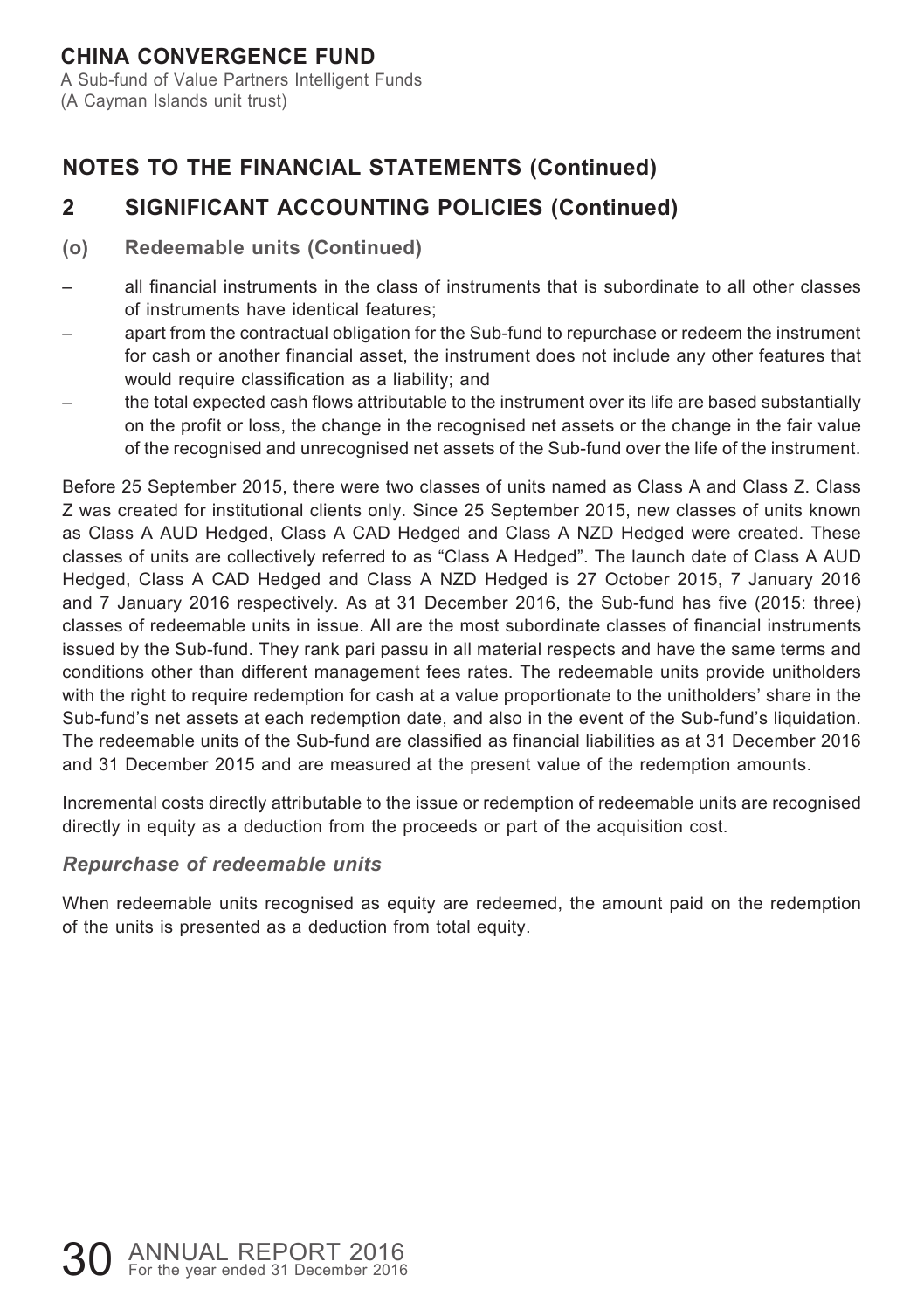# **2 SIGNIFICANT ACCOUNTING POLICIES (Continued)**

#### **(p) Related parties**

- (1) A person, or a close member of that person's family, is related to the Sub-fund if that person:
	- (i) has control or joint control over the Sub-fund;
	- (ii) has significant influence over the Sub-fund; or
	- (iii) is a member of the key management personnel of the Sub-fund.
- (2) An entity is related to the Sub-fund if any of the following conditions applies:
	- (i) The entity and the Sub-fund are members of the same group (which means that each parent, subsidiary and fellow subsidiary is related to the others);
	- (ii) One entity is an associate or joint venture of the other entity (or an associate or joint venture of a member of a group of which the other entity is a member);
	- (iii) Both entities are joint ventures of the same third party;
	- (iv) One entity is a joint venture of a third entity and the other entity is an associate of the third entity;
	- (v) The entity is controlled or jointly controlled by a person identified in (1);
	- (vi) A person identified in (1)(i) has significant influence over the entity or is a member of the key management personnel of the entity (or of a parent of the entity); or
	- (vii) The entity, or any member of a group of which it is a part, provides key management personnel services to the Sub-fund or to the Sub-fund's parent.

Close members of the family of a person are those family members who may be expected to influence, or be influenced by, that person in their dealings with the entity.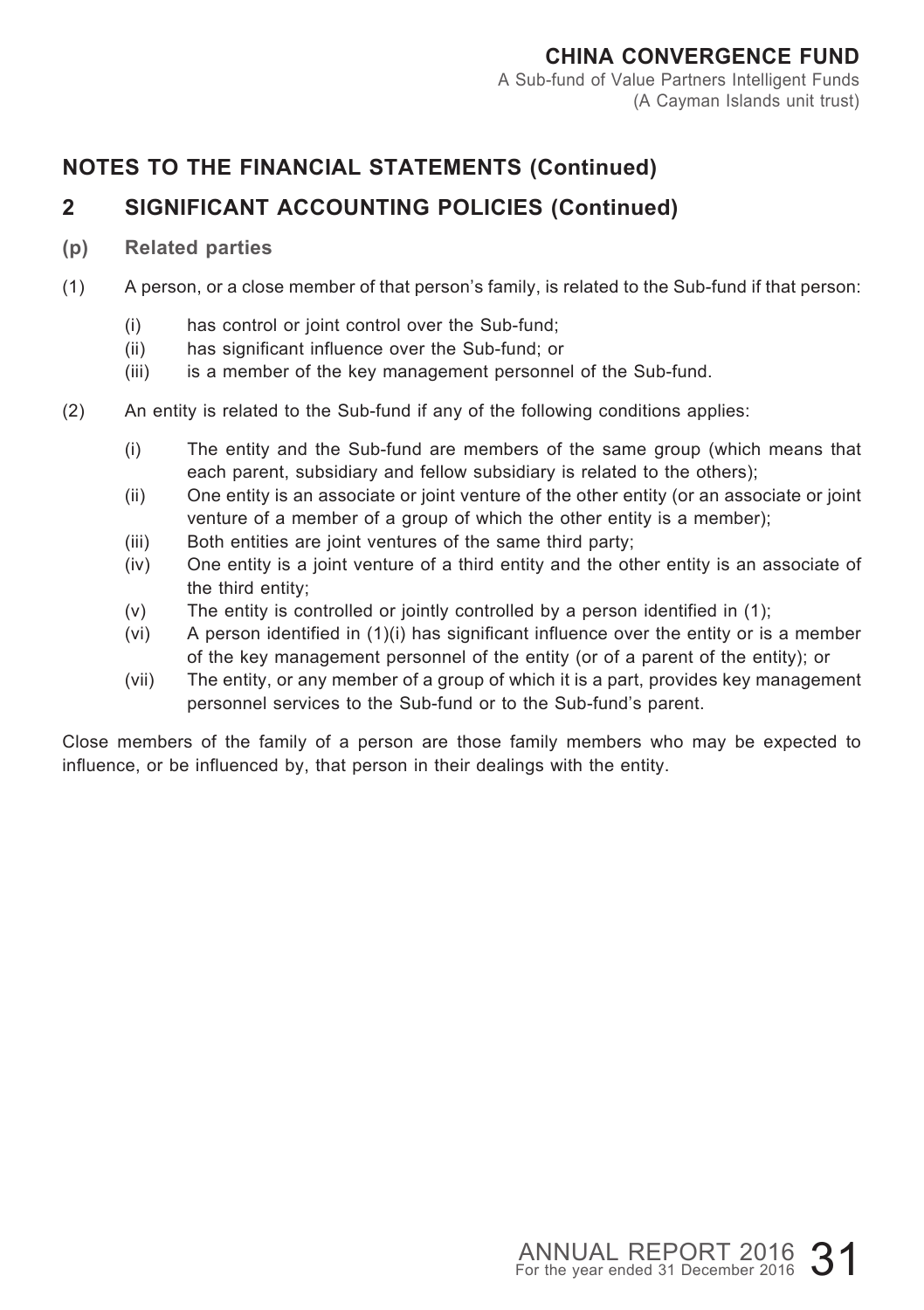A Sub-fund of Value Partners Intelligent Funds (A Cayman Islands unit trust)

# **NOTES TO THE FINANCIAL STATEMENTS (Continued)**

# **3 FINANCIAL RISK MANAGEMENT**

The investment objective of the Sub-fund is to provide unitholders with long-term capital appreciation by investing primarily in A, B and H Shares. A Shares and B Shares are shares listed on the Shanghai Stock Exchange and the Shenzhen Stock Exchange in the People's Republic of China ("PRC"). A Shares are traded in Renminbi and B Shares are traded in USD and HKD. H Shares are shares listed on the Hong Kong Stock Exchange and are denominated in HKD.

The Sub-fund invests in listed and unlisted equity securities, debt security, foreign currency forward contracts, investment funds, participation notes and warrants and therefore is exposed to market risk (including foreign exchange risk, cash flow interest rate risk and price risk), credit risk and liquidity risk arising from the financial instruments held.

The Sub-fund's overall financial risk management program focuses on the analysis, evaluation and management of financial risks and seeks to minimise potential adverse effects on the Sub-fund's financial performance.

The risk and respective risk management policies employed by the Sub-fund to manage these risks are discussed below:

- **(a) Market risk**
- *(i) Foreign exchange risk*

Currency risk is the risk that the value of financial instruments will fluctuate due to changes in foreign exchange rates. The Sub-fund's overall currency positions are monitored on a daily basis by the Manager.

As at 31 December 2016, had USD weakened by 0.5% (2015: 0.5%) in relation to respective currencies, with all other variables held constant, the net asset value would have increased by the amounts shown below. The analysis was performed on the same basis for net foreign currency exposures as at 31 December 2015.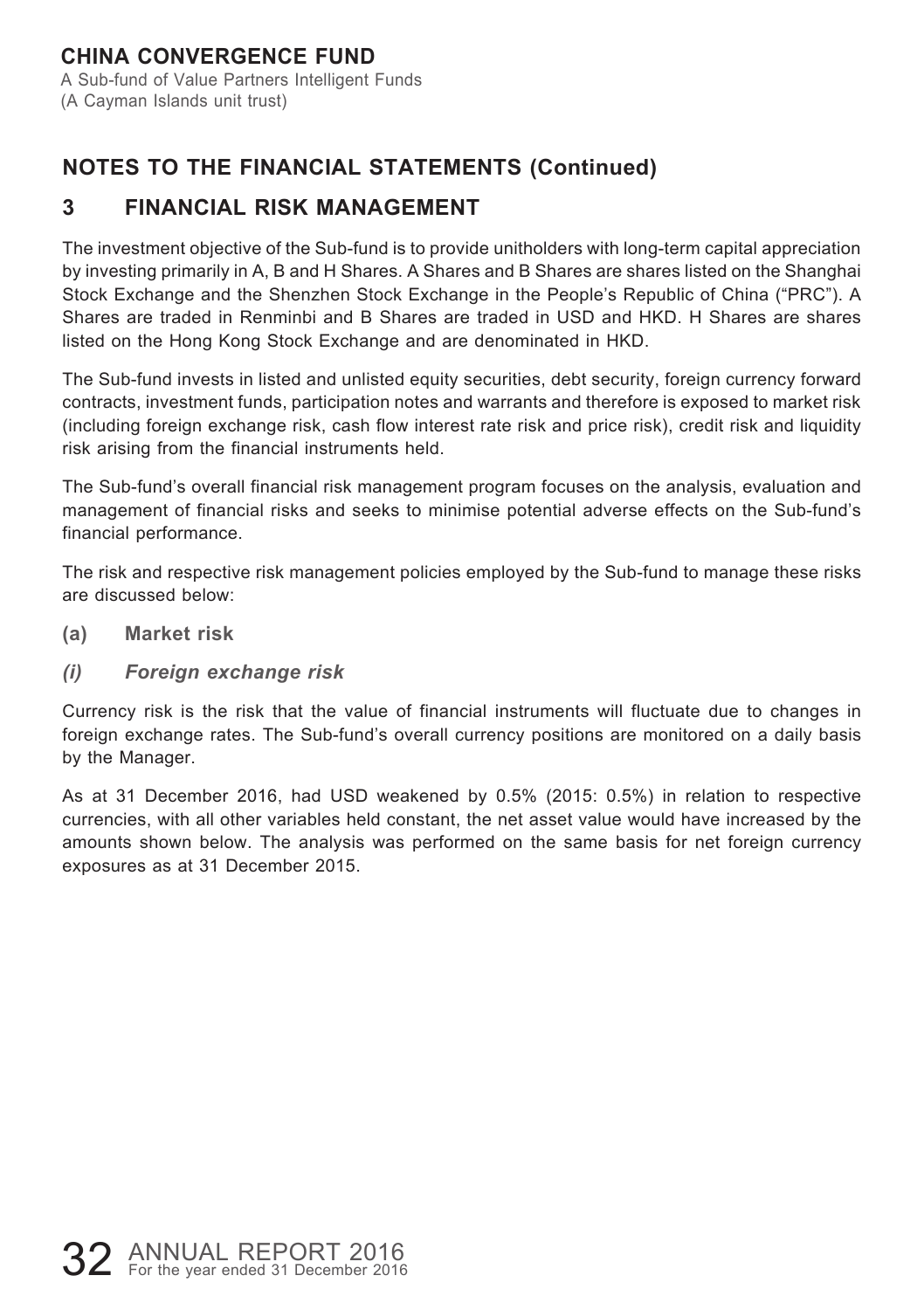#### **CHINA CONVERGENCE FUND** A Sub-fund of Value Partners Intelligent Funds (A Cayman Islands unit trust)

### **NOTES TO THE FINANCIAL STATEMENTS (Continued)**

# **3 FINANCIAL RISK MANAGEMENT (Continued)**

- **(a) Market risk (Continued)**
- *(i) Foreign exchange risk (Continued)*

| Net foreign<br>currency<br>exposures<br>US\$ | Change in net<br>asset value<br>if the USD<br>weakened<br>by 0.5%<br>US\$ |
|----------------------------------------------|---------------------------------------------------------------------------|
| As at 31 December 2016                       |                                                                           |
| Australian dollar<br>136,847                 | 684                                                                       |
| Canadian dollar<br>24,146                    | 121                                                                       |
| Chinese Renminbi<br>52,108,422               | 260,542                                                                   |
| New Zealand dollar<br>20,910                 | 105                                                                       |
| Singapore dollar<br>1,197,162                | 5,986                                                                     |
| 53,487,487                                   | 267,438                                                                   |
| As at 31 December 2015                       |                                                                           |
| Australian dollar<br>427,831                 | 2,139                                                                     |
| Chinese Renminbi<br>61,114,426               | 305,572                                                                   |
| 4,810,623<br>Singapore dollar                | 24,053                                                                    |
| 66,352,880                                   | 331,764                                                                   |

As the HKD is pegged to the USD, the Sub-fund does not expect any significant movements in HKD/ USD exchange rate. A 0.5% (2015: 0.5%) appreciation of the USD against the above currencies would have resulted in an equal but opposite effect on the financial statements on the basis that all other variables remain constant.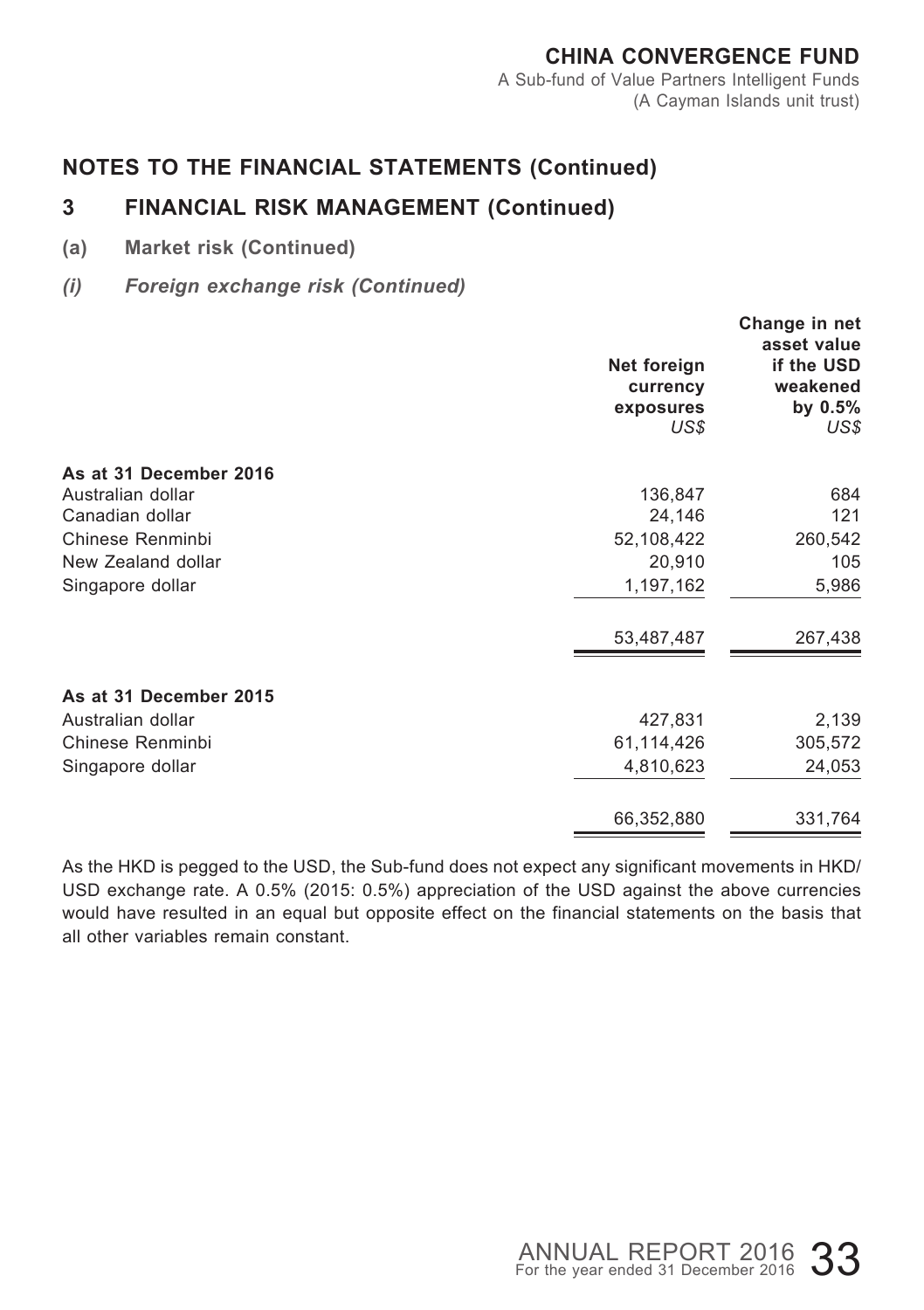(A Cayman Islands unit trust)

# **NOTES TO THE FINANCIAL STATEMENTS (Continued)**

# **3 FINANCIAL RISK MANAGEMENT (Continued)**

- **(a) Market risk (Continued)**
- *(ii) Price risk*

Market price risk is the risk that the value of a financial instrument will fluctuate as a result of changes in market prices, whether those changes are caused by factors specific to the individual instrument or factors affecting all instruments in the market.

The Sub-fund trades in financial instruments, taking positions in traded and over-the-counter instruments, including derivatives, to take advantage of market movements.

All securities investments present a risk of loss of capital. The Manager moderates this risk through a careful selection of securities and other financial instruments within specified limits stated in the Explanatory Memorandum. The Sub-fund's overall market positions are monitored periodically by the Manager.

As at 31 December 2016 and 2015, the Sub-fund's overall market exposures and estimated market sensitivity were as follows:

|                                                               | Fair value<br>US\$ | <b>Relevant</b><br>benchmark<br>index for the<br>Sub-fund | Reasonably<br>possible<br>change of<br>the relevant<br>benchmark<br>index | <b>Estimated</b><br>change<br>in net asset<br>value<br>US\$ |
|---------------------------------------------------------------|--------------------|-----------------------------------------------------------|---------------------------------------------------------------------------|-------------------------------------------------------------|
| As at 31 December 2016<br>Financial assets at fair value      |                    |                                                           |                                                                           |                                                             |
| through profit or loss<br>Financial liabilities at fair value | 344,740,354        | <b>MSCI China Index</b>                                   | $+/-30%$                                                                  | +/-92,535,979                                               |
| through profit or loss                                        | (27,701,818)       | MSCI China Index                                          | $+/-30%$                                                                  | -/+9.639.125                                                |
| As at 31 December 2015<br>Financial assets at fair value      |                    |                                                           |                                                                           |                                                             |
| through profit or loss<br>Financial liabilities at fair value | 547,617,636        | <b>MSCI China Index</b>                                   | $+/-30%$                                                                  | $+/-188,448,832$                                            |
| through profit or loss                                        | (47,586,256)       | <b>MSCI China Index</b>                                   | $+/-30%$                                                                  | -/+13,217,620                                               |
|                                                               |                    |                                                           |                                                                           |                                                             |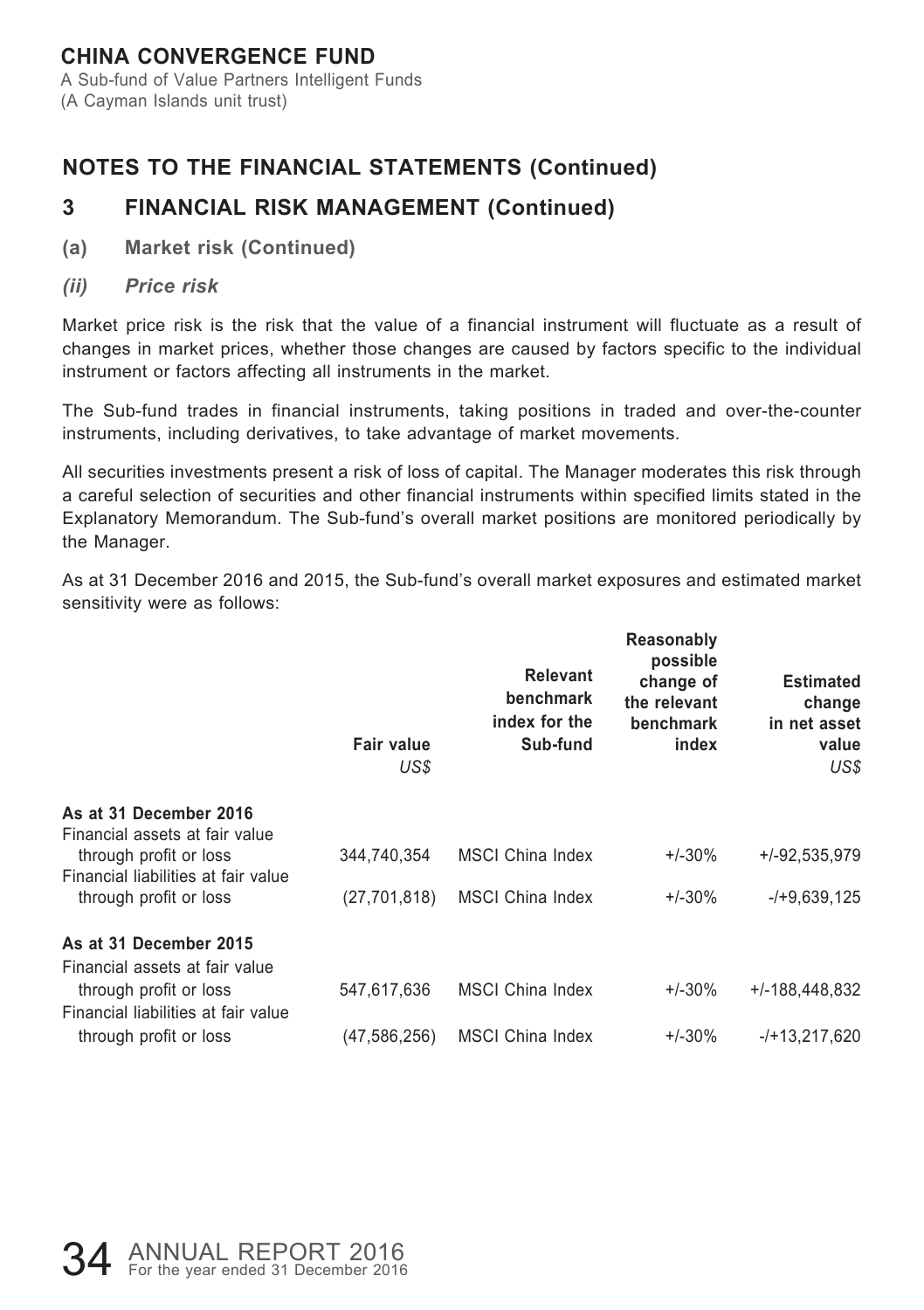# **3 FINANCIAL RISK MANAGEMENT (Continued)**

- **(a) Market risk (Continued)**
- *(ii) Price risk (Continued)*

The Sub-fund is subject to certain inherent risks arising from selling securities short. The ultimate cost to the Sub-fund to acquire these securities may exceed the liability reflected in these financial statements. There were no significant concentrations of risk as at 31 December 2016 or 31 December 2015. No exposure to any individual investments exceeded 10% of the net assets attributable to unitholders either at 31 December 2016 or at 31 December 2015.

#### *(iii) Interest rate risk*

The majority of the Sub-fund's financial assets and liabilities are non-interest bearing. As a result, the Sub-fund is not subject to significant amount of risk due to fluctuations in the prevailing levels of market interest rates.

The Sub-fund's interest rate risk arises from bank balances of US\$597,983 (2015: US\$50,464,224) and bank overdraft of US\$27,188,315 (2015: US\$29,549,993). As at 31 December 2016, the maturity dates of the majority of interest-bearing assets are within 3 months. The bank balances and bank overdraft expose the Sub-fund to cash flow interest rate risk.

The debt security is also subject to interest rate risk. The interest rate risk is not considered significant and no sensitivity was deemed necessary.

#### **(b) Credit risk**

Credit risk is the risk that an issuer or counterparty will be unable or unwilling to meet a commitment that it has entered into with the Sub-fund. Financial assets which potentially subject the Sub-fund to concentrations of credit risk consist principally of financial assets held with custodians, bank balances and receivables.

The Sub-fund limits its exposure to credit risk by transacting the majority of its securities and contractual commitment activities with broker-dealers, banks and regulated exchanges with high credit ratings and that the Manager considers to be well established. All transactions in listed securities are settled/paid for upon delivery using approved and reputable brokers. The risk of default is considered minimal since delivery of securities sold is only made when the broker has received payment. In a purchase, payment is made when the securities have been received by the broker. If either party fails to meet its obligation, the trade will fail. Accordingly, there is no significant concentration of credit risk.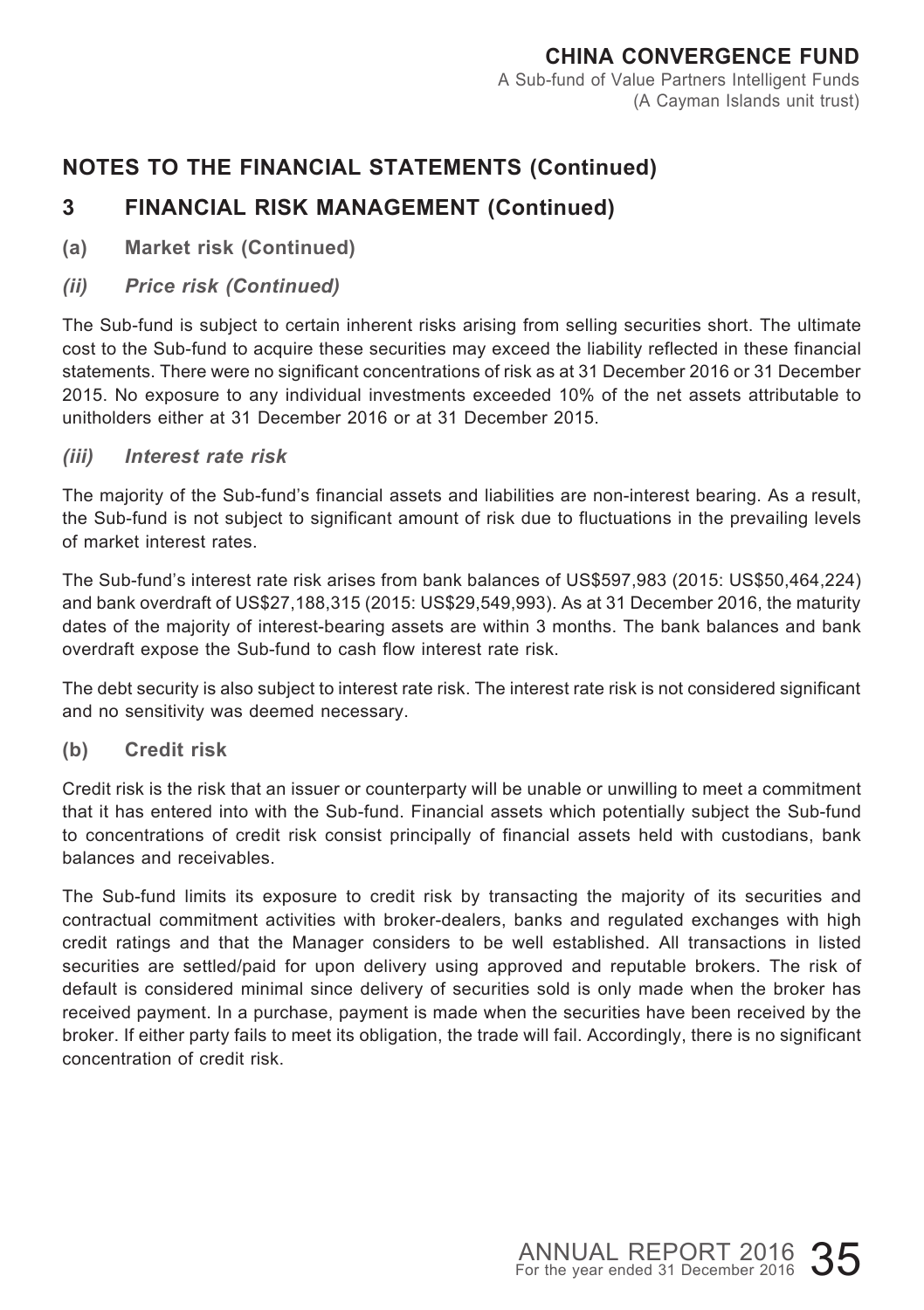A Sub-fund of Value Partners Intelligent Funds (A Cayman Islands unit trust)

# **NOTES TO THE FINANCIAL STATEMENTS (Continued)**

# **3 FINANCIAL RISK MANAGEMENT (Continued)**

#### **(b) Credit risk (Continued)**

The table below shows the major counterparties at the date of the statement of financial position. The credit ratings are issued by Moody's:

| Counterparty | <b>Credit rating</b> | 2016          | 2015        |
|--------------|----------------------|---------------|-------------|
|              |                      | US\$          | US\$        |
| Bank A       | A1                   | 597.225       | 50,464,224  |
| Bank B       | Baa1                 | 758           |             |
| Custodian A  | A1                   | 341,755,272   | 547,617,636 |
| Custodian B  | Baa1                 | 2,985,082     |             |
|              |                      | 345, 338, 337 | 598,081,860 |

The Sub-fund may invest in debt instruments which are unrated or rated with low credit ratings. These securities are subject to greater risk of loss of principal and interest than securities with higher credit ratings. The Sub-fund may also invest in emerging markets where the clearing, settlement and registration systems available to effect trades are less developed than those in more mature markets. These can result in delays and other difficulties in settling trades and registering transfers of securities.

As at 31 December, the Sub-fund invested in a debt security with the following credit quality:

| <b>Credit rating</b> | 2016      | 2015      |
|----------------------|-----------|-----------|
|                      | US\$      | US\$      |
| Not rated            | 1,805,357 | 1,806,428 |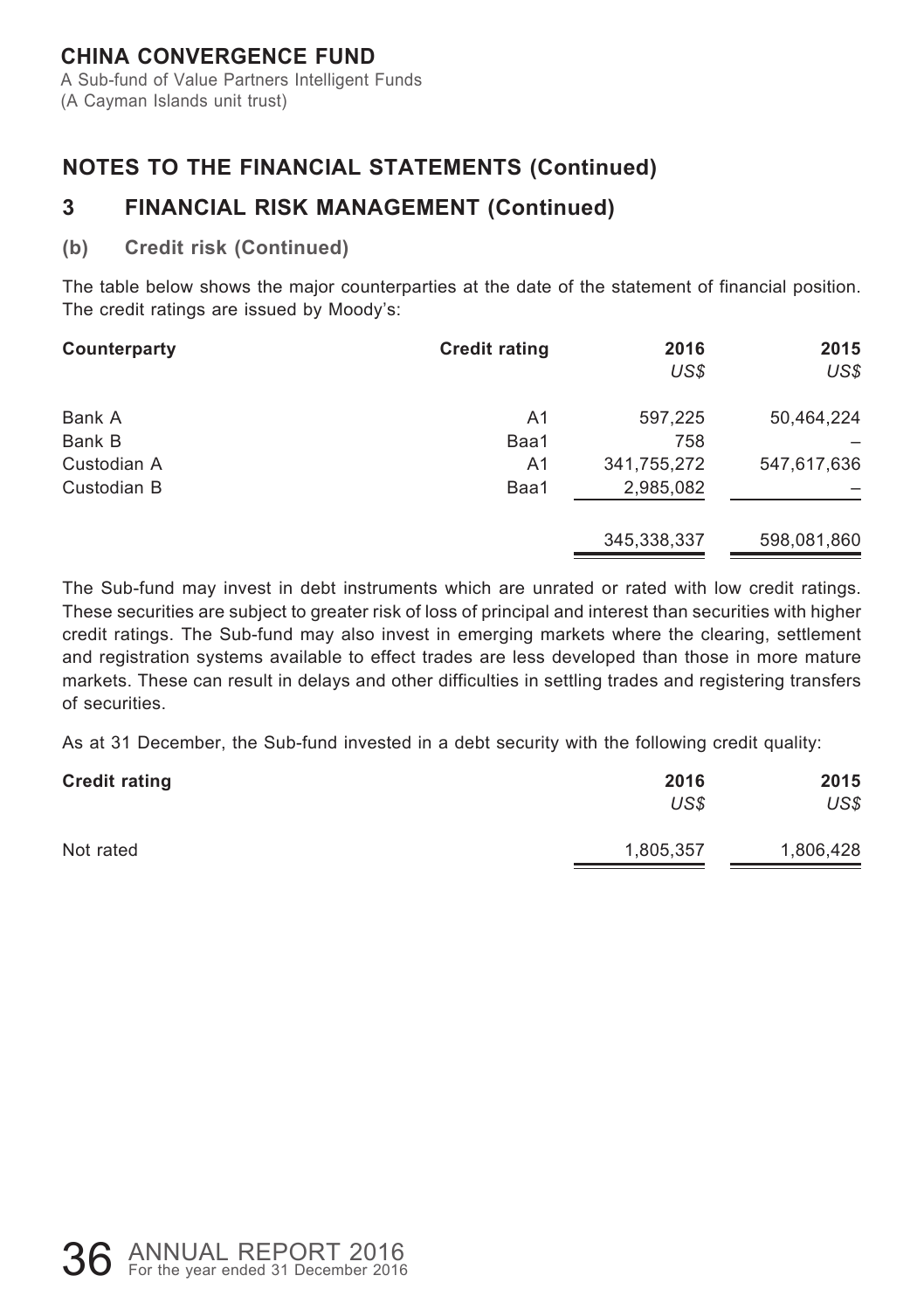# **3 FINANCIAL RISK MANAGEMENT (Continued)**

#### **(c) Liquidity risk**

Liquidity risk is the risk that the Sub-fund will encounter difficulty in meeting obligations arising from its financial liabilities that are settled by delivering cash or another financial asset, or that such obligations will have to be settled in a manner disadvantageous to the Sub-fund.

The markets in which the Sub-fund invests may be relatively illiquid and the liquidity of these markets generally has fluctuated substantially over time. Investment of the Sub-fund's assets in relatively illiquid securities may restrict the ability of the Sub-fund to dispose of its investments at a price and time that it wishes. The risk of illiquidity also arises in the case of over-the-counter transactions. There is no regulated market for such transactions, and the prices will be established solely by dealers in those transactions. The Manager monitors the liquidity of the Sub-fund by conducting liquidity testing on the investment portfolio on a monthly and ad-hoc basis.

The Sub-fund holds investments in an unlisted open-ended investment fund, which may be subject to redemption restrictions such as side pockets or redemption gates. As a result, the Sub-fund may not able to liquidate some of its investments in these instruments in due time to meet its liquidity requirements.

The Sub-fund is exposed to daily cash redemption of units. The Manager considered that there is no significant liquidity risk on redemption of units as, according to the provisions of the Trust Deed dated 21 June 2000 (as amended) of the Sub-fund, the Manager may limit the total number of units redeemed on any dealing day to 10% of the total number of units in issue. The contractual maturity of all other liabilities is less than one month.

**(d) Specific instruments**

#### *Forward contracts*

Forward contracts are commitments either to purchase or sell a designated financial instrument, currency, commodity or index at a specified future date for a specified price and may be settled in cash or the underlying financial asset.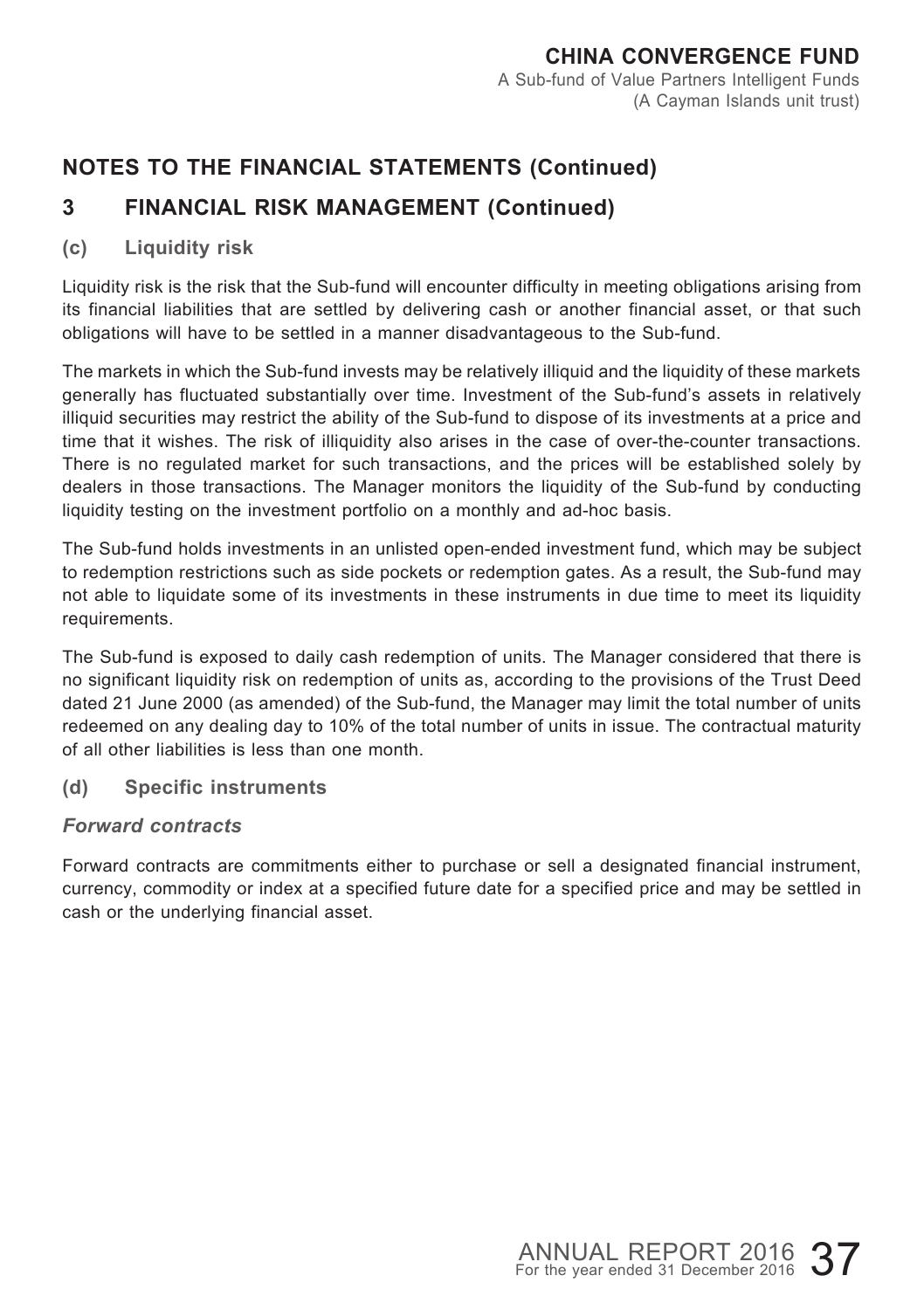A Sub-fund of Value Partners Intelligent Funds (A Cayman Islands unit trust)

# **NOTES TO THE FINANCIAL STATEMENTS (Continued)**

### **3 FINANCIAL RISK MANAGEMENT (Continued)**

#### **(d) Specific instruments (Continued)**

#### *Forward contracts (Continued)*

Forward contracts result in exposure to market risk based on changes in market prices relative to contracted prices. Market risks arise due to the possible movement in foreign currency exchange rates, indices and securities' values underlying these instruments. In addition, because of the low margin deposits normally required in relation to notional contract sizes, a high degree of leverage may be typical of a forward contract and may result in substantial losses to the sub-funds. Forward contracts are generally subject to liquidity risk.

The Sub-fund had the following foreign currency forward contracts outstanding at 31 December 2016 and 31 December 2015.

| Buy                    | Sell       | <b>Settlement</b><br>date | <b>Fair value</b><br>assets<br>US\$ | Fair value<br><b>liabilities</b><br>US\$ |
|------------------------|------------|---------------------------|-------------------------------------|------------------------------------------|
| As at 31 December 2016 |            |                           |                                     |                                          |
| AUD189,364             | USD136,781 | 25 January 2017           |                                     | (211)                                    |
| CAD18,127              | USD13,501  | 25 January 2017           |                                     | (60)                                     |
| NZD15.255              | USD10,536  | 25 January 2017           | 56                                  |                                          |
| As at 31 December 2015 |            |                           |                                     |                                          |
| AUD585,928             | USD425.811 | 29 January 2016           | 2,166                               |                                          |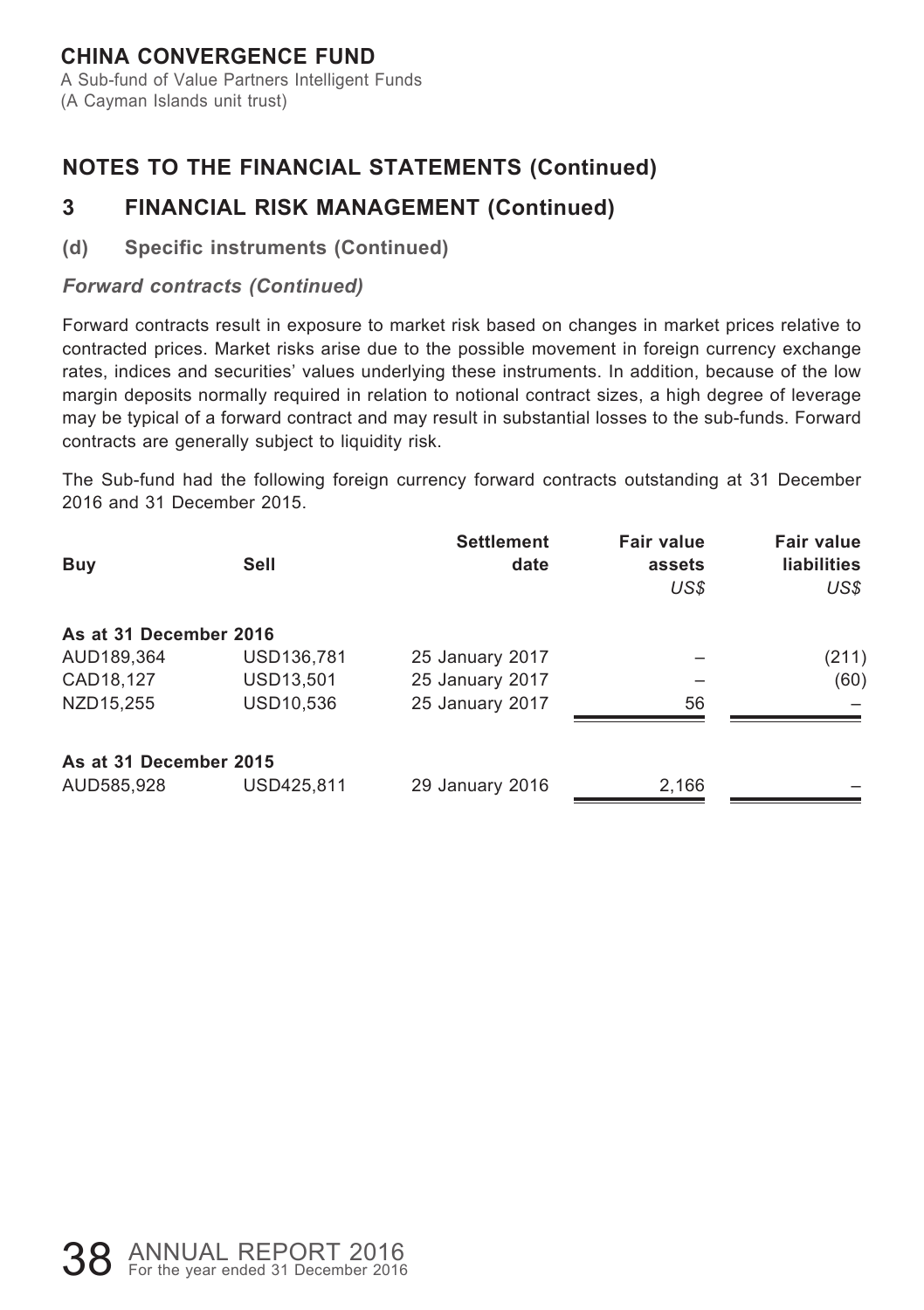# **4 CASH AND CASH EQUIVALENTS**

|                     | 2016           | 2015           |
|---------------------|----------------|----------------|
|                     | US\$           | US\$           |
| Cash held with bank | 597.983        | 50,464,224     |
| Bank overdraft      | (27, 188, 315) | (29, 549, 993) |
|                     | (26, 590, 332) | 20,914,231     |

No cash held (2015: US\$45,863,355) is restricted as disclosed in note 10(d).

#### **5 AMOUNTS DUE FROM/TO BROKERS**

|                                           | 2016    | 2015      |
|-------------------------------------------|---------|-----------|
|                                           | US\$    | US\$      |
| Amount receivable on sales of investments | 197.645 | 8.528.332 |
| Amount payable on purchase of investments | 2.050   | 9.238.831 |

#### **6 FINANCIAL ASSETS/(LIABILITIES) AT FAIR VALUE THROUGH PROFIT OR LOSS**

|                                                                           | 2016<br>US\$            | 2015<br>US\$ |
|---------------------------------------------------------------------------|-------------------------|--------------|
| Financial assets at fair value through profit or loss                     |                         |              |
| Listed equity securities                                                  | 293,610,043             | 462,885,116  |
| Debt security                                                             | 1,805,357               | 1,806,428    |
| Foreign currency forward contracts                                        | 56                      | 2,166        |
| Investment fund                                                           | 28.705.732              | 28,562,430   |
| Participation notes                                                       | 20,619,166              | 31,239,907   |
| Warrants                                                                  |                         | 23,121,589   |
|                                                                           | 344,740,354             | 547,617,636  |
| Financial liabilities at fair value through profit or loss                |                         |              |
| Listed equity securities sold short<br>Foreign currency forward contracts | (27, 701, 547)<br>(271) | (47,586,256) |
|                                                                           |                         |              |
|                                                                           | (27, 701, 818)          | (47,586,256) |

Listed equity securities of US\$32,308,679 (2015: US\$6,875,201) are restricted as disclosed in note 10(d).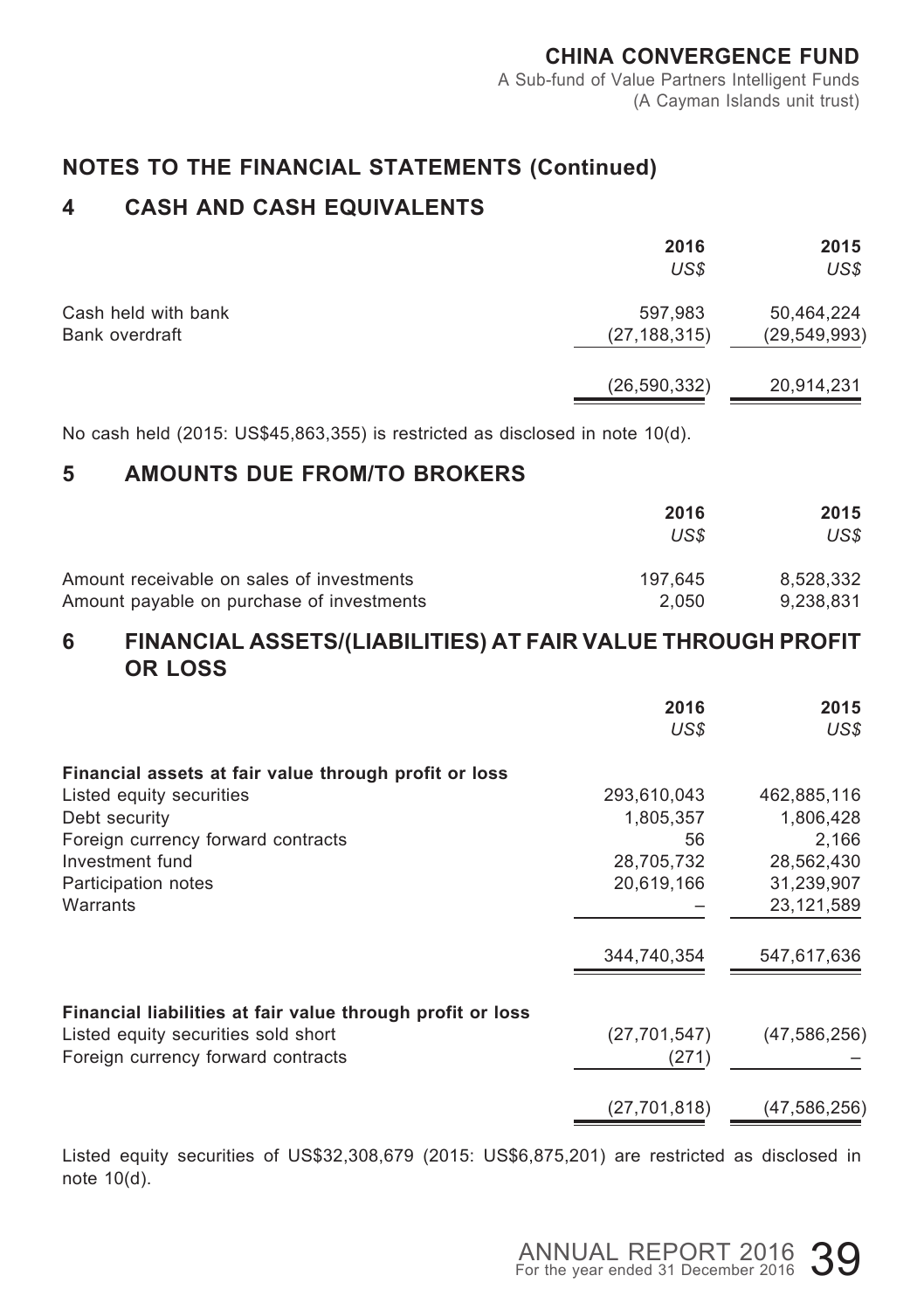### **7 NET LOSSES FROM FINANCIAL ASSETS AND FINANCIAL LIABILITIES AT FAIR VALUE THROUGH PROFIT OR LOSS**

|                                                                                                    | 2016<br>US\$   | 2015<br>US\$   |
|----------------------------------------------------------------------------------------------------|----------------|----------------|
| Net losses from financial assets and financial<br>liabilities at fair value through profit or loss |                |                |
| Net realised (losses)/gains                                                                        | (51, 956, 943) | 9.384.592      |
| Change in unrealised gains or losses                                                               | 15,087,421     | (70, 799, 199) |
|                                                                                                    | (36,869,522)   | (61, 414, 607) |

### **8 TRUSTEE FEES**

Bank of Bermuda (Cayman) Limited, the Trustee of the Sub-fund, is entitled to trustee fees which are determined based on the bi-weekly net asset value of the Sub-fund as below:

| Net asset value       | Trustee fee per annum<br>shown as % of net asset value |
|-----------------------|--------------------------------------------------------|
| First US\$400 million | 0.15%                                                  |
| Thereafter            | 0.12%                                                  |

The trustee fees are subject to a monthly minimum of US\$3,000 (2015: US\$3,000).

Under the terms of the Trust Deed (as amended), the Trustee is also entitled to a fixed annual fee of US\$3,000 (2015: US\$3,000).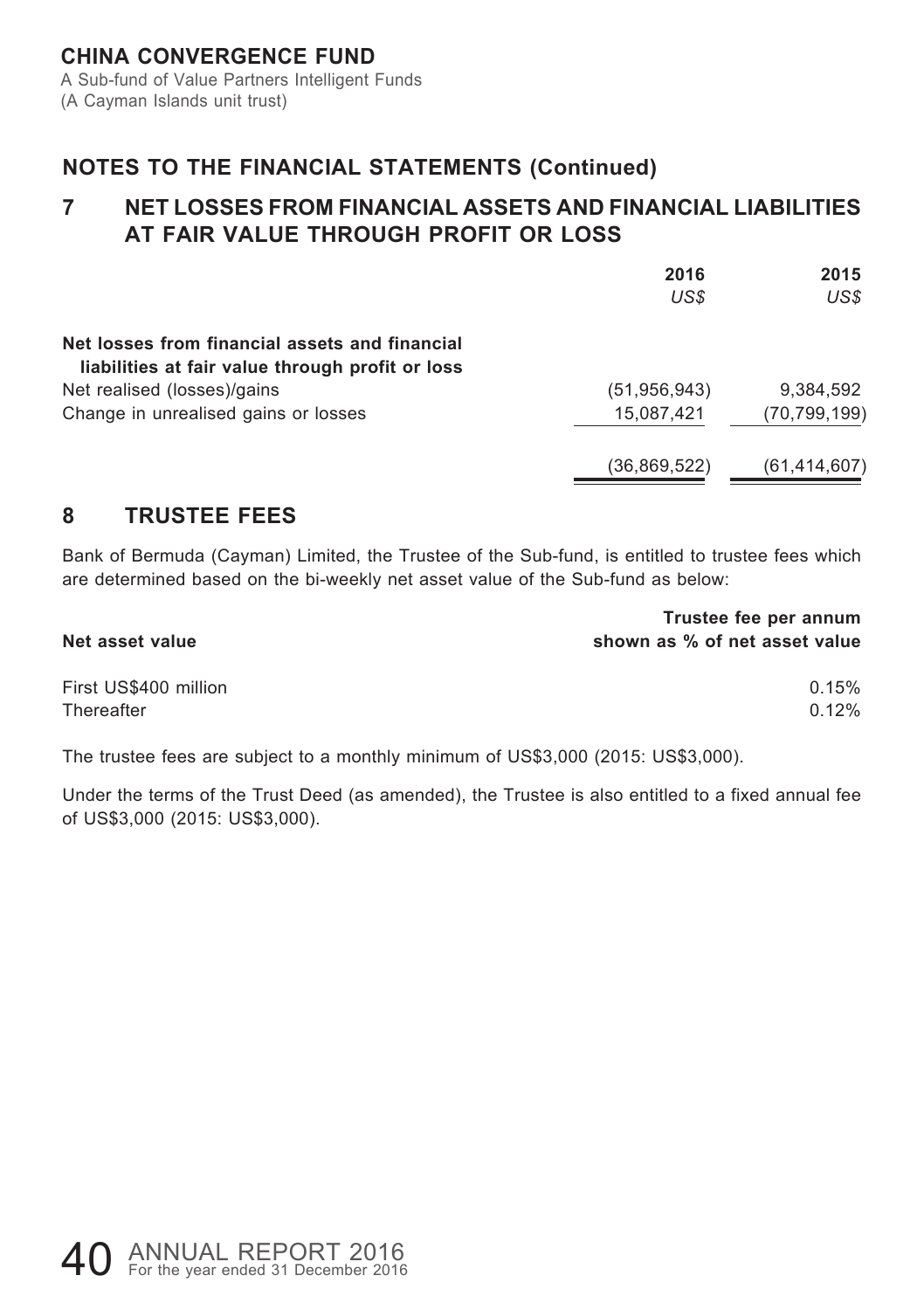# **9 TAXATION**

- **(a)** There are no taxes on income or gains in the Cayman Islands as the Trust has received an undertaking from the Governor in Cabinet of the Cayman Islands exempting it from all local income, profits and capital gains taxes until 2050. Accordingly, no provision for income taxes is included in these financial statements.
- **(b)** No provision for Hong Kong Profits Tax has been made in the financial statements as the Trust is exempt from taxation under section 26A(1A) of the Hong Kong Inland Revenue Ordinance.
- **(c)** In preparing these financial statements, the Manager has made certain assumptions and used various estimates concerning the tax exposure which is dependent on what might happen in the future. The resulting accounting estimates may not equal the related actual results.

The Sub-fund invests in derivative instruments linked to "A" shares, issued by one or more Qualified Foreign Institutional Investors ("QFIIs") or their affiliates as well as "A" shares of companies listed in the PRC, via the Manager's QFII quota. Prior to 17 November 2014, a 10% tax was withheld by the QFIIs or custodian on all PRC sourced dividends and realised capital gains.

#### *Notice issued on 14 November 2014*

On 14 November 2014, the Ministry of Finance of the PRC (the "MoF"), the State Administration of Taxation of the PRC ("SAT") and the China Securities Regulatory Commission (the "CSRC") jointly issued the "Notice on temporary exemption of Corporate Income Tax on capital gains derived from the transfer of equity investment assets such as PRC domestic stocks by QFII and RQFII" (the "Notice").

According to the Notice, amongst other things:

- (i) QFIIs and RQFIIs, which do not have an establishment or place of business in the PRC or have an establishment or place in the PRC but the income so derived in the PRC is not effectively connected with such establishment, will be temporarily exempt from corporate income tax on gains derived from the transfer of PRC equity investment assets (including China "A" shares) effective from 17 November 2014;
- (ii) PRC corporate income tax will be imposed on gains by QFIIs and RQFIIs from transfer of equity investment assets (including China "A" shares) realised prior to 17 November 2014 in accordance with laws.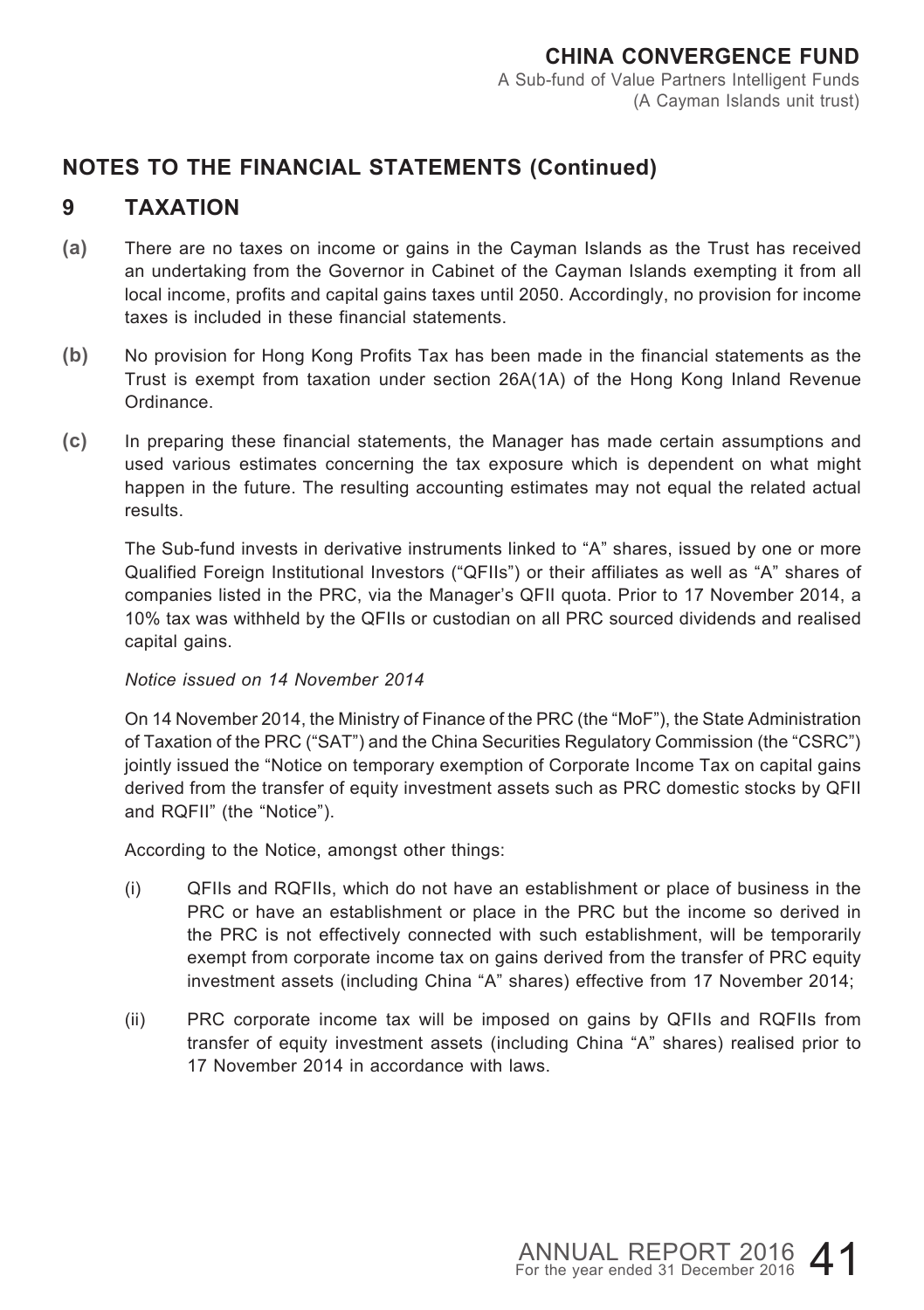A Sub-fund of Value Partners Intelligent Funds (A Cayman Islands unit trust)

# **NOTES TO THE FINANCIAL STATEMENTS (Continued)**

# **9 TAXATION (Continued)**

#### **(c) (Continued)**

As a result of the issue of the Notice, the Manager has decided on the following changes to the tax provisioning policy of the Sub-fund:

- (i) The Sub-fund has ceased to provide PRC withholding income tax for realised gains on derivative instruments linked to "A" shares and "A" shares on or after 17 November  $2014$
- (ii) No PRC withholding income tax provision is made for unrealized gains for China A-shares. The tax provision made in relation to unrealised gains on the Sub-fund's investments in derivatives on China equities and "A" shares has been released on 17 November 2014.

In June 2015, the Third Branch of Shanghai Municipal Office of the State Administration of Taxation issued a notice and a tax filing deadline of 30 September 2015 for all QFII/RQFII to declare and report the tax-related matters in relation to capital gains realised from the disposal of PRC equity investments prior to 17 November 2014. The Manager engaged a tax advisor to file the tax return and required documents by 30 September 2015 and the Sub-Fund has settled the PRC taxes on the gross realised gains derived from the disposal of "A" Shares prior to 17 November 2014.

The Sub-fund directly invests in "B" shares of companies listed in the PRC for subscription by foreign investors and may be subject to PRC withholding tax of 10% on dividend income. A 10% withholding tax may also be payable on the capital gains derived from the sale of "B" shares. Under current PRC tax laws, gains derived from the transfer of shares of PRC companies by non-residents should be subject to a withholding tax of 10%, unless exempt under relevant tax treaties. The SAT has remained silent on the collection of withholding tax for capital gains and until further clarification is issued by the SAT, the Manager considers that there is significant uncertainty in respect of whether the Sub-fund has any liability and the extent of such liability with respect to tax on capital gains derived from the sale of PRC "B" shares. In making this assessment, the Manager has considered (i) the current position of the SAT, (ii) the absence of a withholding mechanism of the relevant tax and (iii) current market practice. Accordingly, as at 31 December 2016 and 2015, the Sub-fund had not made any provision for the tax on capital gains on "B" shares based on the above judgments made by the Manager.

The Manager will continually reassess the withholding income tax provisioning approach on an on-going basis taking into account any recent development in the market.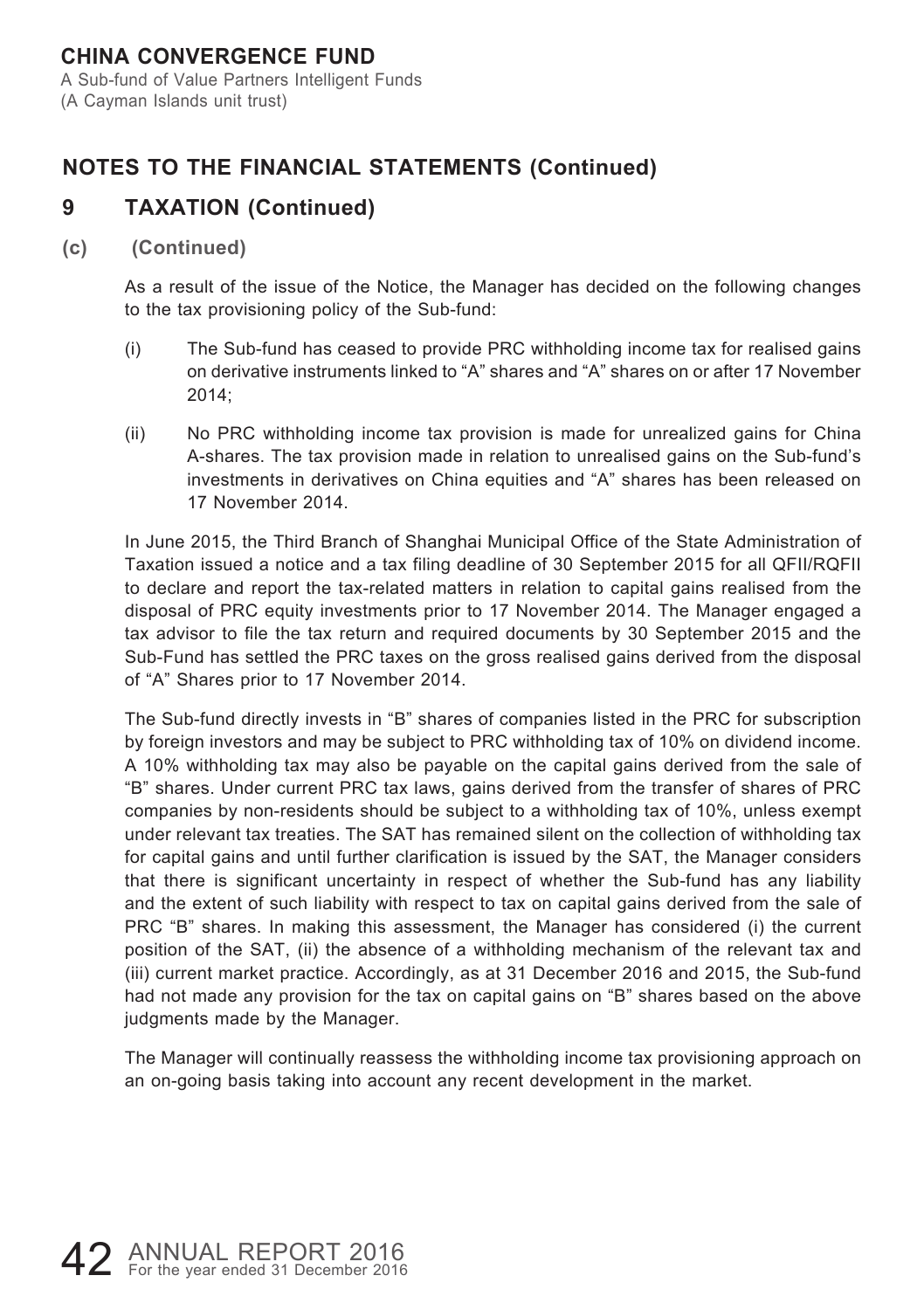# **9 TAXATION (Continued)**

### **(c) (Continued)**

Taxation in statement of comprehensive income represents:

|                                                                           | 2016<br>US\$ | 2015<br>US\$  |
|---------------------------------------------------------------------------|--------------|---------------|
| Dividend withholding tax                                                  | 380,939      | 504,034       |
| Withholding tax on realised gains on investments                          |              | 276,938       |
|                                                                           | 380.939      | 780,972       |
| Provision for taxation in the statement of financial position represents: |              |               |
|                                                                           | 2016         | 2015          |
|                                                                           | US\$         | US\$          |
| PRC withholding tax provision relating to prior years                     | 122,040      | 368,714       |
| PRC withholding tax provision for the year                                | 380,939      | 780,972       |
| Tax paid                                                                  | (380,939)    | (1, 135, 338) |
| PRC withholding tax provision as at year end                              | 122,040      | 14,348        |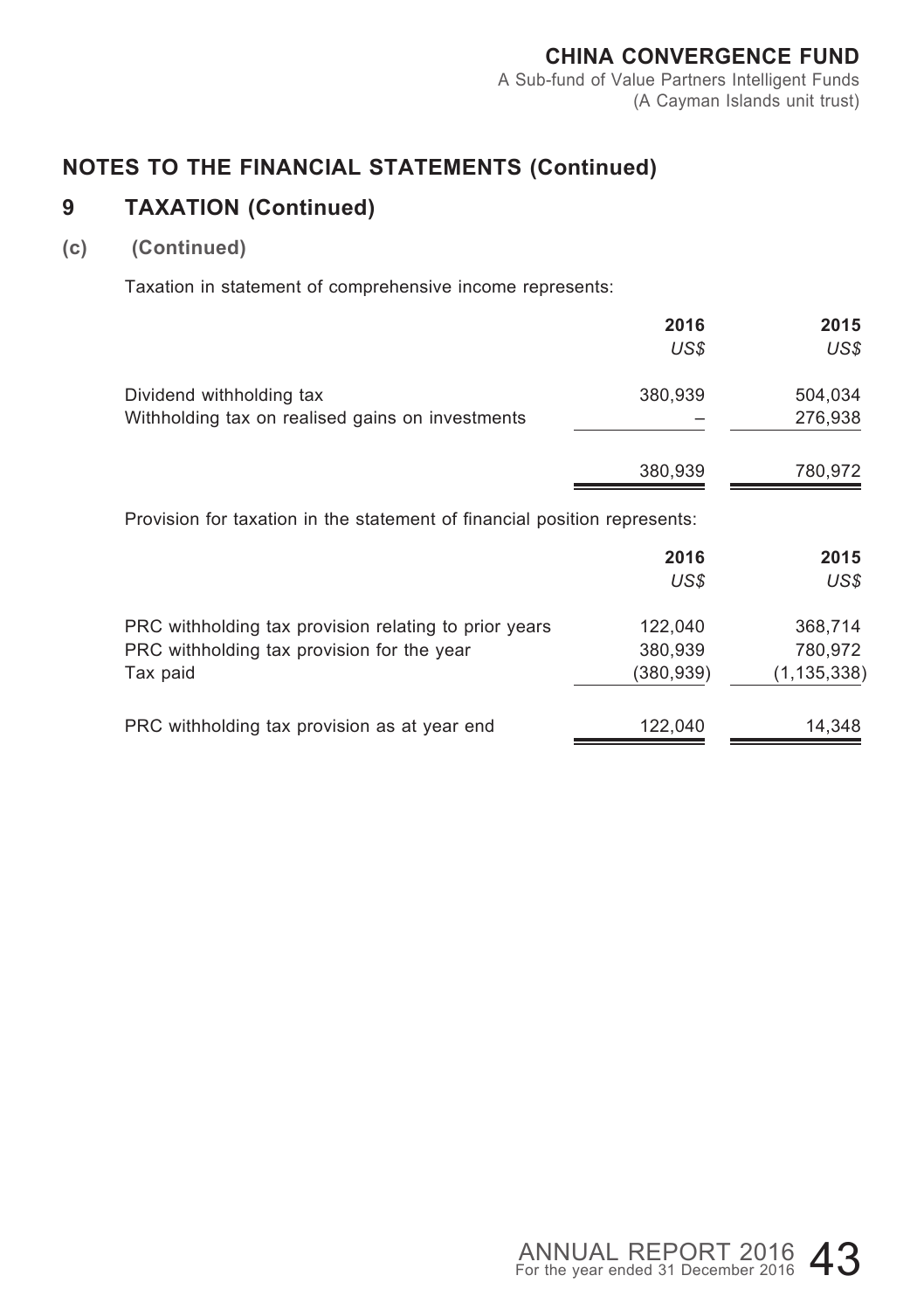# **10 RELATED PARTY TRANSACTIONS/TRANSACTIONS WITH THE TRUSTEE, THE MANAGER AND THEIR CONNECTED PERSONS**

In addition to the transactions and balances disclosed elsewhere in these financial statements, the Sub-fund entered into the following significant related party transactions with the Trustee, the Manager and their Connected Persons for the year. Connected Persons are those as defined in the SFC Code issued by the SFC. All transactions during the year between the Sub-fund and the Trustee, the Manager and their Connected Persons were entered into in the ordinary course of business and under normal commercial terms. To the best of the knowledge of the Trustee and the Manager, the Sub-fund did not have any other transactions with Connected Persons except for those disclosed below and elsewhere in these financial statements. The relevant receivables and payables are unsecured, interest-free and repayable on demand.

#### **(a) Management fees**

Under the Investment Management Agreement, the Manager receives a management fee monthly in arrears at an annual rate of 1.25%, 1.25% and 0.75% of the total net asset value for Class A units, Class A Hedged units and Class Z units respectively on each valuation day as defined in the Explanatory Memorandum. Management fees of US\$4,513,969 (2015: US\$6,188,319) were charged to statement of comprehensive income during the year. Included in liabilities as at 31 December 2016 are management fees payable of US\$305,143 (2015: US\$525,873).

**(b) Performance fees**

Under the Investment Management Agreement, the Manager is also entitled to a performance fee, calculated at a high-on-high basis, if the net asset value per unit as at the last valuation day of a financial year (prior to the accrual of any performance fee for that financial year) exceeds the higher of:

- (i) the net asset value per unit as at the close of business on the last valuation day in the last financial year in respect of which a performance fee was paid to the Manager in respect of the Sub-fund, after payment of such performance fee; and
- (ii) the initial offer price at which the units were first offered.

The rate of performance fees payable is 15% and is calculated by multiplying this fee rate by the product of the excess of the net asset value per unit (calculated as stated above) and the average of the number of units in issue immediately after each valuation day in the relevant financial year.

Performance fees of US\$200 (2015: US\$121,810) were charged to statement of comprehensive income during the year. Performance fees payable of US\$200 (2015: US\$121,810) are included in liabilities as at 31 December 2016.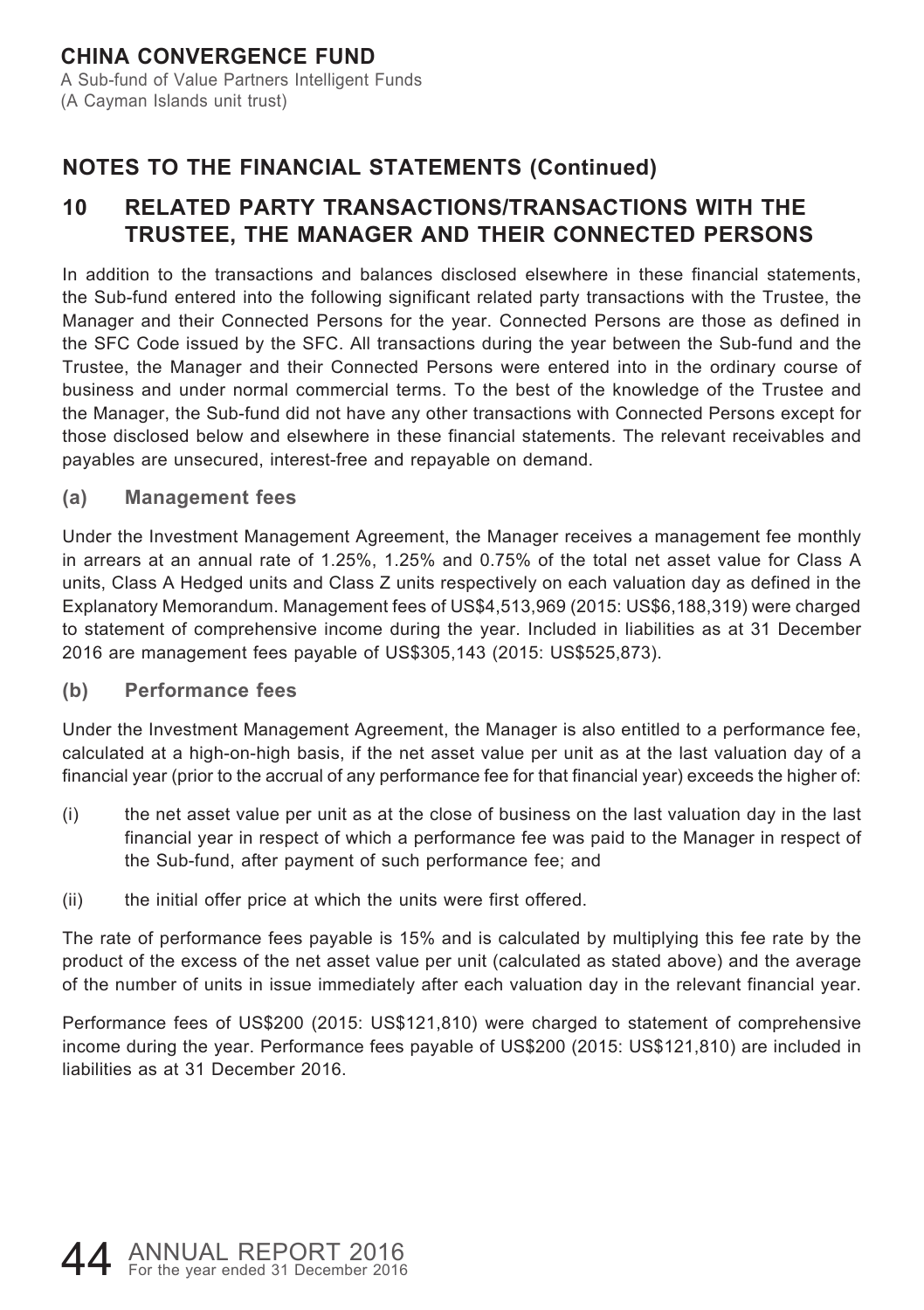### **10 RELATED PARTY TRANSACTIONS/TRANSACTIONS WITH THE TRUSTEE, THE MANAGER AND THEIR CONNECTED PERSONS (Continued)**

**(c) Trustee fees**

The Trustee, a licensed trust company incorporated in the Cayman Islands, has certain duties and responsibilities as specified in the Explanatory Memorandum. The Trustee is entitled to receive a trustee fee calculated on the basis described in note 8. Trustee fees of US\$598,689 (2015: US\$736,865) were charged to statement of comprehensive income during the year. Included in liabilities as at 31 December 2016 are trustee fees payable of US\$36,952 (2015: US\$62,661).

**(d) Transactions/balances with the group company of the Trustee**

During the year, the Custodian of the Sub-fund, HSBC Institutional Trust Services (Asia) Limited, which is a group company of the Trustee of the Sub-fund, charged transaction fees of US\$6,440 (2015: US\$20,886) for handling each purchase or sale of investments.

During the year, the Sub-fund utilised the services of The Hongkong and Shanghai Banking Corporation Limited ("HSBC"), which is a group company of the Trustee of the Sub-fund, in its purchase and sale of investments. Details of such transactions executed and fees paid are set out below:

|                  | Value of<br>transactions<br>executed<br>US\$ | % of total value<br>of transactions<br>through HSBC of the Sub-fund | <b>Commission</b><br>and other fees<br>paid to HSBC<br>US\$ | Average<br>commission<br>rate |
|------------------|----------------------------------------------|---------------------------------------------------------------------|-------------------------------------------------------------|-------------------------------|
| <b>Year 2016</b> | 122.242.317                                  | 10.22%                                                              | 322.311                                                     | 0.26%                         |
| <b>Year 2015</b> | 84,795,076                                   | 5.77%                                                               | 347.981                                                     | 0.41%                         |

The Sub-fund maintains bank accounts which are held as collateral for transactions involving borrowed securities with HSBC. No cash deposits (2015: US\$45,863,355) were held as collateral as at 31 December 2016.

Listed equity securities of US\$32,308,679 (2015: US\$6,875,201) were pledged as collateral as at 31 December 2016. HSBC, which is the party to whom the collateral is provided, does not have the right to sell or re-pledge the collateral. The Sub-fund classifies these pledged investments as financial assets at fair value through profit or loss in the statement of financial position.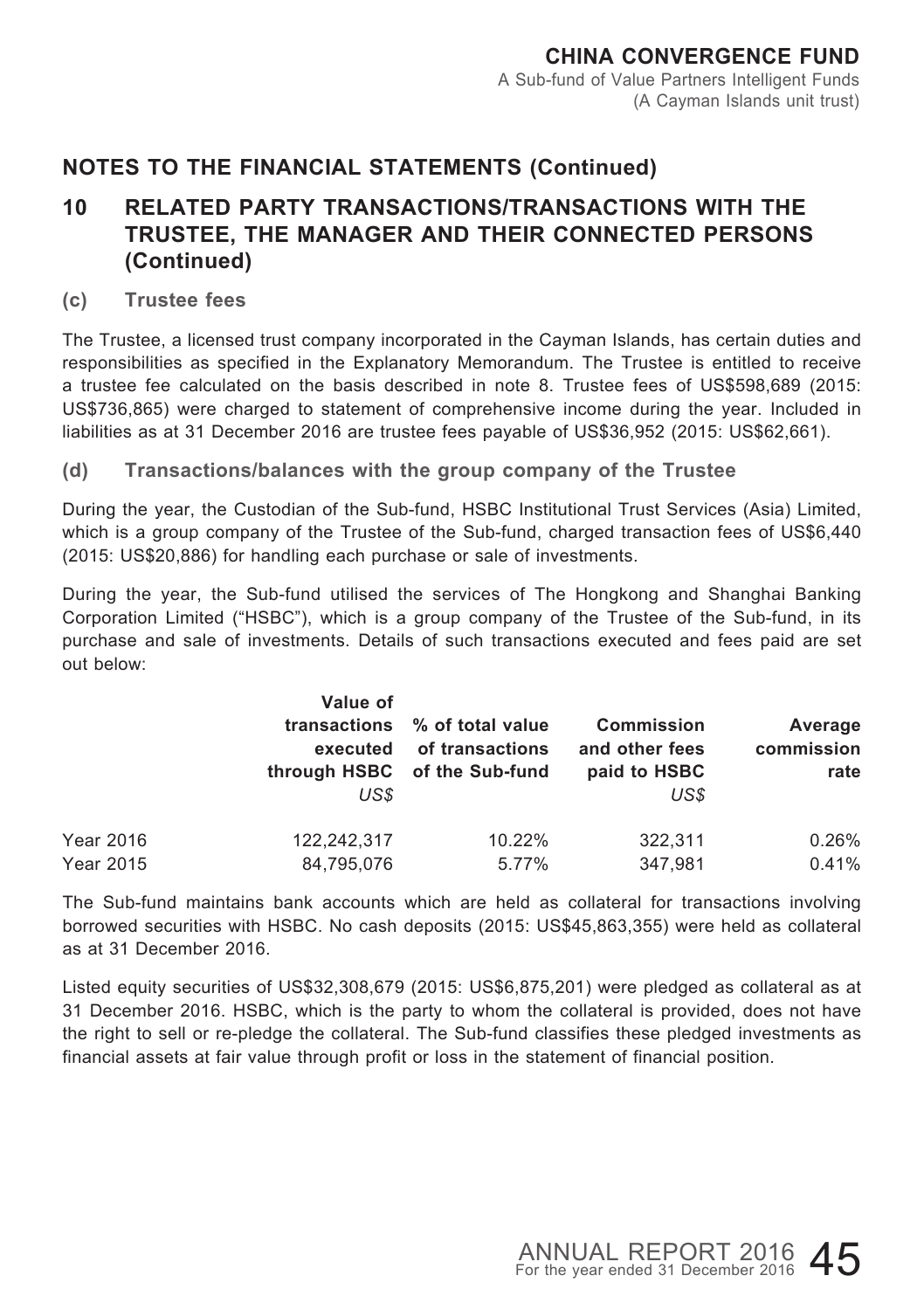### **10 RELATED PARTY TRANSACTIONS/TRANSACTIONS WITH THE TRUSTEE, THE MANAGER AND THEIR CONNECTED PERSONS (Continued)**

**(d) Transactions/balances with the group company of the Trustee (Continued)**

Other information relating to the transactions/balances with HSBC is set out below:

|                                         | 2016           | 2015           |
|-----------------------------------------|----------------|----------------|
|                                         | US\$           | US\$           |
| <b>Bank accounts</b>                    |                |                |
| Bank balance                            | 597,225        | 50,464,224     |
| Bank overdraft                          | (27, 188, 315) | (29, 549, 993) |
| Interest income                         | 4.520          | 81.218         |
| Interest expenses                       | (569, 836)     | (378, 372)     |
| Bank charges                            | (61, 257)      | (53,932)       |
| <b>Borrowed securities</b>              |                |                |
| Stock loan fee expenses                 | (197, 195)     | (62,692)       |
| Other income – Rebate on stock loan fee | 871            |                |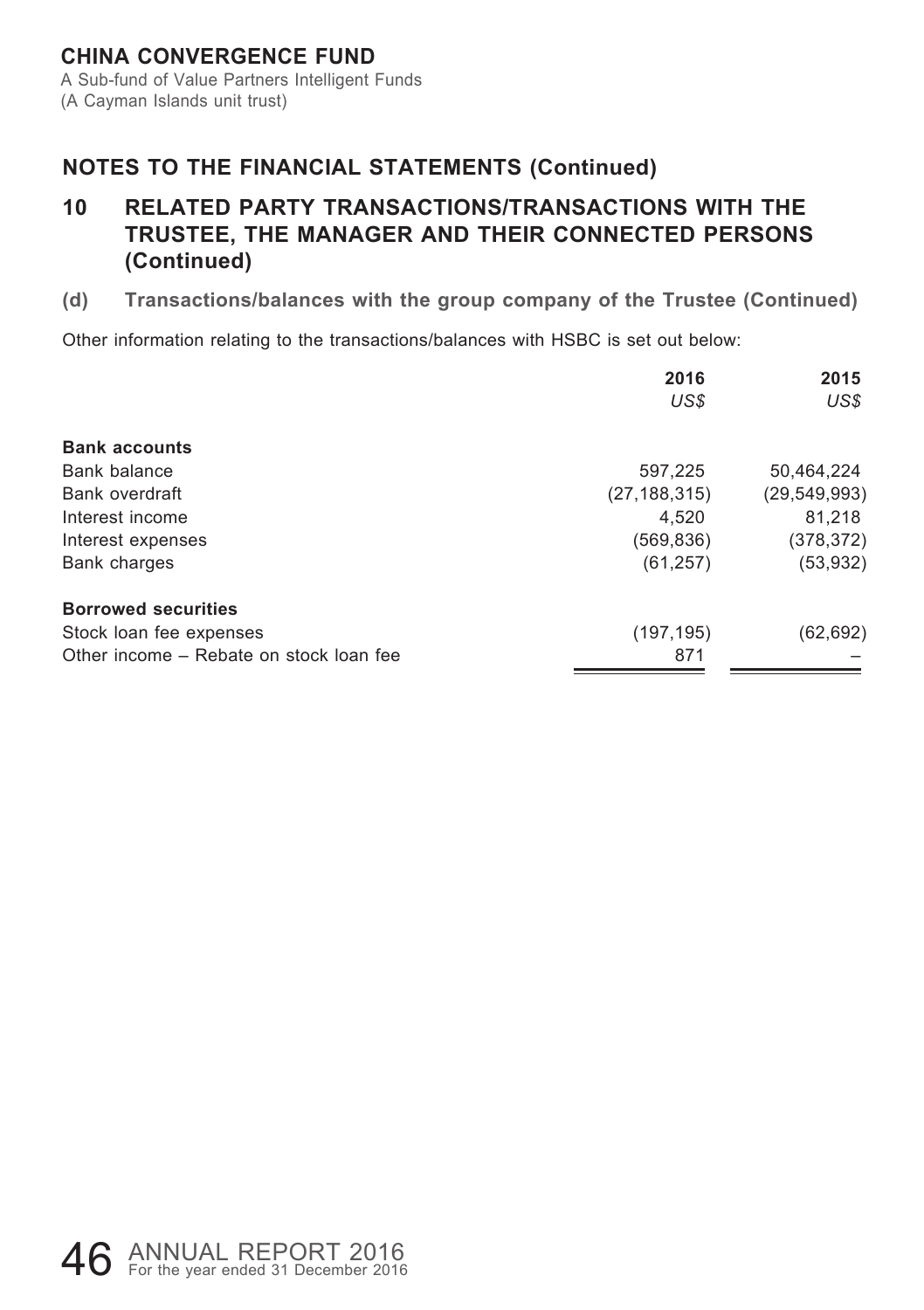### **10 RELATED PARTY TRANSACTIONS/TRANSACTIONS WITH THE TRUSTEE, THE MANAGER AND THEIR CONNECTED PERSONS (Continued)**

**(e) Manager's and its related parties' holding in the Sub-fund**

As at 31 December 2016, 63,266 Class A units, 1,413 Class A CAD Hedged units and 1,506 Class A NZD Hedged units (2015: 63,419 Class A units) of the Sub-fund were held by the Manager. Units held by the related parties of the Manager are listed out below:

|                                     | Number of<br><b>Class A units</b> |       |
|-------------------------------------|-----------------------------------|-------|
|                                     | 2016                              | 2015  |
| Spouse of a director of the Manager | 5.074                             | 5.074 |

**(f) Investment in a fund managed by the Manager**

As at 31 December 2016, the Sub-fund held 238,420 units (2015: 208,744 units) of the Subsidiary (i.e. Value Partners China A Share Opportunity Fund), a fund managed by the Manager, with a fair value of US\$28,705,732 (2015: US\$28,562,430). No cash distribution (2015: US\$Nil) was received from the Subsidiary during the year.

Rebate on management fee of US\$242,262 (2015: Nil) received from the Subsidiary is included in other income on the statement of comprehensive income.

**(g) Cross-trades with other funds managed by the Manager**

In 2016, the Sub-fund transacted with a segregated account managed by the Manager. The Subfund purchased 32 securities amounting to US\$20,487,148. The transactions were carried out at the fair value of investments on the date of transaction. The decision was in the best interest of the Sub-fund and fell within the investment objectives and policies of the Sub-fund. The transactions were executed on arm's length terms.

In 2015, the Sub-fund transacted with Milltrust Value Partners Greater China Fund, which is another fund managed by the Manager. The Sub-fund purchased one security amounting to US\$409,293. The transactions were carried out at the fair value of investments on the date of transaction. The decision was in the best interest of the Sub-fund and fell within the investment objectives and policies of the Sub-fund. The transactions were executed on arm's length terms.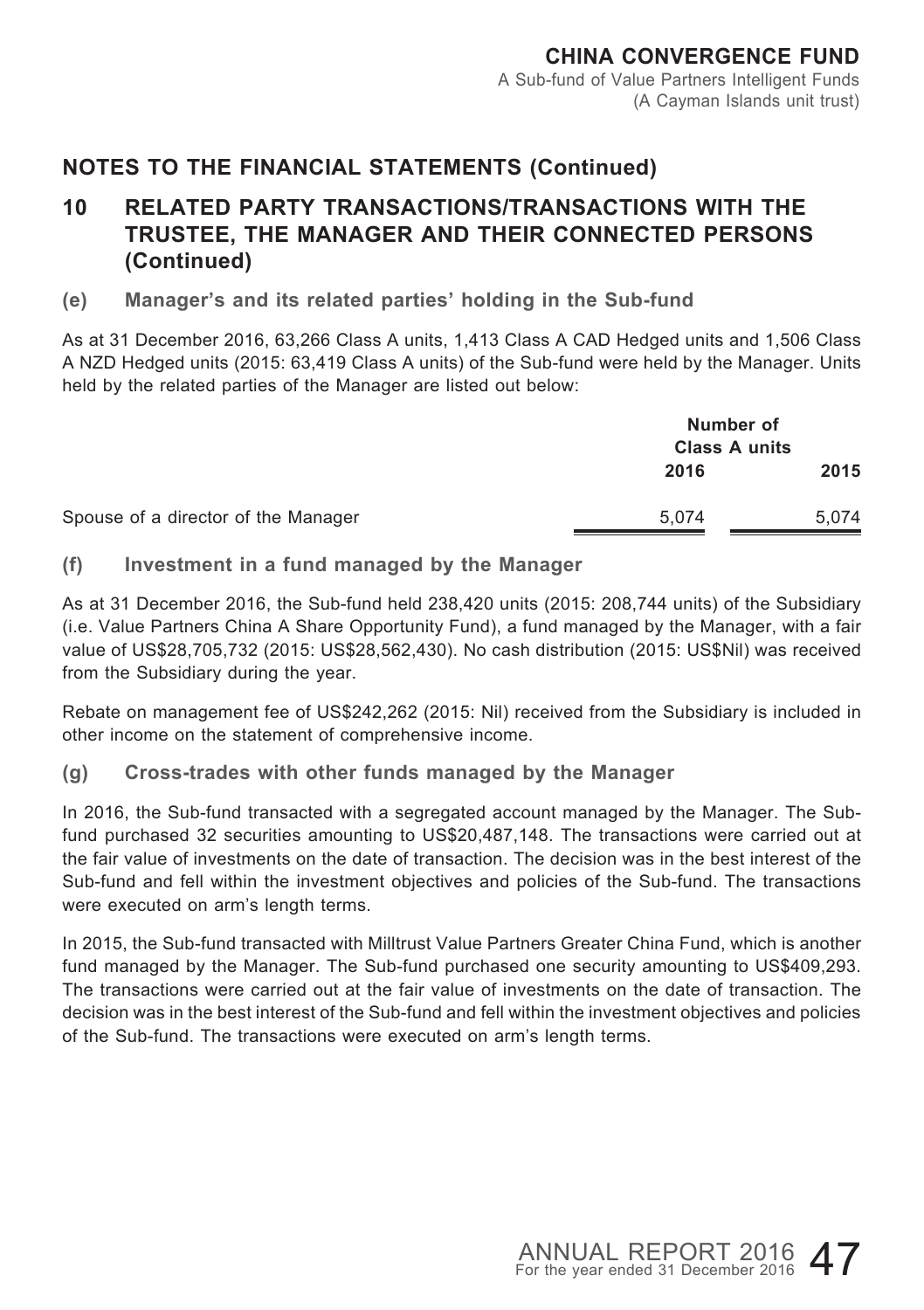A Sub-fund of Value Partners Intelligent Funds (A Cayman Islands unit trust)

# **NOTES TO THE FINANCIAL STATEMENTS (Continued)**

# **11 REDEEMABLE UNITS IN ISSUE**

**(a) Class A**

|                                  | <b>Number of units</b> |                        |  |
|----------------------------------|------------------------|------------------------|--|
|                                  | 2016                   | 2015                   |  |
| As at 1 January                  | 3,214,763              | 2,003,213              |  |
| Issue of redeemable units        | 409.802                | 2,404,714              |  |
| Redemption of redeemable units   | (1,503,710)            | (1, 193, 164)          |  |
| As at 31 December                | 2,120,855              | 3,214,763              |  |
| (b)<br><b>Class A AUD Hedged</b> |                        |                        |  |
|                                  |                        | <b>Number of units</b> |  |
|                                  | 2016                   | 2015                   |  |
| As at 1 January                  | 60,826                 |                        |  |
| Issue of redeemable units        | 117,351                | 82,813                 |  |
| Redemption of redeemable units   | (156, 249)             | (21, 987)              |  |
| As at 31 December                | 21,928                 | 60,826                 |  |
| (c)<br><b>Class A CAD Hedged</b> |                        |                        |  |
|                                  |                        | <b>Number of units</b> |  |
|                                  | 2016                   | 2015                   |  |
| As at 1 January                  |                        |                        |  |
| Issue of redeemable units        | 6,311                  |                        |  |
| Redemption of redeemable units   | (4,501)                |                        |  |
| As at 31 December                | 1,810                  |                        |  |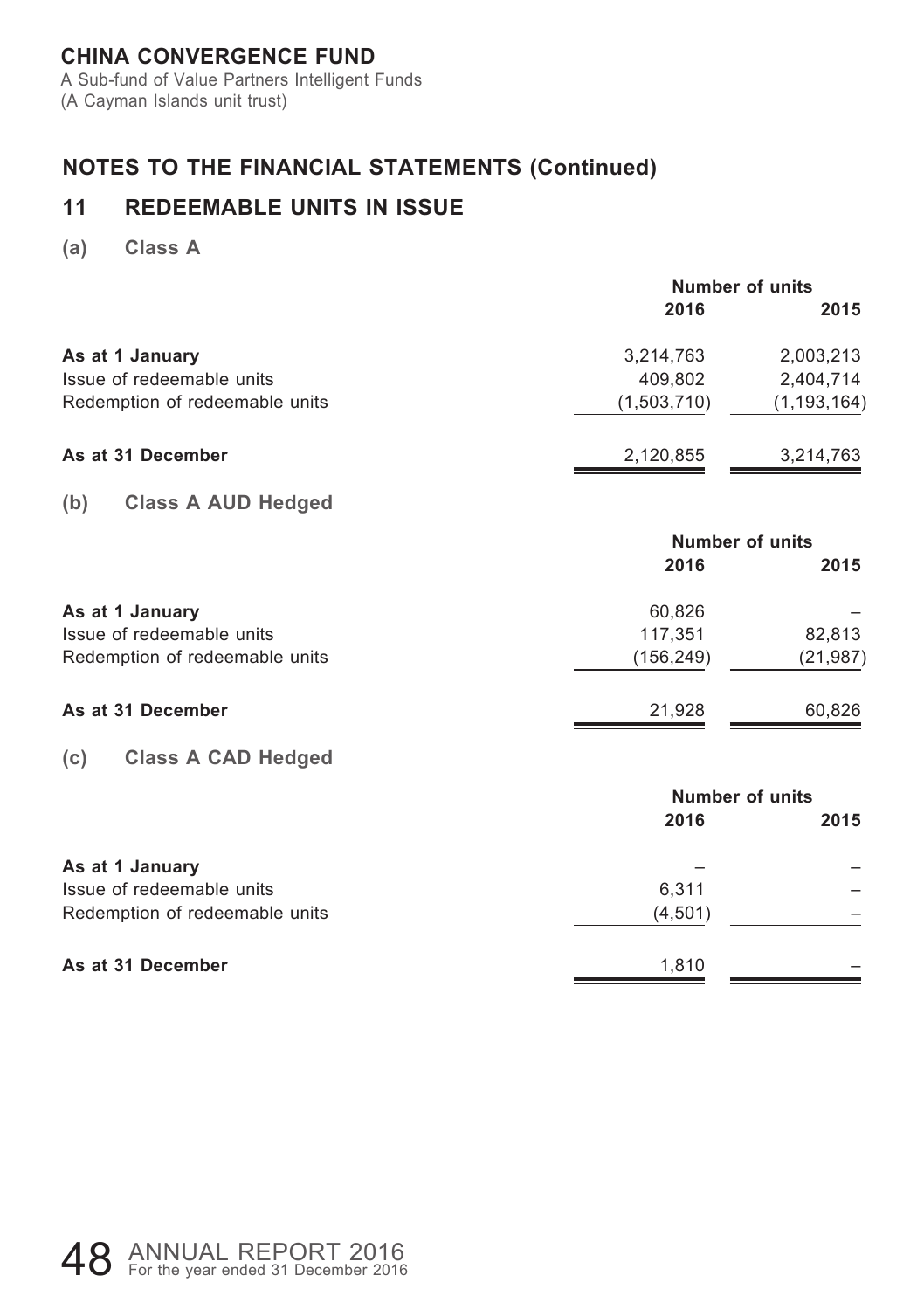#### **CHINA CONVERGENCE FUND** A Sub-fund of Value Partners Intelligent Funds (A Cayman Islands unit trust)

### **NOTES TO THE FINANCIAL STATEMENTS (Continued)**

# **11 REDEEMABLE UNITS IN ISSUE (Continued)**

**(d) Class A NZD Hedged**

|                                | <b>Number of units</b> |      |
|--------------------------------|------------------------|------|
|                                | 2016                   | 2015 |
| As at 1 January                |                        |      |
| Issue of redeemable units      | 18.806                 |      |
| Redemption of redeemable units | (17,300)               |      |
| As at 31 December              | 1.506                  |      |

**(e) Class Z**

|                                | <b>Number of units</b> |           |  |
|--------------------------------|------------------------|-----------|--|
|                                | 2016                   | 2015      |  |
| As at 1 January                | 3,873,100              | 3,825,929 |  |
| Issue of redeemable units      | 555.731                | 47.171    |  |
| Redemption of redeemable units | (3,873,100)            |           |  |
| As at 31 December              | 555.731                | 3,873,100 |  |

The rights attaching to each unit are as follows:

The holders of the units have the right to receive notice of, attend and vote at meetings of the Sub-fund. The holder of each such unit has the right to one vote for each such unit registered in his/her name. The holders are entitled to receive all dividends declared and paid by the Sub-fund. Upon winding up, the holders are entitled to a return of capital based on the net asset value per unit of the Sub-fund.

In respect of Class A and Class A Hedged units, any distributable profits of the Sub-fund may be accumulated or distributed by the Manager, in its absolute discretion. Where distributions are made, unless unitholders indicate otherwise to the Manager, any such distributions will automatically be reinvested in further units in the Sub-fund to be issued to such unitholders in proportion to the number of units held by them on the distribution date as defined in the Trust Deed (as amended).

In respect of Class Z Units, the Manager currently does not intend to pay dividends to unitholders. Therefore, any net income and net realised profits attributable to the Class Z units will be reinvested and reflected in their respective net asset values.

No distribution statement is prepared as no distribution has been made.

The Trust and the Sub-fund do not have any externally imposed capital requirements.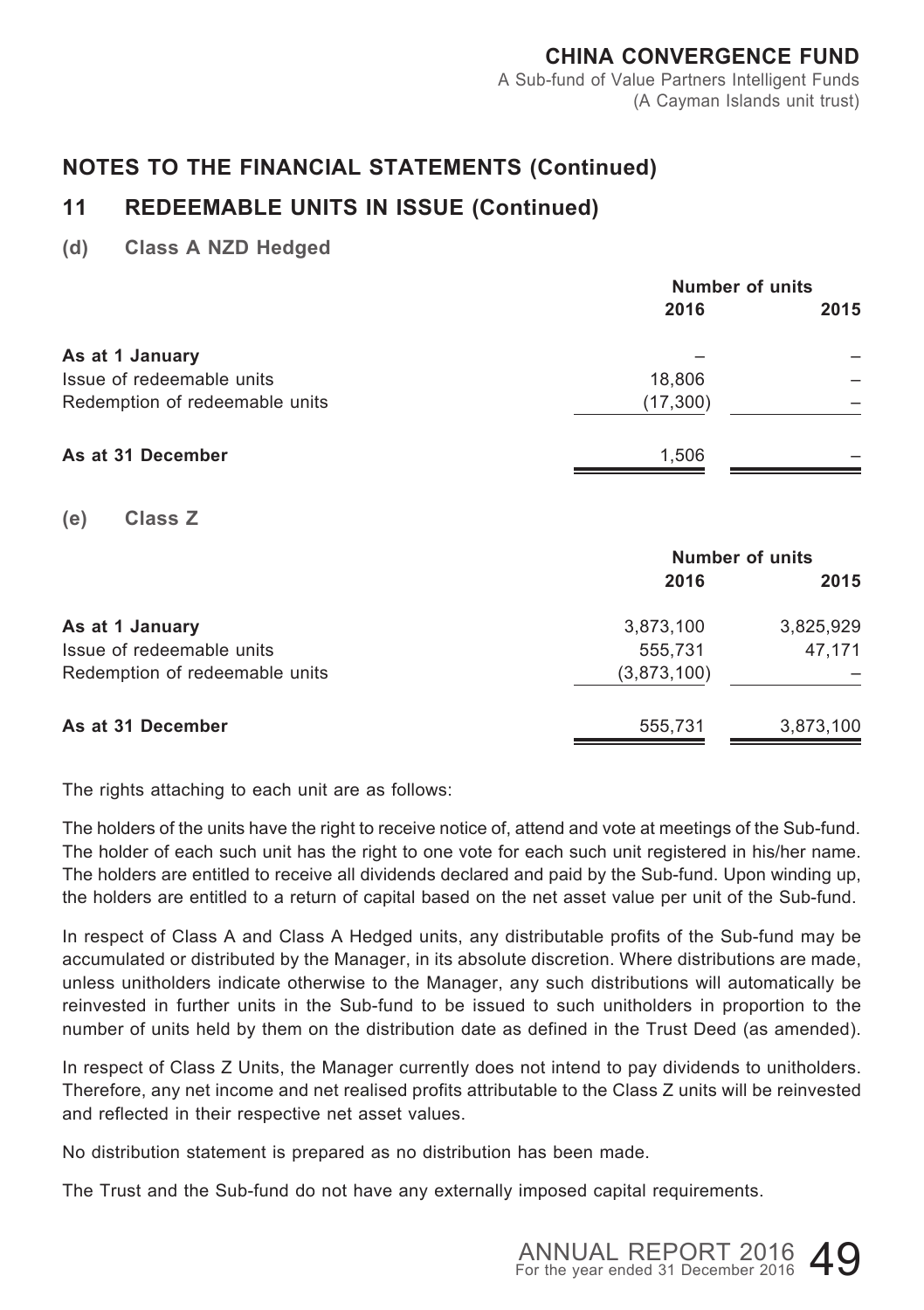A Sub-fund of Value Partners Intelligent Funds (A Cayman Islands unit trust)

# **NOTES TO THE FINANCIAL STATEMENTS (Continued)**

# **12 FAIR VALUE INFORMATION**

The Sub-fund's investments are carried at fair value on the statement of financial position. The carrying amounts of other financial assets and liabilities approximate fair value due to the immediate or short-term nature of these financial instruments.

The Sub-fund's accounting policy on fair value measurements is discussed in note  $2(f)(iv)$ .

The Sub-fund measures fair values using the following fair value hierarchy that reflects the significance of the inputs used in making the measurements.

- Level 1: Inputs that are quoted market prices (unadjusted) in active markets for identical instruments.
- Level 2: Inputs other than quoted prices included within Level 1 that are observable either directly (i.e. as prices) or indirectly (i.e. derived from prices). This category includes instruments valued using: quoted market prices in active markets for similar instruments; quoted prices for identical or similar instruments in markets that are considered less than active; or other valuation techniques in which all significant inputs are directly or indirectly observable from market data.
- Level 3: Inputs that are unobservable. This category includes all instruments for which the valuation technique includes inputs not based on observable data and the unobservable inputs have a significant effect on the instrument's valuation. This category includes instruments that are valued based on quoted prices for similar instruments but for which significant unobservable adjustments or assumptions are required to reflect differences between the instruments.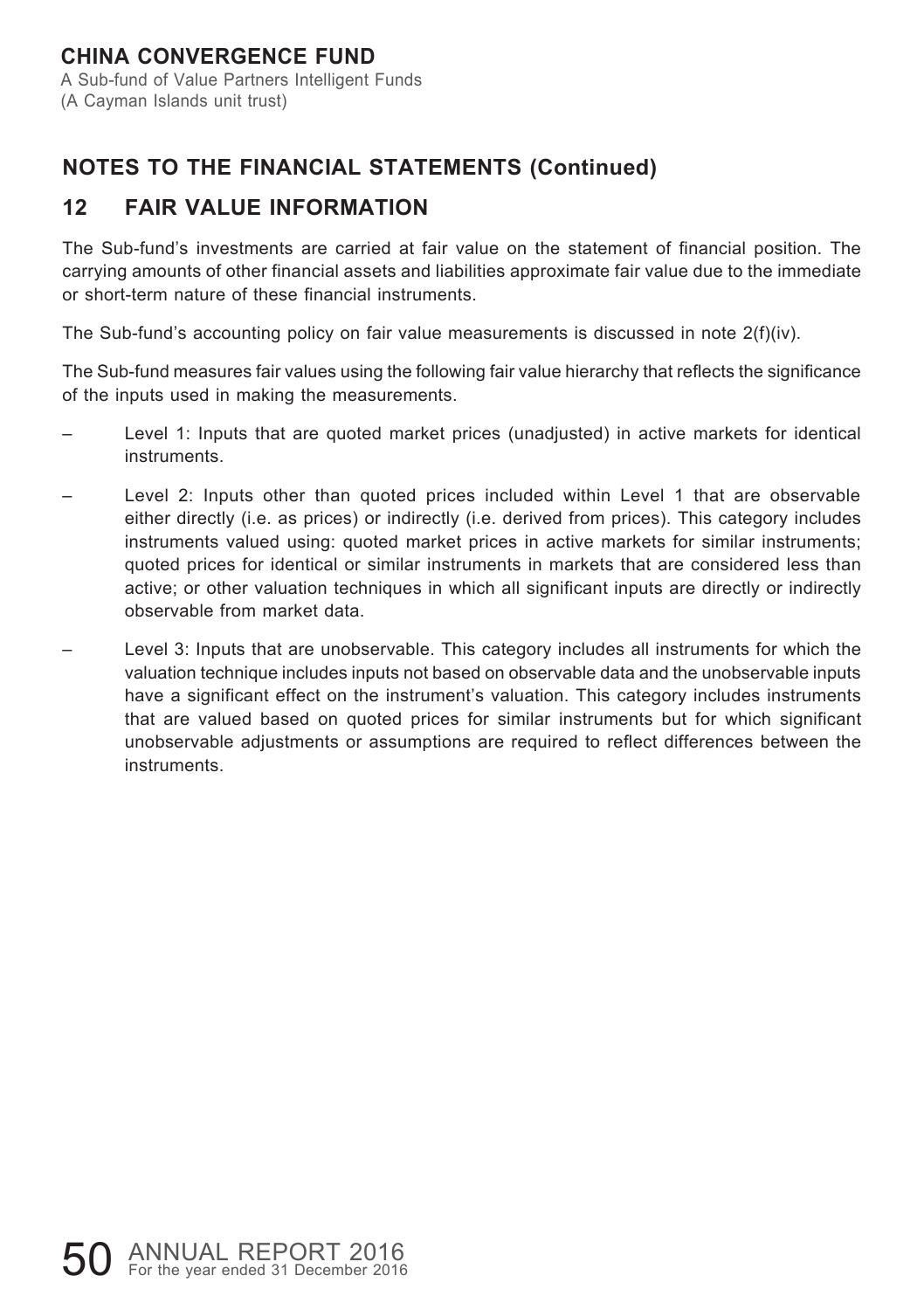# **12 FAIR VALUE INFORMATION (Continued)**

The table below analyses financial instruments, measured at fair value at the end of the reporting period, by the level in the fair value hierarchy into which the fair value measurement is categorised:

|                                                               | Level 1<br>US\$ | Level <sub>2</sub><br>US\$ | Level 3<br>US\$ | Total<br>US\$  |
|---------------------------------------------------------------|-----------------|----------------------------|-----------------|----------------|
| As at 31 December 2016                                        |                 |                            |                 |                |
| Financial assets at fair value<br>through profit or loss      |                 |                            |                 |                |
| Listed equity securities                                      | 290,855,909     | 2,439,899                  | 314,235         | 293,610,043    |
| Debt securities                                               |                 | 1,805,357                  |                 | 1,805,357      |
| Foreign currency forward contracts                            |                 | 56                         |                 | 56             |
| Investment funds                                              |                 | 28,705,732                 |                 | 28,705,732     |
| Participation notes                                           |                 | 20,619,166                 |                 | 20,619,166     |
|                                                               | 290,855,909     | 53,570,210                 | 314,235         | 344,740,354    |
| Financial liabilities at fair value<br>through profit or loss |                 |                            |                 |                |
| Listed equity securities sold short                           | (27, 701, 547)  |                            |                 | (27, 701, 547) |
| Foreign currency forward contracts                            |                 | (271)                      |                 | (271)          |
|                                                               | (27,701,547)    | (271)                      |                 | (27,701,818)   |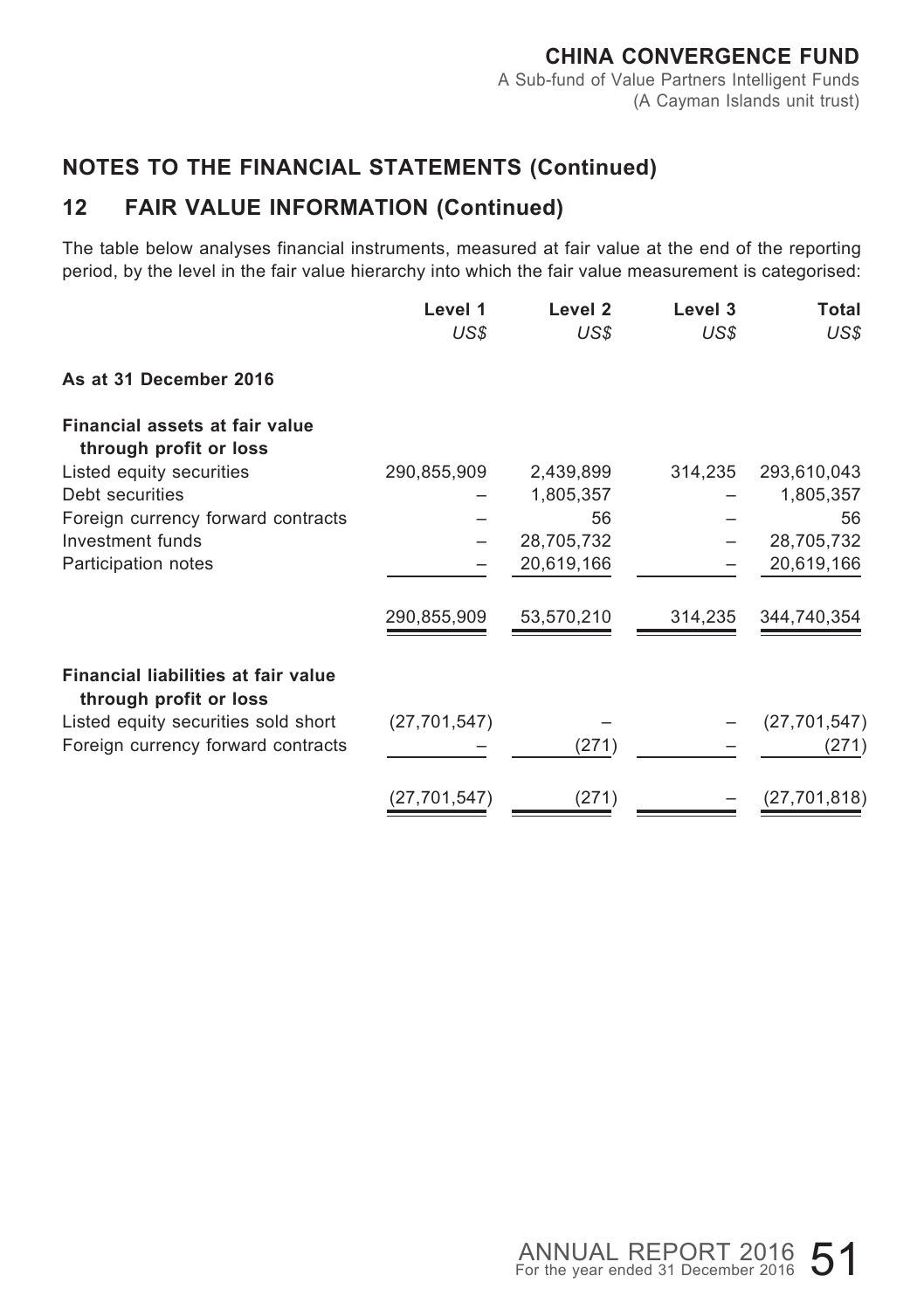A Sub-fund of Value Partners Intelligent Funds (A Cayman Islands unit trust)

# **NOTES TO THE FINANCIAL STATEMENTS (Continued)**

# **12 FAIR VALUE INFORMATION (Continued)**

|                                                               | Level 1<br>US\$ | Level 2<br>US\$ | Level 3<br>US\$ | Total<br>US\$ |
|---------------------------------------------------------------|-----------------|-----------------|-----------------|---------------|
| As at 31 December 2015                                        |                 |                 |                 |               |
| Financial assets at fair value<br>through profit or loss      |                 |                 |                 |               |
| Listed equity securities                                      | 452,142,986     |                 | 10,742,130      | 462,885,116   |
| Debt securities                                               |                 | 1,806,428       |                 | 1,806,428     |
| Foreign currency forward contracts                            |                 | 2,166           |                 | 2,166         |
| Investment funds                                              |                 | 28,562,430      |                 | 28,562,430    |
| Participation notes                                           |                 | 31,239,907      |                 | 31,239,907    |
| Warrants                                                      |                 | 23,121,589      |                 | 23,121,589    |
|                                                               | 452,142,986     | 84,732,520      | 10,742,130      | 547,617,636   |
| Financial liabilities at fair value<br>through profit or loss |                 |                 |                 |               |
| Listed equity securities sold short                           | (35, 767, 053)  |                 | (11, 819, 203)  | (47,586,256)  |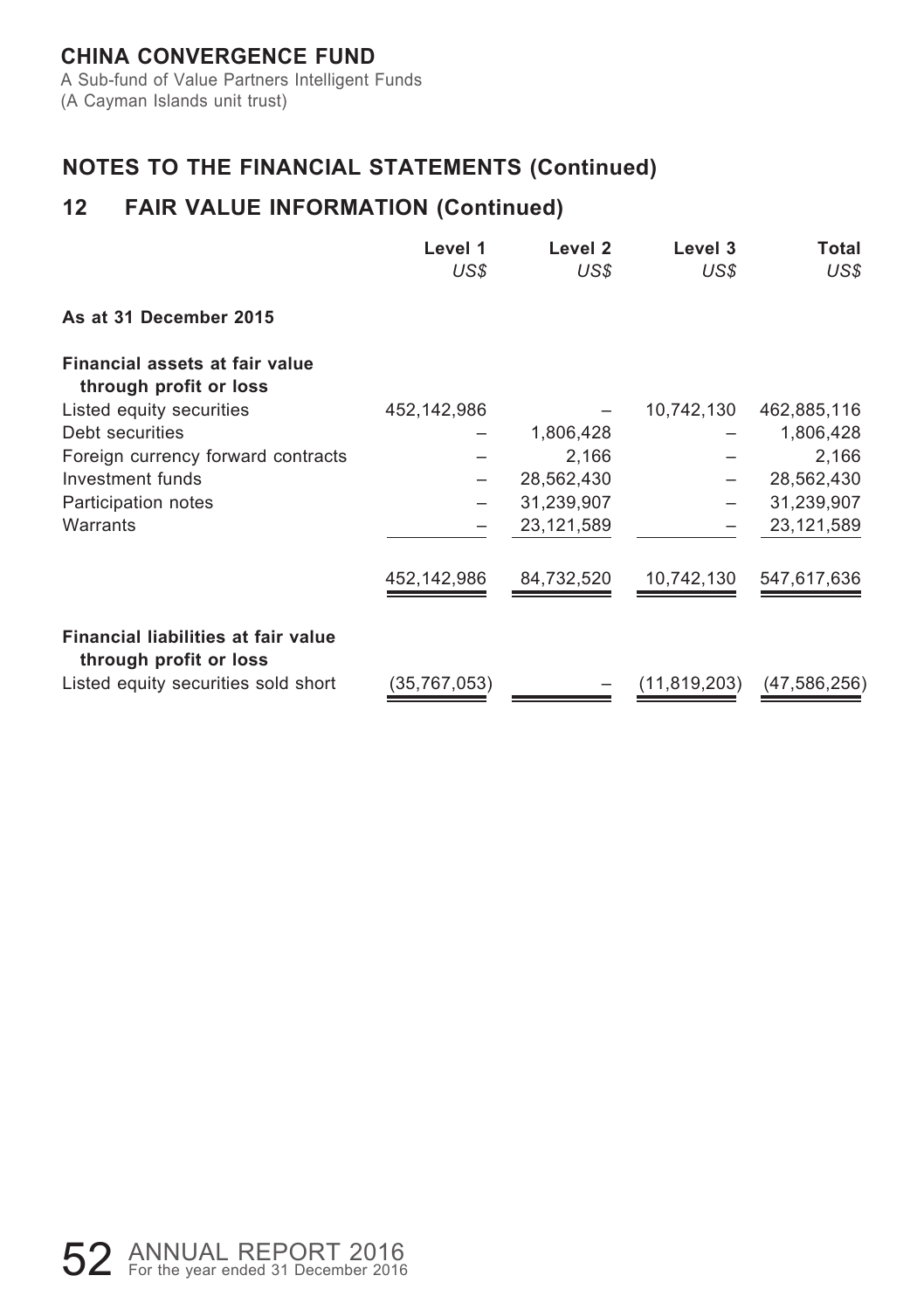# **12 FAIR VALUE INFORMATION (Continued)**

The following table presents the changes in the Level 3 fair value category for the years ended 31 December 2016 and 2015. The Sub-fund classifies financial instruments in Level 3 of the fair value hierarchy when there is reliance on at least one significant unobservable input to the valuation model. The investment classified as level 3 was valued based on last transacted price. The changes in the unobservable inputs to the valuation models do not have a significant effect on the net asset value of the Sub-fund.

| As at<br>1 January<br>US\$ | Purchases,<br>issuances<br>and<br>settlements<br>(net)<br>US\$ | Transfer<br>into Level 3<br>US\$ | <b>Transfer</b><br>out of<br>Level 3<br>US\$ | Net gains/<br>(losses)<br>included in the<br>statement of<br>comprehensive<br>income<br>US\$ | As at<br>31 December<br>US\$ | Net<br>unrealised<br>gains/<br>(losses)*<br>US\$ |
|----------------------------|----------------------------------------------------------------|----------------------------------|----------------------------------------------|----------------------------------------------------------------------------------------------|------------------------------|--------------------------------------------------|
|                            |                                                                |                                  |                                              |                                                                                              |                              |                                                  |
| 10,742,130                 | (3, 125, 693)                                                  | -                                | (7,763,498)                                  | 461.296                                                                                      | 314,235                      | (78, 792)                                        |
| (11, 819, 203)             | 9,387,091                                                      |                                  |                                              | 2,432,112                                                                                    |                              |                                                  |
|                            |                                                                |                                  |                                              |                                                                                              |                              |                                                  |
| 549,862                    | 3,425,403                                                      | 6,923,700                        |                                              |                                                                                              | 10,742,130                   | (156, 835)                                       |
| -                          | (10, 544, 953)                                                 |                                  |                                              |                                                                                              | (11, 819, 203)               | (1, 274, 250)                                    |
|                            |                                                                |                                  |                                              |                                                                                              |                              | (156, 835)<br>(1,274,250)                        |

*\* Represents the amount of total net unrealised gains/(losses) recognised in the statement of comprehensive income for assets held at the end of the year.*

During the year ended 31 December 2016, listed equity securities amounting to US\$7,763,498 have been transferred from Level 3 to Level 1 because quoted prices for these investments became available in an active market.

During the year ended 31 December 2015, listed equity securities amounting to US\$6,923,700 have been transferred from Level 1 to Level 3 because quoted prices for these investments were no longer available in an active market.

There were no transfer between Level 1 and Level 2 during the year ended 31 December 2016.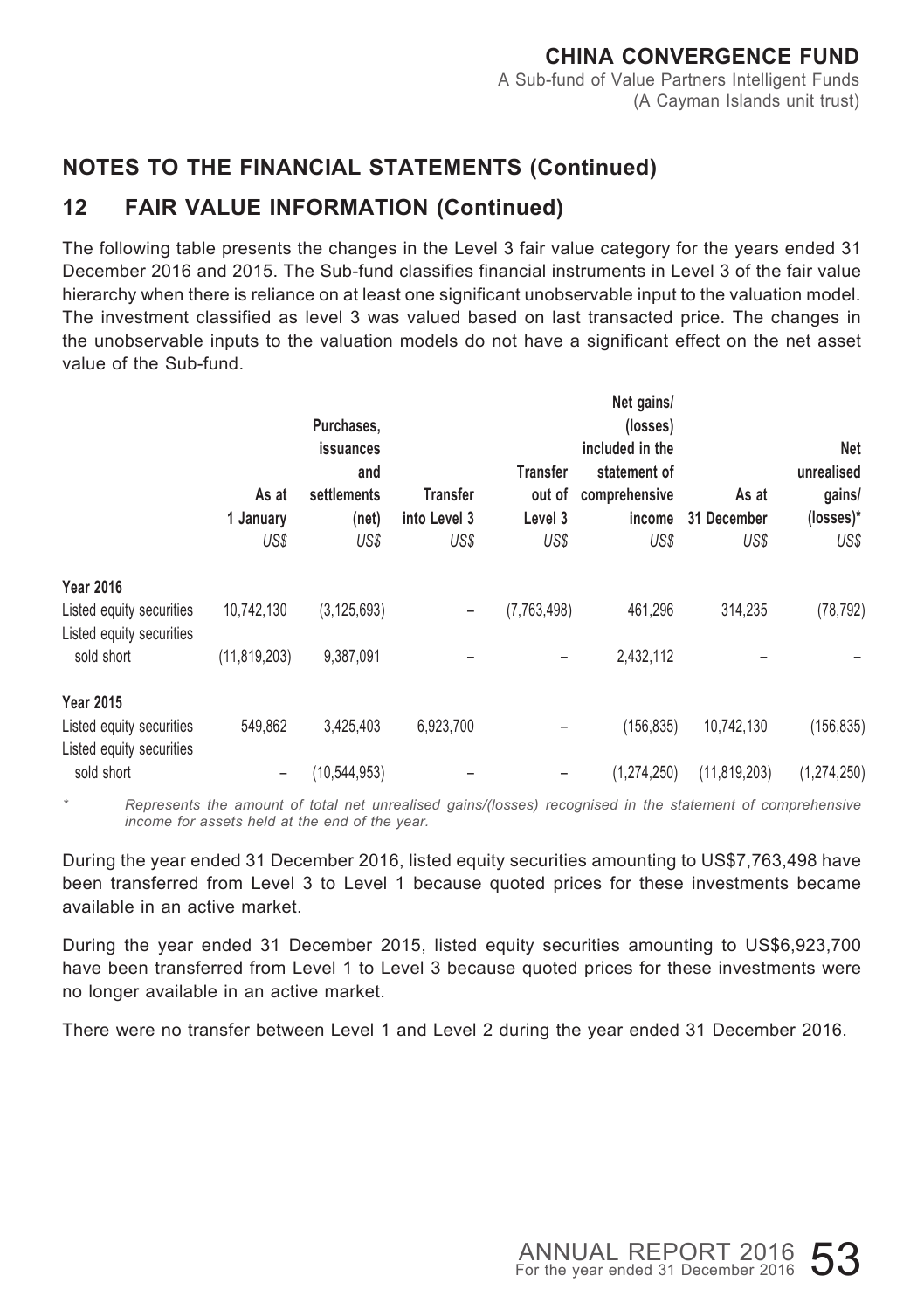#### **CHINA CONVERGENCE FUND** A Sub-fund of Value Partners Intelligent Funds (A Cayman Islands unit trust)

# **NOTES TO THE FINANCIAL STATEMENTS (Continued)**

# **13 INVESTMENT IN THE SUBSIDIARY**

The Sub-fund invests in and controls the Subsidiary through a holding of 84% (2015: 47%) of its issued units. The Subsidiary is domiciled in the Cayman Islands and has no subsidiaries.

During the year except for the investment in the Subsidiary, the Sub-fund did not provide additional financial or other support to the Subsidiary and have no commitments or intention to do so. No financial or other support was provided without a contractual obligation to do so during the reporting period. At 31 December 2016, there were no contractual arrangements that could require the Subfund or the Subsidiary to provide financial support, including events or circumstances that could expose the fund to loss.

At 31 December 2016, there were no significant restrictions on the ability of the Subsidiary to transfer funds to the Sub-fund in the form of redemption of the units held by the Sub-fund.

These separate financial statements of the Sub-fund are its only financial statements.

# **14 INVOLVEMENT WITH UNCONSOLIDATED STRUCTURED ENTITIES**

Included in financial assets at fair value through profit or loss on the Sub-fund's statement of financial position are certain investments in investment fund (see note 6). This investment fund represents investment in the Subsidiary, which is an open-ended fund established by a related company. This scheme provides the Sub-fund with a variety of investment opportunities through managed investment strategies.

The table below describes the types of structured entity that the Sub-fund does not consolidate but in which it holds an interest.

**Interest held** 

| Type of structured entities | Nature and purpose                                                                                                                    | by the Sub-fund                                        |
|-----------------------------|---------------------------------------------------------------------------------------------------------------------------------------|--------------------------------------------------------|
| Investment funds            | To manage assets on behalf<br>of the investors and earn fees.<br>These vehicle is financed through<br>the issue of units to investors | Investments in units issued<br>by the investment funds |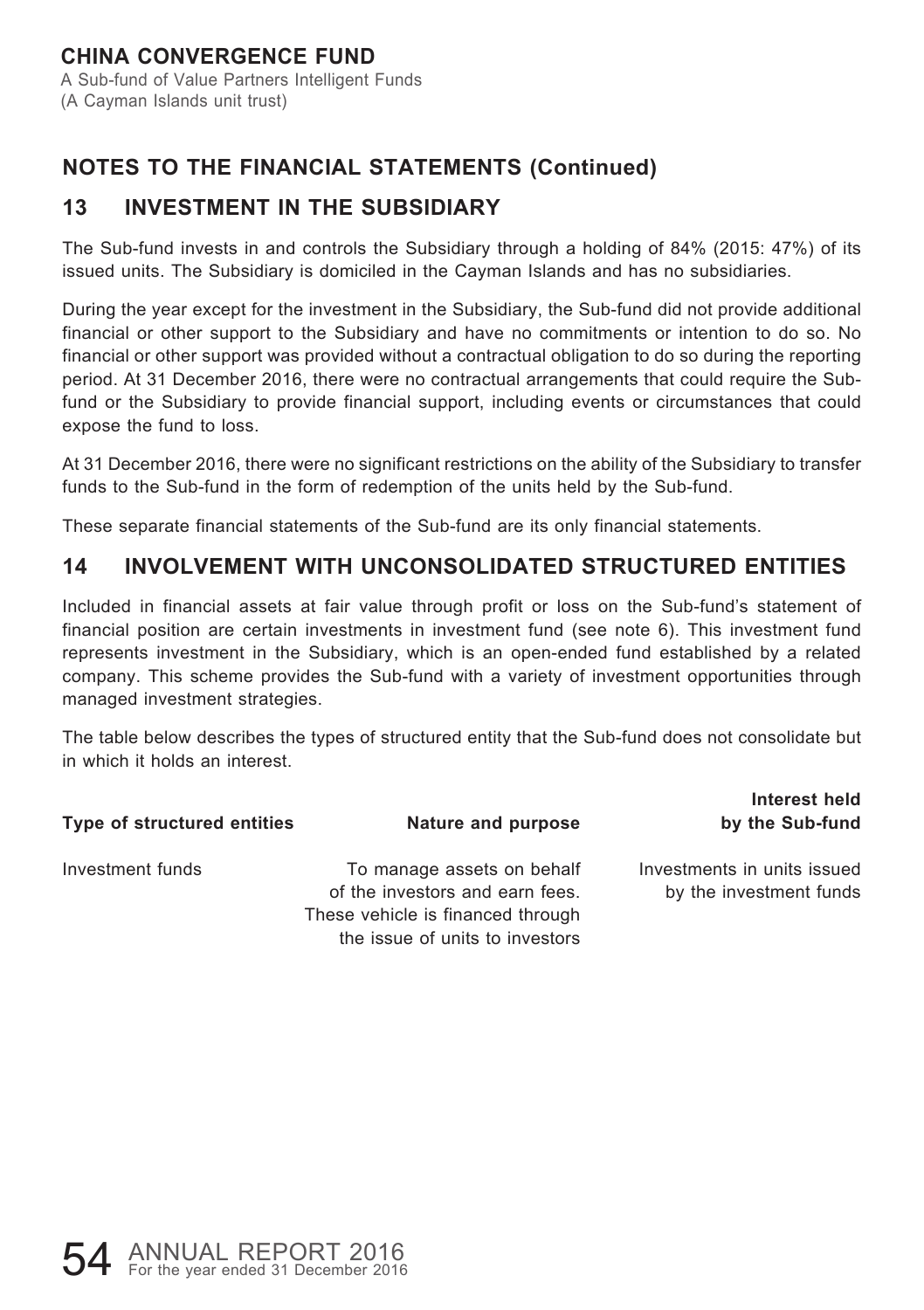### **14 INVOLVEMENT WITH UNCONSOLIDATED STRUCTURED ENTITIES (Continued)**

The table below sets out interests held by the Sub-fund in unconsolidated structured entity. The maximum exposure to loss is the carrying amount of the financial assets held by the Sub-fund.

|                                                                  | Number of<br>invested funds<br>by the Sub-fund | <b>Total net</b><br>assets of the<br>structured entity<br>US\$ | Carrying amount<br>included in<br>financial assets<br>at fair value<br>through profit<br>or loss<br>US\$ | Carrying<br>amount<br>as a % of total<br>net assets<br>attributable to<br>unitholders |
|------------------------------------------------------------------|------------------------------------------------|----------------------------------------------------------------|----------------------------------------------------------------------------------------------------------|---------------------------------------------------------------------------------------|
| As at 31 December 2016<br>Unlisted open-ended<br>investment fund | 1                                              | 33,936,780                                                     | 28,705,732                                                                                               | 9.91%                                                                                 |
| As at 31 December 2015<br>Unlisted open-ended<br>investment fund | 1                                              | 60,516,099                                                     | 28,562,430                                                                                               | 5.50%                                                                                 |

During the year, the Sub-fund did not provide financial support nor have any outstanding capital commitments to this investment fund and has no intention of providing financial or other support.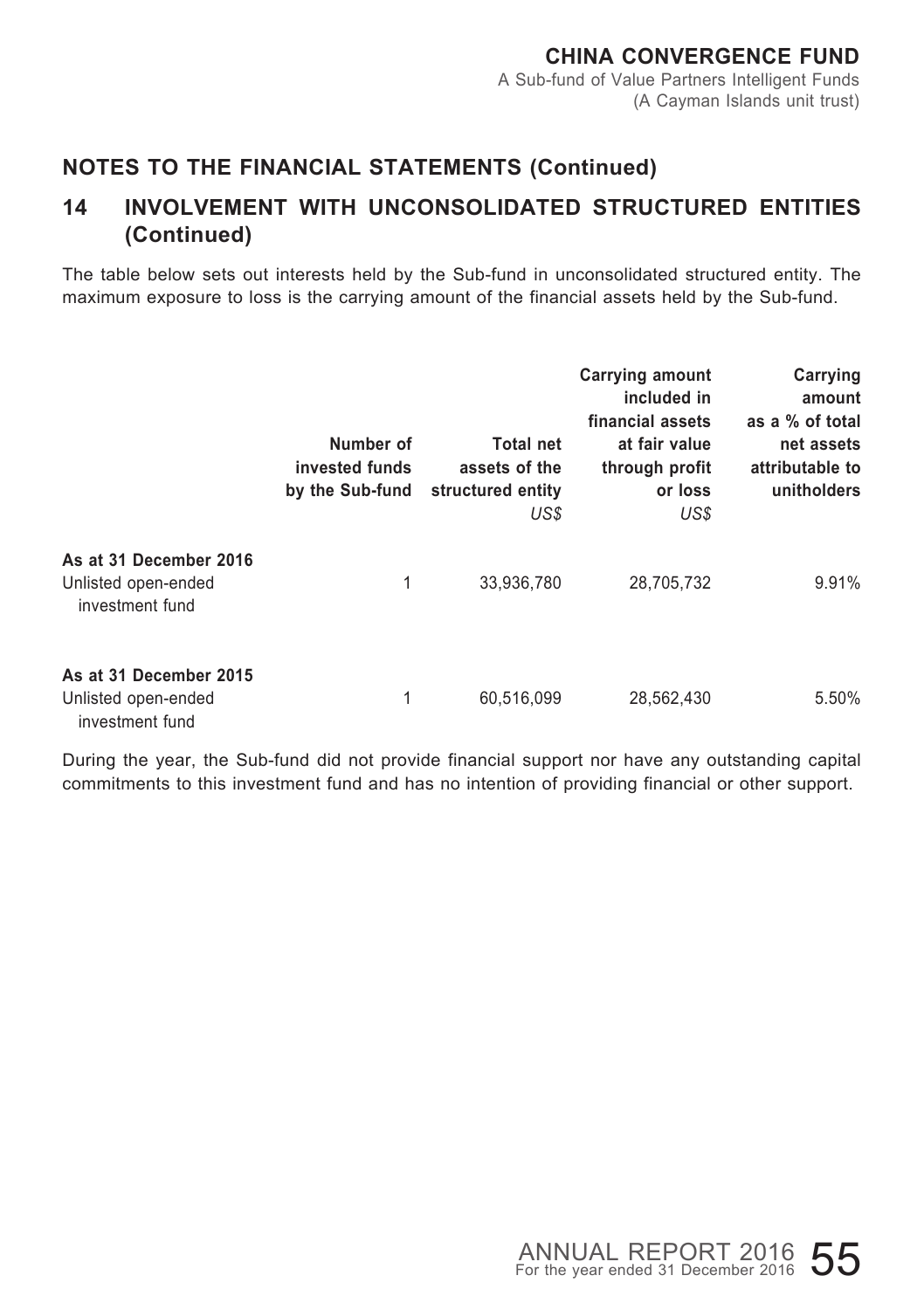A Sub-fund of Value Partners Intelligent Funds (A Cayman Islands unit trust)

# **NOTES TO THE FINANCIAL STATEMENTS (Continued)**

# **15 SOFT COMMISSION ARRANGEMENTS**

The Manager and/or any company associated with it and its delegates may enter into soft dollars/ commission sharing arrangements with brokers through which brokerage transactions are entered on behalf of clients under management. The Manager may receive, and are entitled to retain, research products and services (known as soft dollar benefits) which are of demonstrable benefit to the Subfund (as may be permitted under applicable rules and regulations) from brokers and other persons through whom investment transactions are carried out (the "brokers") provided that the quality of transaction execution is consistent with best execution standards. Soft dollars may be received from them provided that the quality of transaction execution is consistent with best execution standards and brokerage rates are not in excess of the customary full-service brokerage rates.

Such soft dollar benefits may include research and advisory services; economic and political analysis; portfolio analysis, including valuation and performance measurement; market analysis, data and quotation services and software incidental to the above goods and services; clearing and custodian services and investment related publications. For the avoidance of doubt, soft dollar benefits do not include travel, accommodation, entertainment, general administrative goods and services, general office equipment or premises, membership fees, employee salaries or direct money payments.

The Manager considers many judgemental factors deemed relevant in determining whether a broker provides best execution. In general, investment orders are allocated to brokers based on the range and overall quality of services offered by the broker. The core factors in determining the quality of services are the execution performance and capability of the broker. Other factors, such as the quality and quantity of research and investment ideas offered, access to potential investee companies and commission rate charges, would also be taken into consideration. Soft dollar benefits received from brokers should not be a determinant factor on allocating orders among brokers. The Manager has implemented policies and procedures to ensure that transactions executed with brokers pursuant to a soft dollar commission sharing arrangement are conducted in the best execution standard. Soft dollars benefits received by the Manager are used to facilitate in the Manager's investment management process, such benefits assist the Manager in fulfilling its overall duty to clients and may be used in servicing any or all of the Manager's client accounts over which the Manager exercises investment discretion. The Manager does not usually attempt to allocate/attribute the soft dollar benefits to individual client account, as goods and services obtained may be beneficial to all clients in general, including those client accounts that do not generate credit to acquire the soft dollar benefits.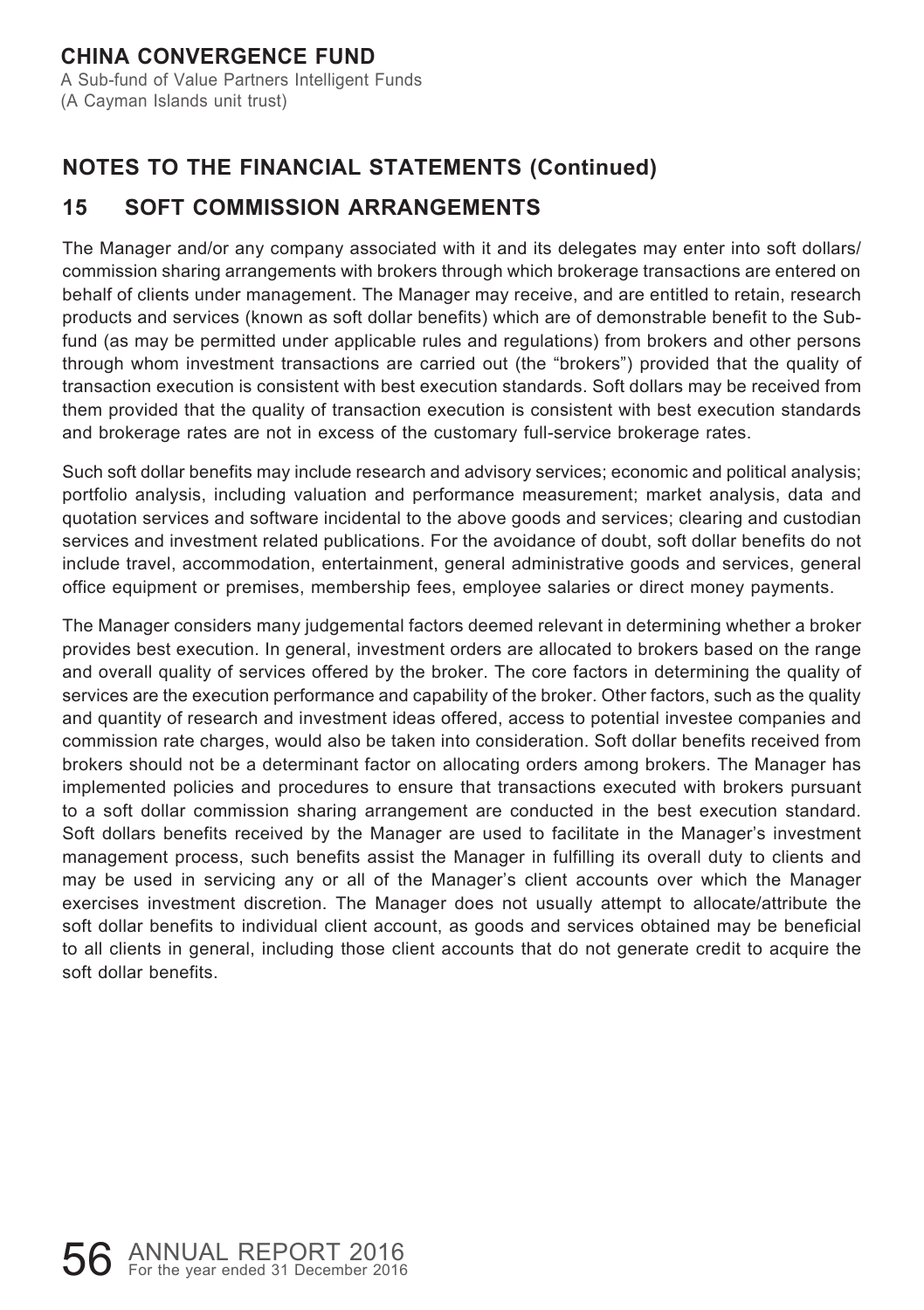### **16 POSSIBLE IMPACT OF AMENDMENTS, NEW STANDARDS AND INTERPRETATIONS ISSUED BUT NOT YET EFFECTIVE FOR THE YEAR ENDED 31 DECEMBER 2016**

Up to the date of issue of these financial statements, the IASB has issued a number of amendments and new standards which are not yet effective for the year ended 31 December 2016 and which have not been adopted in these financial statements. These include the following which may be relevant to the Sub-fund.

> **Effective for accounting periods beginning on or after**

| Amendments to IAS 7. Disclosure Initiative             | 1 January 2017 |
|--------------------------------------------------------|----------------|
| Amendments to IAS 12.                                  |                |
| Recognition of Deferred Tax Assets for Unrealised Loss | 1 January 2017 |
| <b>IFRS 9. Financial instruments</b>                   | 1 January 2018 |

The Sub-fund is in the process of assessing the impact of these amendments and new standards on the Sub fund.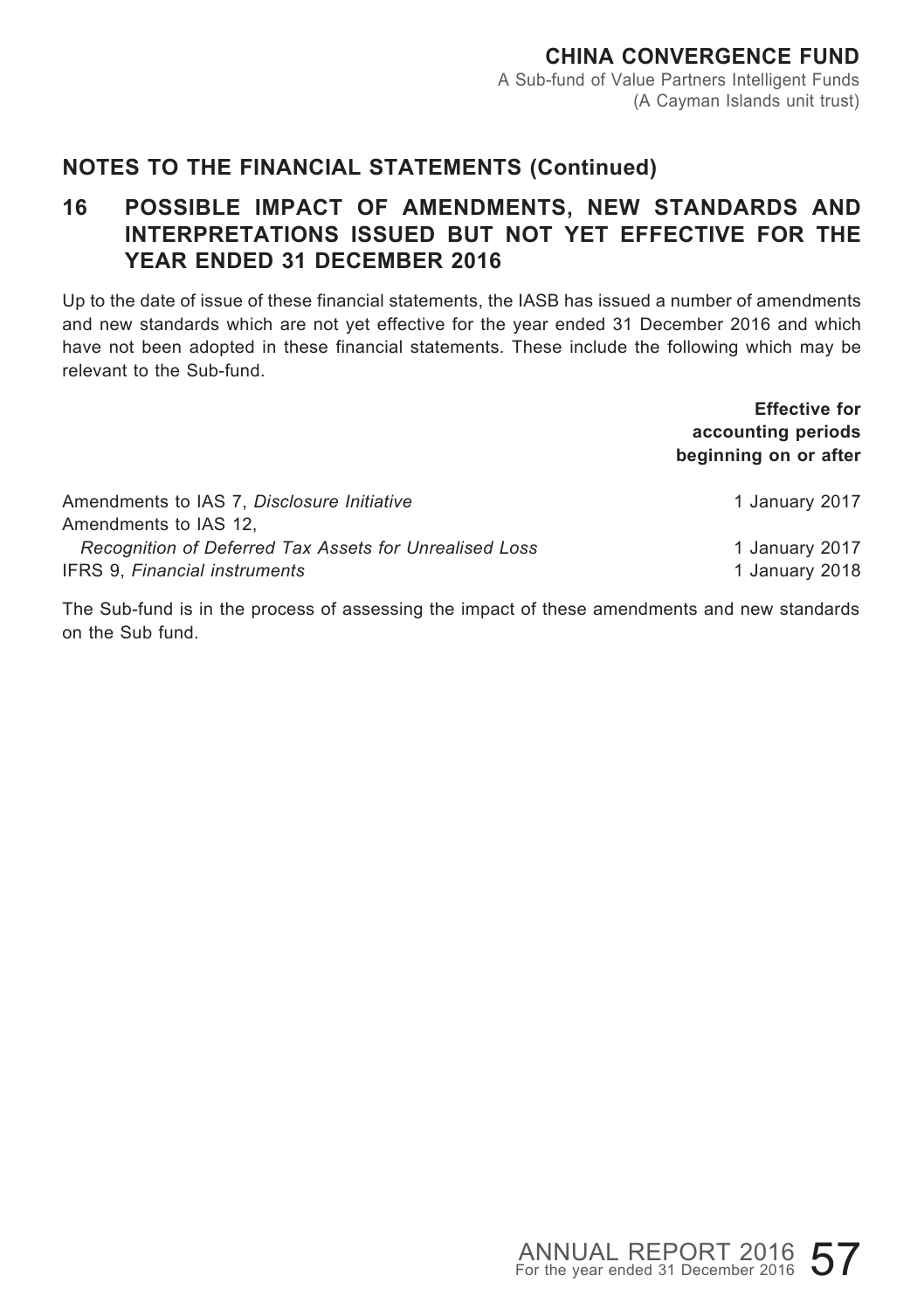A Sub-fund of Value Partners Intelligent Funds (A Cayman Islands unit trust)

### **INVESTMENT PORTFOLIO (UNAUDITED)**

|                                                                        | Fair           |            |
|------------------------------------------------------------------------|----------------|------------|
| <b>Holdings</b>                                                        | value<br>US\$  | net assets |
| <b>FINANCIAL ASSETS AT FAIR VALUE</b><br><b>THORUGH PROFIT OR LOSS</b> |                |            |
| <b>Listed Equity Securities</b>                                        |                |            |
| China                                                                  |                |            |
| Anhui Gujing Distillery Co Ltd B Shares<br>2,323,053                   | 8,987,013      | 3.10       |
| Beijing Capital Development Co Ltd A Shares<br>899,925                 | 1,529,775      | 0.53       |
| Beijing SL Pharmaceutical Co Ltd A Shares<br>649,923                   | 2,498,660      | 0.86       |
| Central China Securities Co Ltd A Shares                               | 1,000<br>576   |            |
| Changshu Automotive Trim Co Ltd A Shares                               | 1,000<br>1,503 |            |
| China Merchants Securities Co Ltd A Shares<br>1,260,198                | 2,962,077      | 1.02       |
| China Merchants Shekou Industrial Zone Co Ltd<br>1,265,336             | 2,985,082      | 1.03       |
| China National Accord Medicines Co Ltd B Shares<br>983,858             | 5,898,301      | 2.04       |
| China Yangtze Power Co Ltd A Shares<br>1,587,565                       | 2,892,922      | 1.00       |
| Ciwen Media Co Ltd<br>646,500                                          | 4,203,297      | 1.45       |
| DHC Software Co Ltd A Shares<br>556,157                                | 1,865,197      | 0.64       |
| Dong-E E-Jiao Co Ltd A Shares<br>338,288                               | 2,623,041      | 0.91       |
| GoerTek Inc A Shares<br>741,063                                        | 2,828,786      | 0.98       |
| Gree Electric Appliances Inc of Zhuhai A Shares<br>1,542,300           | 5,465,480      | 1.89       |
| Hangzhou Hikvision Digital Technology                                  |                |            |
| Co Ltd A Shares<br>723,015                                             | 2,477,868      | 0.85       |
| 1,339,990<br>Hefei Meiling Company Ltd B Shares                        | 781,043        | 0.27       |
| Huadong Medicine Co Ltd A Shares<br>188,423                            | 1,954,609      | 0.67       |
| Jangho Group Co Ltd A Shares<br>1,499,946                              | 2,299,305      | 0.79       |
| Jiangsu Hengrui Medicine Co Ltd A Shares<br>358,637                    | 2,348,756      | 0.81       |
| Kweichow Moutai Co Ltd A Shares<br>114,300                             | 5,497,423      | 1.90       |
| Luthai Textile Co Ltd B Shares<br>334,818                              | 401,970        | 0.14       |
| NARI Technology Co Ltd A Shares<br>1,016,549                           | 2,433,280      | 0.84       |
| Ningbo Peacebird Fashion Co Ltd A Shares                               | 1,000<br>3,066 |            |
| Queclink Wireless Solutions Co Ltd A Shares                            | 500<br>2,050   |            |
| Shanghai Mechanical & Electrical Industry                              |                |            |
| Co Ltd B Shares<br>2,097,461                                           | 4,580,855      | 1.58       |
| Tasly Pharmaceutical Group Co A Shares<br>323,900                      | 1,934,309      | 0.67       |
| Wuxi Little Swan Co Ltd B Shares<br>618,500                            | 1,952,478      | 0.67       |
| <b>ZTE Corp A Shares</b><br>1,231,619                                  | 2,827,538      | 0.98       |
| <b>Total China</b>                                                     | 74,236,260     | 25.62      |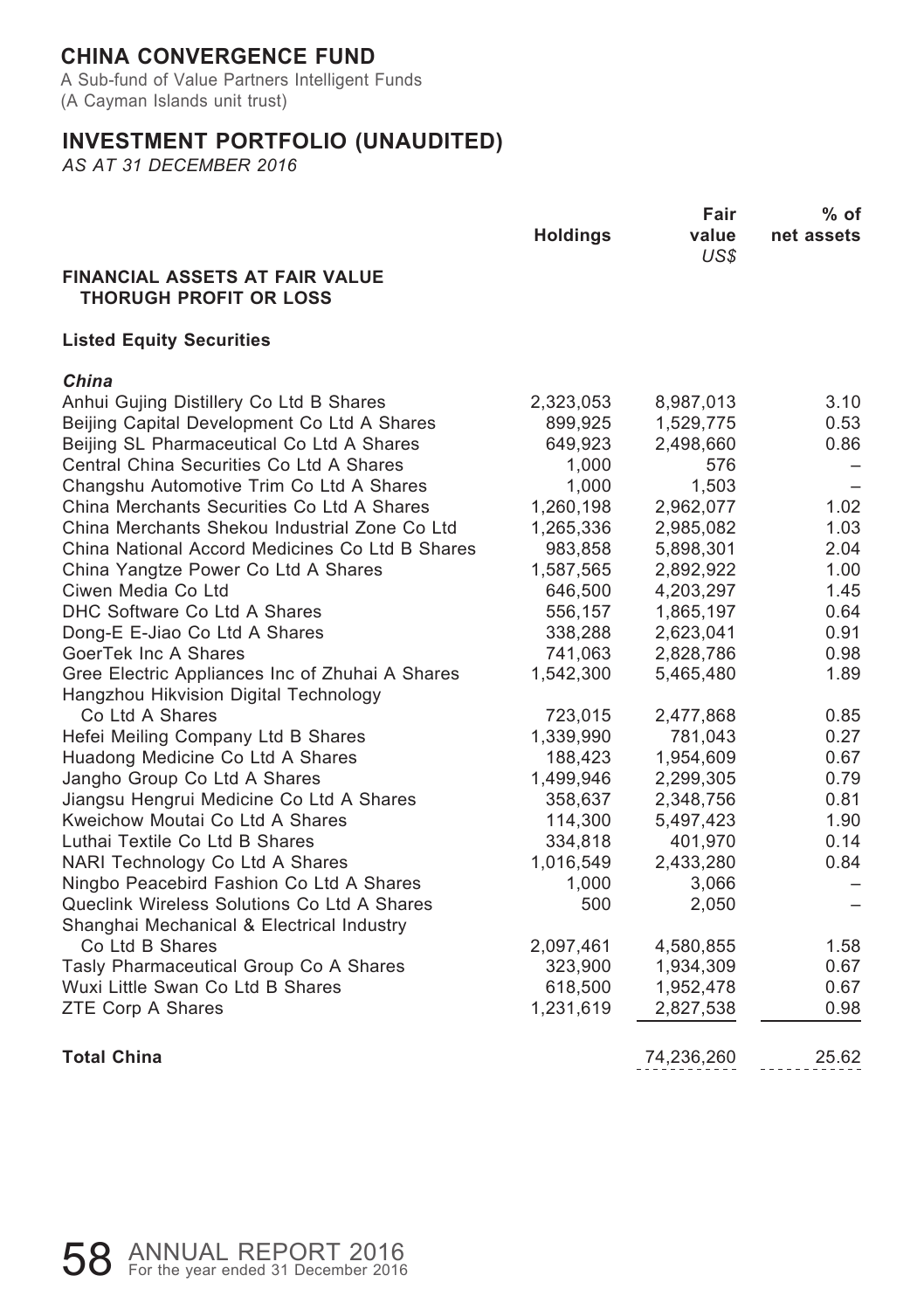A Sub-fund of Value Partners Intelligent Funds (A Cayman Islands unit trust)

# **INVESTMENT PORTFOLIO (UNAUDITED) (Continued)**

|                                                                                       | Fair            |               | % of       |  |
|---------------------------------------------------------------------------------------|-----------------|---------------|------------|--|
|                                                                                       | <b>Holdings</b> | value<br>US\$ | net assets |  |
| <b>FINANCIAL ASSETS AT FAIR VALUE</b><br><b>THORUGH PROFIT OR LOSS (Continued)</b>    |                 |               |            |  |
| <b>Listed Equity Securities (Continued)</b>                                           |                 |               |            |  |
| Hong Kong - H Shares                                                                  |                 |               |            |  |
| AviChina Industry & Technology Co Ltd H Shares<br>Guangzhou Baiyunshan Pharmaceutical | 3,701,000       | 2,548,563     | 0.88       |  |
| Holdings Co Ltd H Shares                                                              | 2,342,000       | 6,055,308     | 2.09       |  |
| Harbin Electric Co Ltd H Shares                                                       | 14,174,000      | 6,616,617     | 2.28       |  |
| PetroChina Co Ltd H Shares                                                            | 9,032,000       | 6,732,041     | 2.32       |  |
| PICC Property And Casualty Co Ltd H Shares                                            | 3,736,000       | 5,819,810     | 2.01       |  |
| Ping An Insurance (Group) Co of China Ltd H Shares                                    | 1,127,000       | 5,638,851     | 1.95       |  |
| Poly Culture Group Corp H Shares                                                      | 440,700         | 1,075,225     | 0.37       |  |
| Sinopec Oilfield Service Corp H Shares                                                | 14,698,000      | 2,862,004     | 0.99       |  |
| Weichai Power Co Ltd H Shares                                                         | 1.944.000       | 2,993,199     | 1.03       |  |
| Yunnan Water Industry Investment &                                                    |                 |               |            |  |
| Development Co Ltd H Shares                                                           | 1,690,000       | 886,985       | 0.31       |  |
| Zhuzhou CRRC Times Electric Co Ltd H Shares                                           | 1,665,000       | 8,448,779     | 2.92       |  |
| ZTE Corp H Shares                                                                     | 5,816,920       | 10,111,556    | 3.49       |  |
|                                                                                       |                 | 59,788,938    | 20.64      |  |
|                                                                                       |                 |               |            |  |
| Hong Kong - Red Chips                                                                 |                 |               |            |  |
| BeijingWest Industries International Ltd                                              | 21,198,400      | 5,303,222     | 1.83       |  |
| China Overseas Land & Investment Ltd                                                  | 2,102,000       | 5,570,312     | 1.92       |  |
| China Power New Energy Development Co Ltd                                             | 3,256,000       | 1,717,286     | 0.59       |  |
| China Resources Land Ltd                                                              | 2,490,000       | 5,599,907     | 1.94       |  |
| China Traditional Chinese Medicine Holdings Co Ltd                                    | 16,910,000      | 7,828,401     | 2.70       |  |
|                                                                                       |                 | 26,019,128    | 8.98       |  |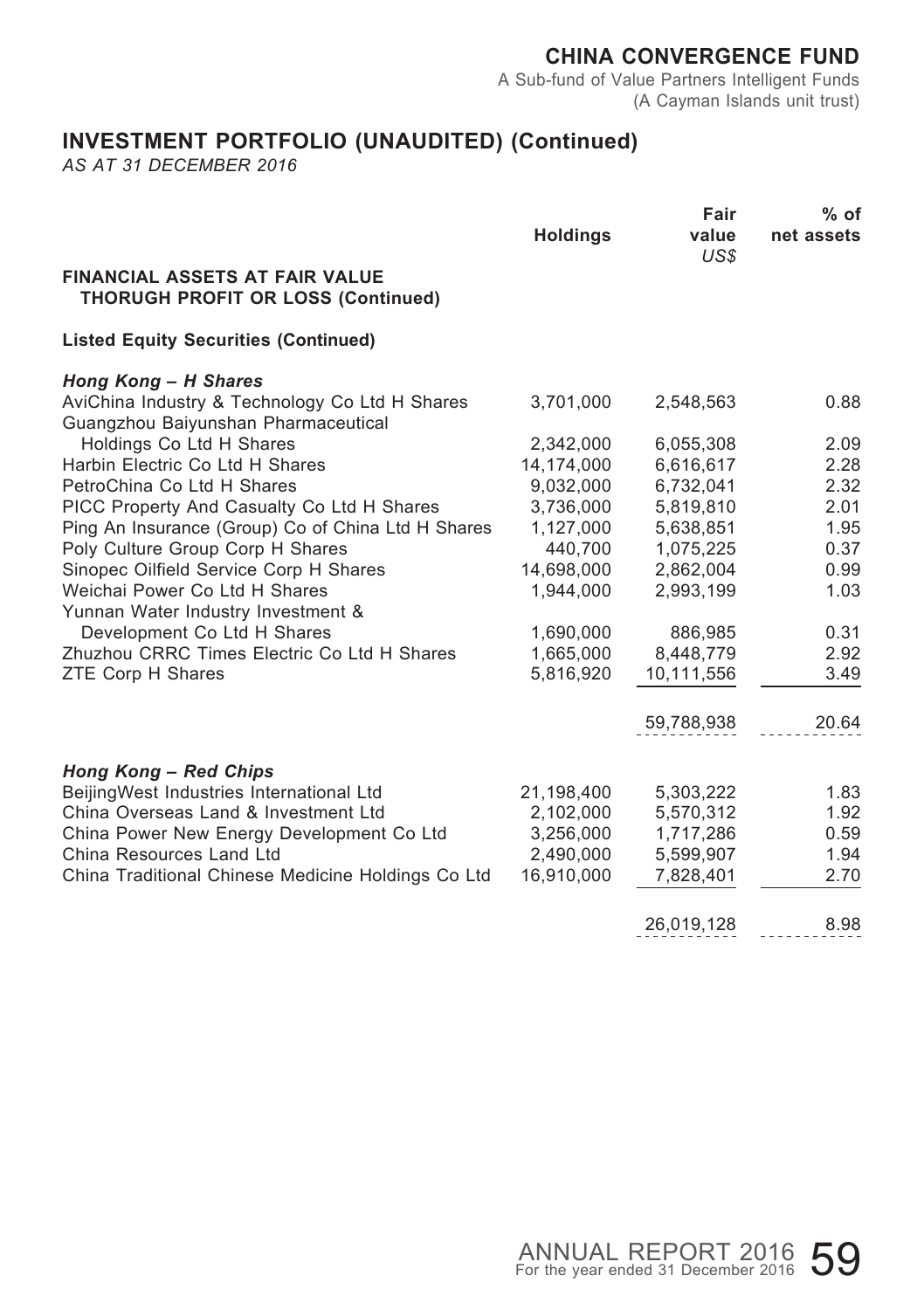A Sub-fund of Value Partners Intelligent Funds (A Cayman Islands unit trust)

# **INVESTMENT PORTFOLIO (UNAUDITED) (Continued)**

|                                                                                                                                                                                                                                                                                                                                                                                                                                                        |                                                                                                                                                                                     | Fair                                                                                                                                                                                 | % of                                                                                                         |
|--------------------------------------------------------------------------------------------------------------------------------------------------------------------------------------------------------------------------------------------------------------------------------------------------------------------------------------------------------------------------------------------------------------------------------------------------------|-------------------------------------------------------------------------------------------------------------------------------------------------------------------------------------|--------------------------------------------------------------------------------------------------------------------------------------------------------------------------------------|--------------------------------------------------------------------------------------------------------------|
|                                                                                                                                                                                                                                                                                                                                                                                                                                                        | <b>Holdings</b>                                                                                                                                                                     | value<br>US\$                                                                                                                                                                        | net assets                                                                                                   |
| <b>FINANCIAL ASSETS AT FAIR VALUE</b><br><b>THORUGH PROFIT OR LOSS (Continued)</b>                                                                                                                                                                                                                                                                                                                                                                     |                                                                                                                                                                                     |                                                                                                                                                                                      |                                                                                                              |
| <b>Listed Equity Securities (Continued)</b>                                                                                                                                                                                                                                                                                                                                                                                                            |                                                                                                                                                                                     |                                                                                                                                                                                      |                                                                                                              |
| Hong Kong - Others<br>Geely Automobile Holdings Ltd<br>Kingboard Laminates Holding Ltd<br>Luye Pharma Group Ltd<br>Minth Group Ltd<br>Q Technology (Group) Co Ltd<br>Real Gold Mining Ltd<br>Shenzhou International Group Holdings Ltd<br>Sino Biopharmaceutical Ltd<br>Sunac China Holdings Ltd<br>Sundart Holdings Ltd<br>Sunny Optical Technology Group Co Ltd<br><b>Tencent Holdings Ltd</b><br><b>Times Property Holdings Ltd</b><br>WH Group Ltd | 8,555,000<br>6,887,000<br>9,234,000<br>1,842,000<br>9,194,000<br>3,046,000<br>2,476,000<br>9,471,000<br>10,848,000<br>34,200,000<br>5,273,000<br>760,000<br>12,503,000<br>2,688,500 | 8,174,726<br>6,767,372<br>5,477,504<br>5,736,431<br>4,742,414<br>314,235<br>15,661,186<br>6,668,428<br>9,022,864<br>19,846,029<br>23,085,142<br>18,591,564<br>6,110,665<br>2,173,765 | 2.82<br>2.34<br>1.89<br>1.98<br>1.64<br>0.11<br>5.40<br>2.30<br>3.11<br>6.85<br>7.97<br>6.42<br>2.11<br>0.75 |
|                                                                                                                                                                                                                                                                                                                                                                                                                                                        |                                                                                                                                                                                     | 132,372,325                                                                                                                                                                          | 45.69                                                                                                        |
| <b>Total Hong Kong</b>                                                                                                                                                                                                                                                                                                                                                                                                                                 |                                                                                                                                                                                     | 218,180,391                                                                                                                                                                          | 75.31                                                                                                        |
| <b>Singapore</b><br>SIIC Environment Holdings Ltd                                                                                                                                                                                                                                                                                                                                                                                                      | 2,542,850                                                                                                                                                                           | 1,028,178                                                                                                                                                                            | 0.35                                                                                                         |
| <b>United States</b><br>ZTO Express Cayman Inc                                                                                                                                                                                                                                                                                                                                                                                                         | 13,688                                                                                                                                                                              | 165,214                                                                                                                                                                              | 0.06                                                                                                         |
| <b>Total listed equity securities</b>                                                                                                                                                                                                                                                                                                                                                                                                                  |                                                                                                                                                                                     | 293,610,043                                                                                                                                                                          | 101.34                                                                                                       |
| <b>Unlisted Equity Securities</b><br>Peace Mark (Holdings) Ltd                                                                                                                                                                                                                                                                                                                                                                                         | 1,912,000                                                                                                                                                                           |                                                                                                                                                                                      |                                                                                                              |
| <b>Debt Securities</b><br>Petro-King Oilfd Service Conv 5% 03/30/2018                                                                                                                                                                                                                                                                                                                                                                                  | 14,000,000                                                                                                                                                                          | 1,805,357                                                                                                                                                                            | 0.62                                                                                                         |
| <b>Investment Funds</b><br>Value Partners China A Share Opportunity Fund                                                                                                                                                                                                                                                                                                                                                                               | 238,420                                                                                                                                                                             | 28,705,732                                                                                                                                                                           | 9.91                                                                                                         |

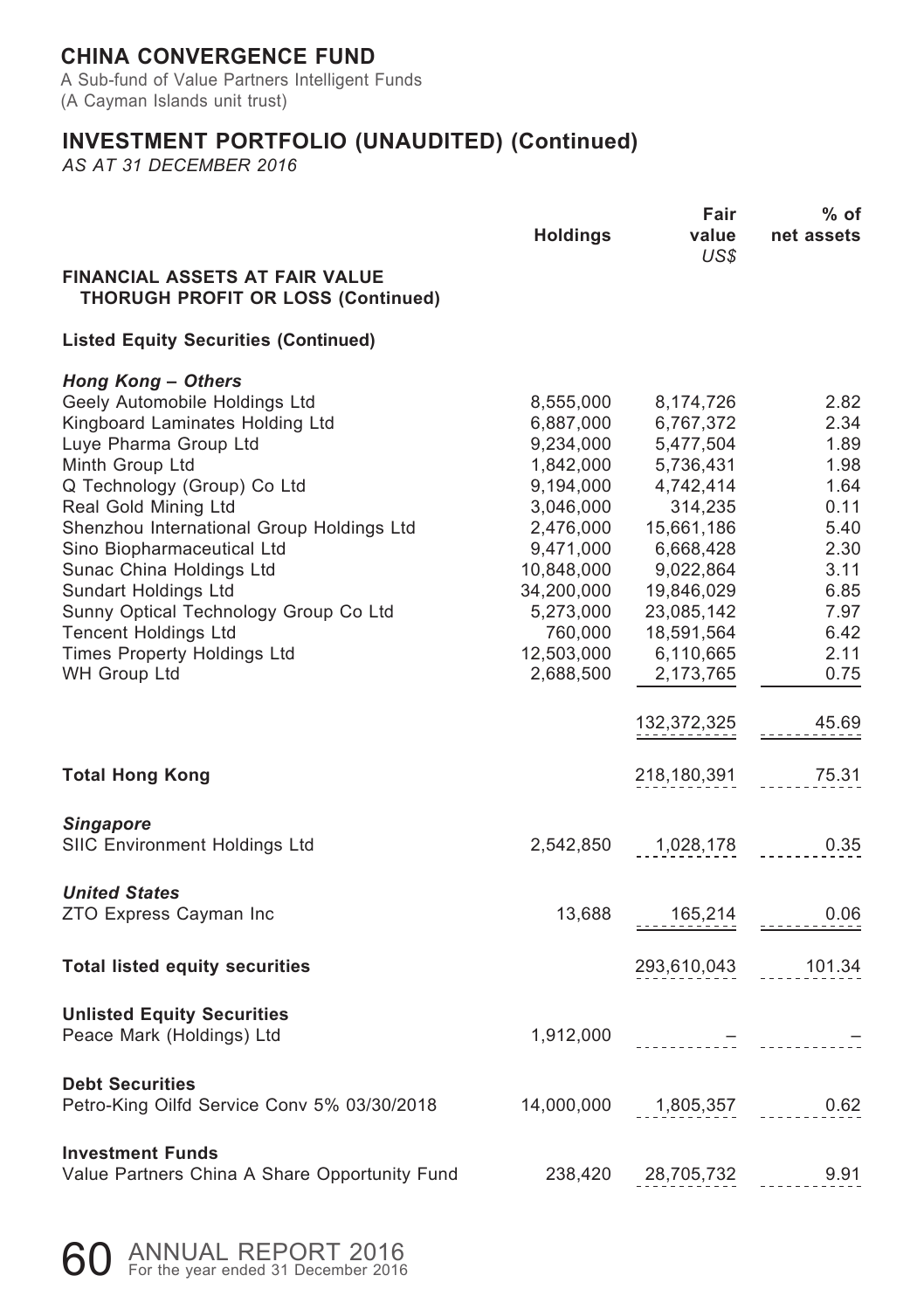A Sub-fund of Value Partners Intelligent Funds (A Cayman Islands unit trust)

# **INVESTMENT PORTFOLIO (UNAUDITED) (Continued)**

|                                                                                    | <b>Holdings</b> | Fair<br>value<br>US\$ | $%$ of<br>net assets |
|------------------------------------------------------------------------------------|-----------------|-----------------------|----------------------|
| <b>FINANCIAL ASSETS AT FAIR VALUE</b><br><b>THORUGH PROFIT OR LOSS (Continued)</b> |                 |                       |                      |
| <b>Participation Notes</b>                                                         |                 |                       |                      |
| CICC Financial Trading Ltd (Anhui Heli Co Ltd                                      |                 |                       |                      |
| A Shares) P Note 12/06/2019                                                        | 1,699,985       | 3,112,672             | 1.08                 |
| CICC Financial Trading Ltd (Fuyao Group Glass                                      |                 |                       |                      |
| Industry Co Ltd A Shares) P Note 12/15/2018                                        | 1,586,456       | 4,254,875             | 1.47                 |
| CICC Financial Trading Ltd (Guangxi Liugong                                        |                 |                       |                      |
| Machinery Co Ltd A Shares) P Note 12/06/2019                                       | 2,599,920       | 2,735,116             | 0.94                 |
| Societe Generale (Fuyao Group Glass Industry                                       |                 |                       |                      |
| Co Ltd A Shares) P Note 04/10/2017                                                 | 3,921,142       | 10,516,503            | 3.63                 |
|                                                                                    |                 |                       |                      |
|                                                                                    |                 | 20,619,166            | 7.12                 |
|                                                                                    |                 |                       |                      |
| <b>Derivative Assets</b>                                                           |                 |                       |                      |
| Foreign currency forward contracts                                                 |                 | 56                    |                      |
|                                                                                    |                 |                       |                      |
| Total financial assets at fair value                                               |                 |                       |                      |
| through profit or loss                                                             |                 | 344,740,354           | 118.99               |
|                                                                                    |                 |                       |                      |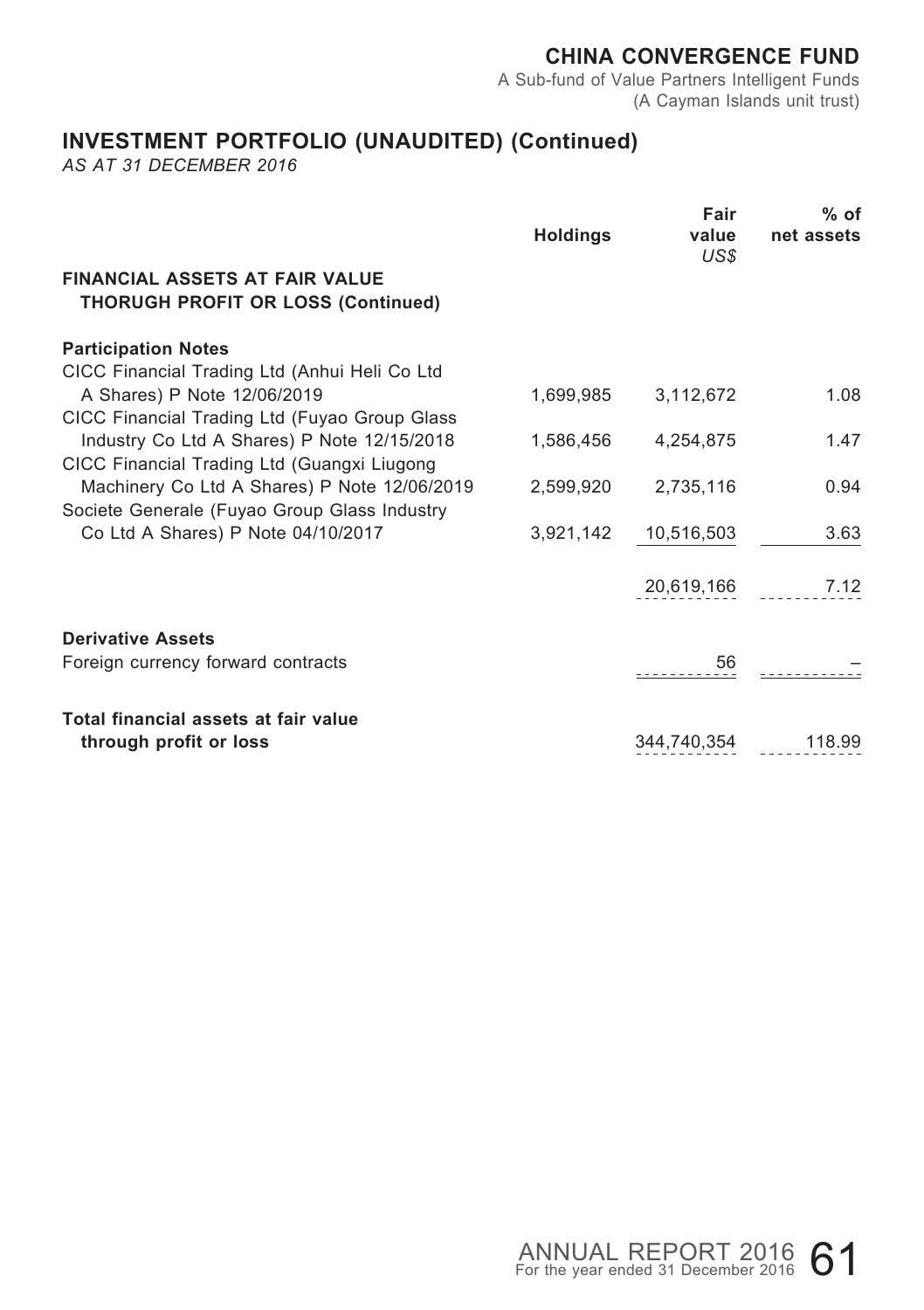A Sub-fund of Value Partners Intelligent Funds (A Cayman Islands unit trust)

# **INVESTMENT PORTFOLIO (UNAUDITED) (Continued)**

|                                                                                                                                                       | <b>Holdings</b> | Fair<br>value<br>US\$                                                                                                  | % of<br>net assets                   |
|-------------------------------------------------------------------------------------------------------------------------------------------------------|-----------------|------------------------------------------------------------------------------------------------------------------------|--------------------------------------|
| FINANCIAL LIABILITIES AT FAIR VALUE<br><b>THROUGH PROFIT OR LOSS</b>                                                                                  |                 |                                                                                                                        |                                      |
| <b>Listed Equity Securities Sold Short</b>                                                                                                            |                 |                                                                                                                        |                                      |
| Hong Kong - H Shares<br>BYD Co Ltd H Shares<br>China Minsheng Banking Corp Ltd H Shares<br>CRRC Corp Ltd H Shares<br>Great Wall Motor Co Ltd H Shares |                 | $(550,000)$ $(2,897,275)$<br>$(6,000,000)$ $(6,414,175)$<br>$(6,000,000)$ $(5,385,121)$<br>$(8,000,000)$ $(7,469,019)$ | (1.00)<br>(2.21)<br>(1.86)<br>(2.58) |
|                                                                                                                                                       |                 | $(22, 165, 590)$ (7.65)                                                                                                |                                      |
| <b>Hong Kong - Others</b><br>Bank of East Asia Ltd                                                                                                    |                 | $(1,445,444)$ $(5,535,957)$ $(1.91)$                                                                                   |                                      |
| Total listed equity securities sold short                                                                                                             |                 | $(27, 701, 547)$ (9.56)                                                                                                |                                      |
| <b>Derivative Liabilities</b><br>Foreign currency forward contracts                                                                                   |                 |                                                                                                                        |                                      |
| Total financial liabilities at fair value<br>through profit or loss                                                                                   |                 | (27, 701, 818)                                                                                                         | (9.56)                               |
| <b>Total investments</b>                                                                                                                              |                 | 317,038,536                                                                                                            | 109.43                               |
| Cash and cash equivalents<br>Other net liabilities                                                                                                    |                 | (26, 590, 332)<br>(726, 072)                                                                                           | (9.18)<br>(0.25)                     |
| <b>Total net assets</b>                                                                                                                               |                 | 289,722,132                                                                                                            | 100.00                               |
| Total investments, at cost                                                                                                                            |                 | 313,766,530                                                                                                            |                                      |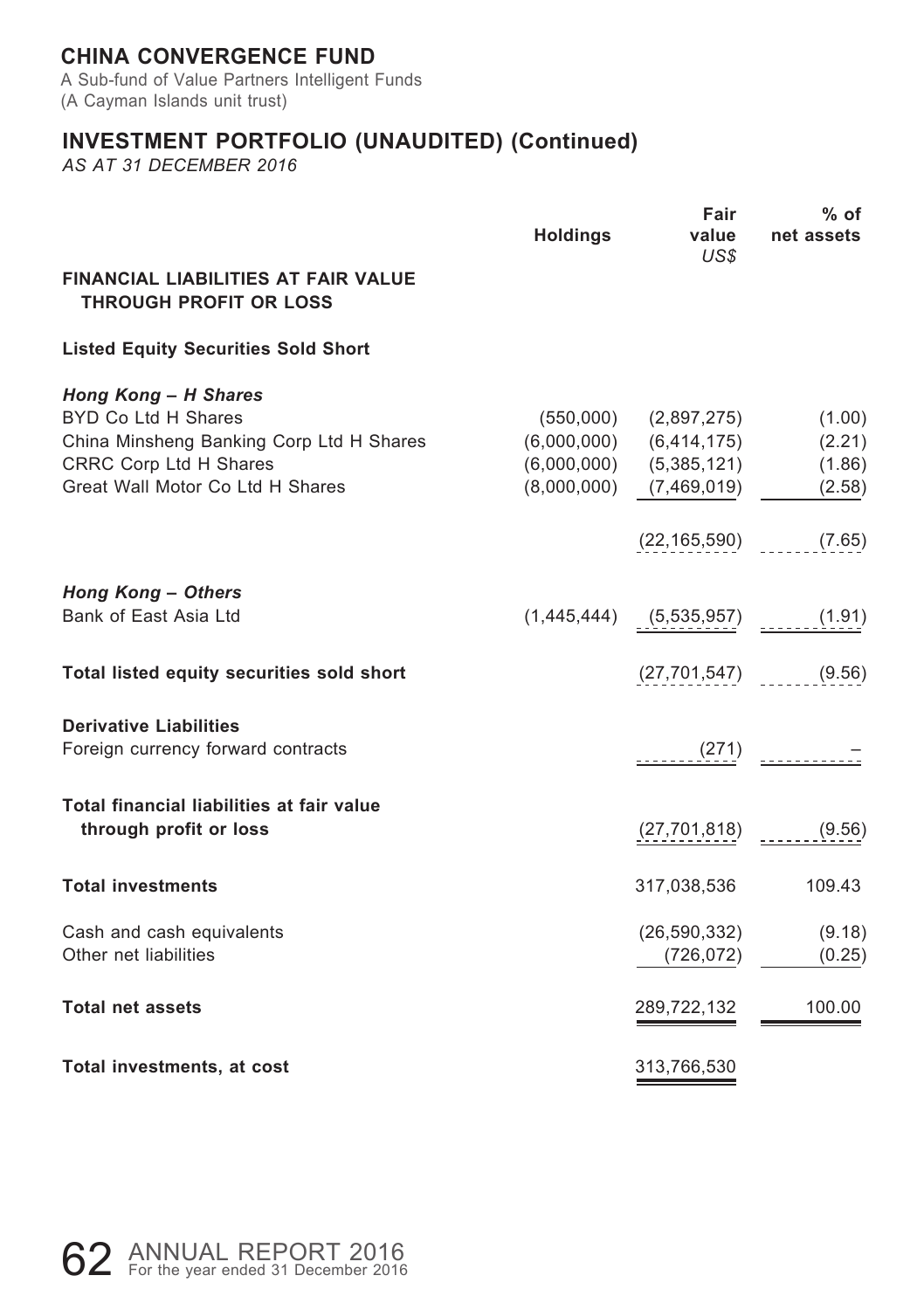A Sub-fund of Value Partners Intelligent Funds (A Cayman Islands unit trust)

### **STATEMENT OF MOVEMENTS IN PORTFOLIO HOLDINGS (UNAUDITED)**

*FOR THE YEAR ENDED 31 DECEMBER 2016*

|                                                                        |        | % of net assets |
|------------------------------------------------------------------------|--------|-----------------|
| <b>FINANCIAL ASSETS AT FAIR VALUE</b><br><b>THROUGH PROFIT OR LOSS</b> | 2016   | 2015            |
| <b>Listed equity securities</b>                                        |        |                 |
| China                                                                  | 25.62  | 14.63           |
| Hong Kong                                                              | 75.31  | 73.54           |
| Singapore                                                              | 0.35   | 0.93            |
| <b>United States</b>                                                   | 0.06   |                 |
|                                                                        | 101.34 | 89.10           |
| Unlisted equity securities                                             |        |                 |
| Hong Kong                                                              |        |                 |
| <b>Debt securities</b>                                                 | 0.62   | 0.35            |
| <b>Investment funds</b>                                                | 9.91   | 5.50            |
| <b>Participation notes</b>                                             | 7.12   | 6.01            |
| <b>Warrants</b>                                                        |        | 4.44            |
| <b>Derivative assets</b>                                               |        |                 |
| Foreign currency forward contracts                                     |        |                 |
| Total financial assets at fair value through                           |        |                 |
| profit or loss                                                         | 118.99 | 105.40          |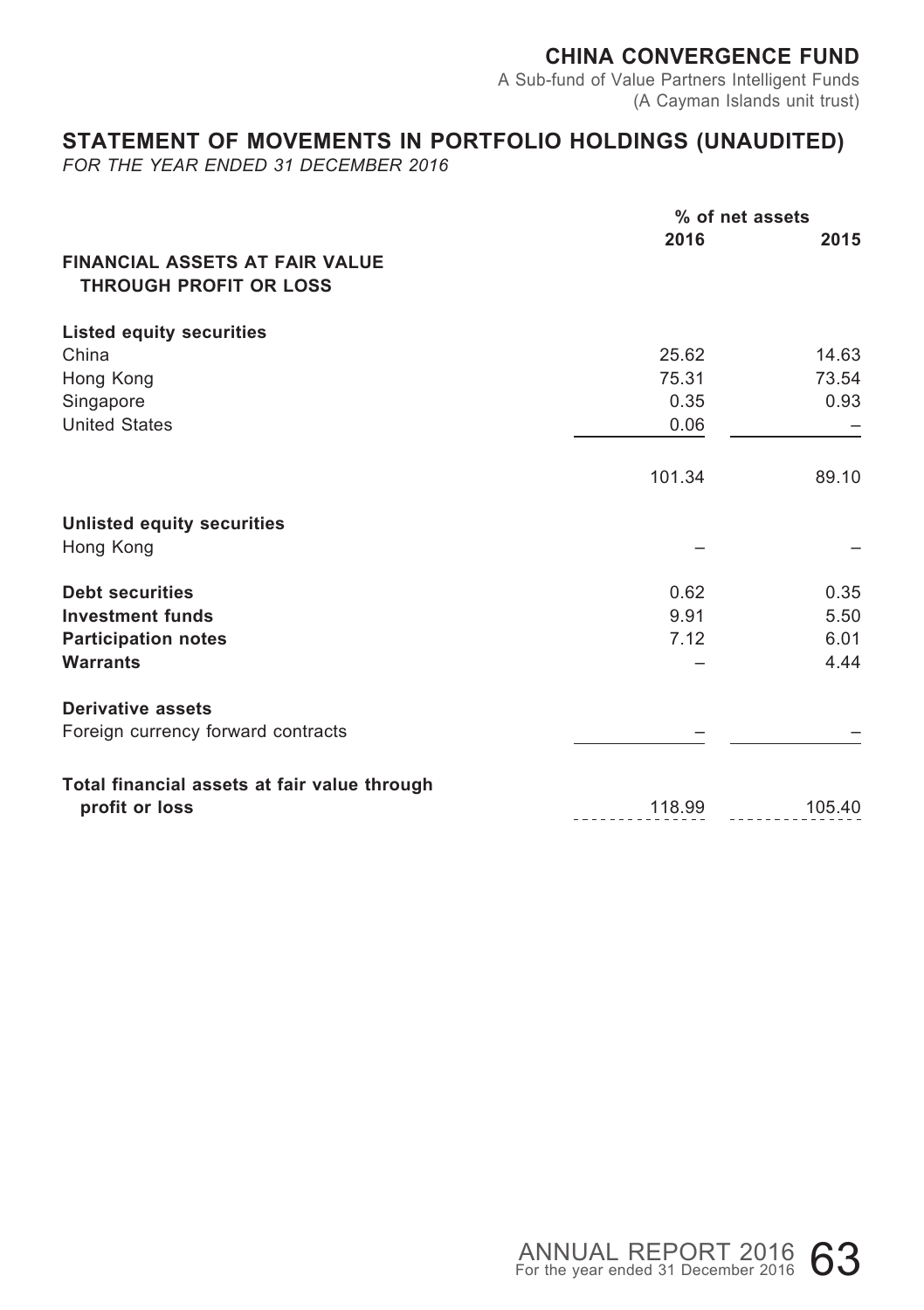A Sub-fund of Value Partners Intelligent Funds (A Cayman Islands unit trust)

### **STATEMENT OF MOVEMENTS IN PORTFOLIO HOLDINGS (UNAUDITED) (Continued)**

*FOR THE YEAR ENDED 31 DECEMBER 2016*

|                                                                             | % of net assets  |                |  |  |
|-----------------------------------------------------------------------------|------------------|----------------|--|--|
| <b>FINANCIAL LIABILITIES AT FAIR VALUE</b><br><b>THROUGH PROFIT OR LOSS</b> | 2016             | 2015           |  |  |
| Listed equity securities sold short<br>Hong Kong                            | (9.56)           | (9.16)         |  |  |
| <b>Derivative liabilities</b><br>Forward currency forward contracts         |                  |                |  |  |
| Total financial liabilities at fair value<br>through profit or loss         | (9.56)           | (9.16)         |  |  |
| <b>Total investments</b>                                                    | 109.43           | 96.24          |  |  |
| Cash and cash equivalents<br>Other net liabilities                          | (9.18)<br>(0.25) | 4.02<br>(0.26) |  |  |
| <b>Total net assets</b>                                                     | 100.00           | 100.00         |  |  |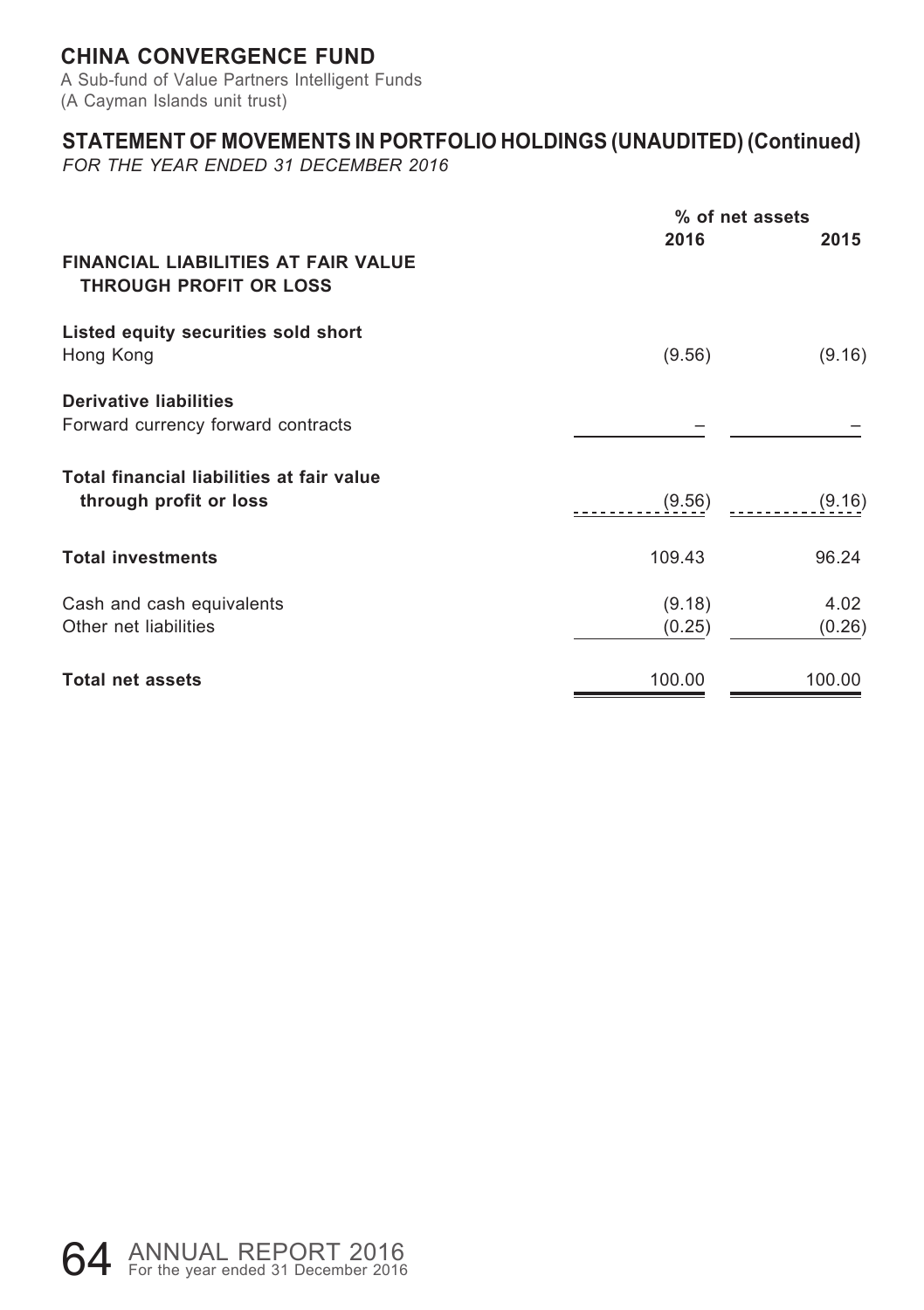A Sub-fund of Value Partners Intelligent Funds (A Cayman Islands unit trust)

### **PERFORMANCE RECORD (UNAUDITED)**

*FOR THE YEAR ENDED 31 DECEMBER 2016*

#### **Net asset values (at last traded prices)**

|                  | Net asset value per unit |               |                    |                       |         |                           |
|------------------|--------------------------|---------------|--------------------|-----------------------|---------|---------------------------|
|                  | Class A                  | Class A AUD   | <b>Class A CAD</b> | Class A NZD<br>Hedged | Class Z | <b>Net asset</b><br>value |
|                  | USD                      | Hedged<br>AUD | Hedged<br>CAD      | <b>NZD</b>            | USD     | US\$                      |
| As at            |                          |               |                    |                       |         |                           |
| 31 December 2016 | 133.43                   | 8.80          | 10.17              | 10.26                 | 11.85   | 289.722.132               |
| 31 December 2015 | 146.20                   | 9.40          |                    |                       | 12.70   | 519.593.169               |
| 31 December 2014 | 146.89                   |               |                    |                       | 12.52   | 342.160.429               |